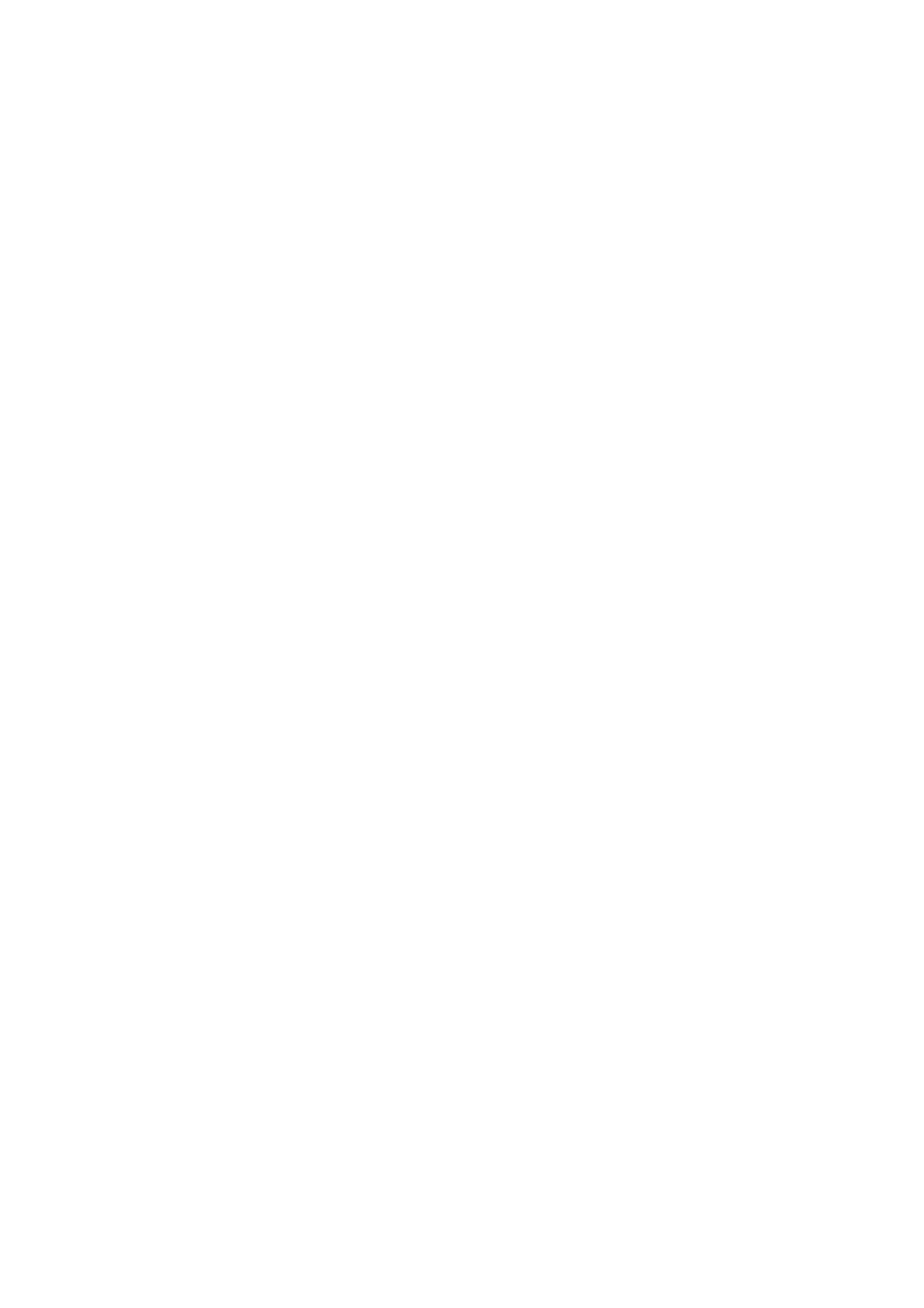**Report to the Polish Government on the visit to Poland carried out by the European Committee for the Prevention of Torture and Inhuman or Degrading Treatment or Punishment (CPT)** 

**from 4 to 15 October 2004**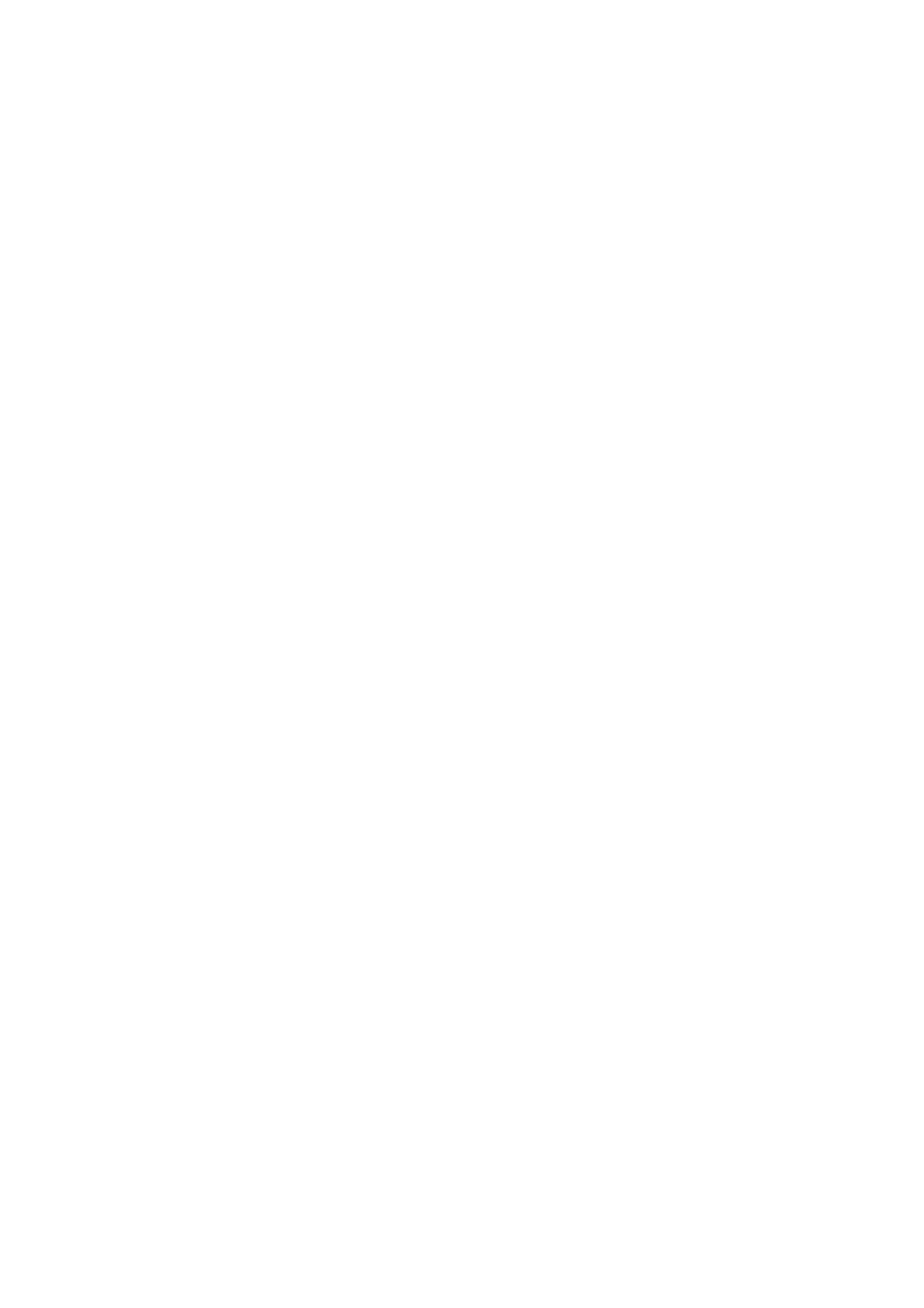# **CONTENTS**

| I.             |                                                                                     |                                                                            |  |  |  |  |
|----------------|-------------------------------------------------------------------------------------|----------------------------------------------------------------------------|--|--|--|--|
| A.             |                                                                                     |                                                                            |  |  |  |  |
| <b>B.</b>      |                                                                                     |                                                                            |  |  |  |  |
| $\mathbf{C}$ . |                                                                                     |                                                                            |  |  |  |  |
| D.             |                                                                                     | Immediate observations under Article 8, paragraph 5, of the Convention  10 |  |  |  |  |
| II.            | FACTS FOUND DURING THE VISIT AND ACTION PROPOSED11                                  |                                                                            |  |  |  |  |
| A.             |                                                                                     |                                                                            |  |  |  |  |
|                | 1.                                                                                  |                                                                            |  |  |  |  |
|                | 2.                                                                                  |                                                                            |  |  |  |  |
|                | Safeguards against the ill-treatment of persons deprived of their liberty  14<br>3. |                                                                            |  |  |  |  |
|                | 4.                                                                                  |                                                                            |  |  |  |  |
|                |                                                                                     | a.                                                                         |  |  |  |  |
|                |                                                                                     | $\mathbf b$ .                                                              |  |  |  |  |
|                |                                                                                     | $\mathbf{c}$ .                                                             |  |  |  |  |
|                |                                                                                     | d.                                                                         |  |  |  |  |
| <b>B.</b>      |                                                                                     |                                                                            |  |  |  |  |
|                | 1.                                                                                  |                                                                            |  |  |  |  |
|                | 2.                                                                                  |                                                                            |  |  |  |  |
|                | 3.                                                                                  |                                                                            |  |  |  |  |
|                | 4.                                                                                  |                                                                            |  |  |  |  |
|                |                                                                                     | a.                                                                         |  |  |  |  |
|                |                                                                                     | $\dot{i}$ .                                                                |  |  |  |  |
|                |                                                                                     | ii.                                                                        |  |  |  |  |
|                |                                                                                     | iii.                                                                       |  |  |  |  |
|                |                                                                                     | $\mathbf b$ .                                                              |  |  |  |  |
|                |                                                                                     | i.                                                                         |  |  |  |  |
|                |                                                                                     | ii.                                                                        |  |  |  |  |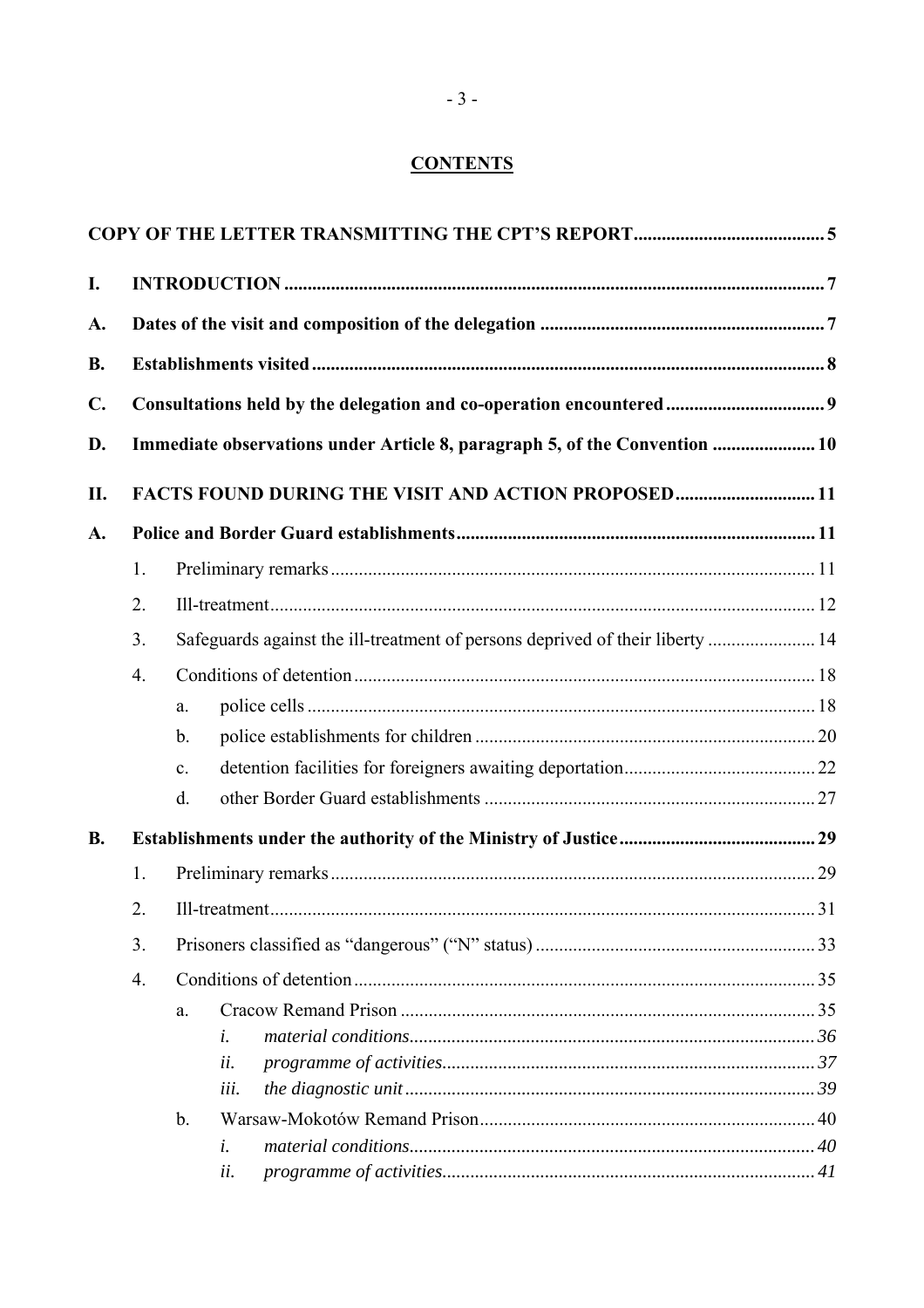|    |                | $\mathbf{c}$ .                                                                |                                                                |  |  |  |  |
|----|----------------|-------------------------------------------------------------------------------|----------------------------------------------------------------|--|--|--|--|
|    |                |                                                                               | $\dot{i}$ .                                                    |  |  |  |  |
|    |                |                                                                               | ii.                                                            |  |  |  |  |
|    |                |                                                                               | iii.                                                           |  |  |  |  |
|    | 5 <sub>1</sub> |                                                                               |                                                                |  |  |  |  |
|    |                | a.                                                                            |                                                                |  |  |  |  |
|    |                | $\mathbf b$ .                                                                 |                                                                |  |  |  |  |
|    |                | $\mathbf{c}$ .                                                                |                                                                |  |  |  |  |
|    | 6.             |                                                                               |                                                                |  |  |  |  |
|    |                | a.                                                                            |                                                                |  |  |  |  |
|    |                | $\mathbf b$ .                                                                 |                                                                |  |  |  |  |
|    |                | $\mathbf{c}$ .                                                                |                                                                |  |  |  |  |
| Ш. |                |                                                                               |                                                                |  |  |  |  |
| A. |                |                                                                               |                                                                |  |  |  |  |
| B. |                |                                                                               |                                                                |  |  |  |  |
| C. |                | Action on the CPT's recommendations, comments and requests for information 59 |                                                                |  |  |  |  |
|    |                |                                                                               | APPENDIX I LIST OF THE CPT'S RECOMMENDATIONS, COMMENTS AND     |  |  |  |  |
|    |                |                                                                               | APPENDIX II LIST OF THE NATIONAL AUTHORITIES AND NON-          |  |  |  |  |
|    |                |                                                                               | <b>GOVERNMENTAL AND INTERNATIONAL ORGANISATIONS WITH WHICH</b> |  |  |  |  |

**[THE CPTíS DELEGATION HELD CONSULTATIONS................................................. 71](#page-71-0)**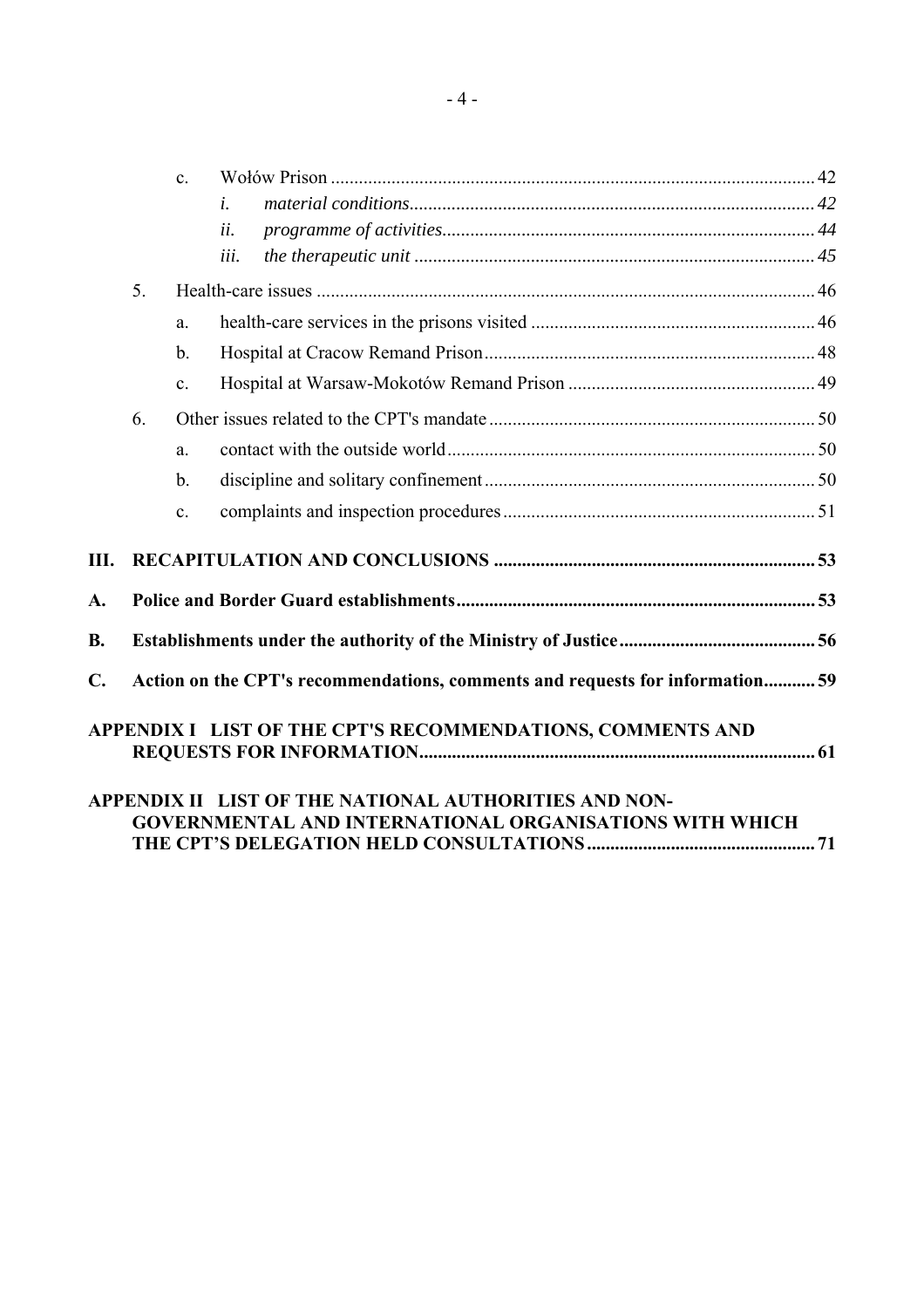#### <span id="page-6-0"></span>Copy of the letter transmitting the CPT's report

Strasbourg, 11 April 2005

Dear Mrs Adamiak-Derendarz,

 In pursuance of Article 10, paragraph 1, of the European Convention for the Prevention of Torture and Inhuman or Degrading Treatment or Punishment, I enclose herewith the report to the Government of Poland drawn up by the European Committee for the Prevention of Torture and Inhuman or Degrading Treatment or Punishment (CPT) following its visit to Poland from 4 to 15 October 2004. The report was adopted by the CPT at its 56<sup>th</sup> meeting, held from 7 to 11 March 2005.

I would draw your attention in particular to paragraph 160 of the report, in which the CPT requests the Polish authorities to provide **within six months** a response setting out the action taken upon its visit report, save for the recommendation in paragraph 14, to which the authorities are requested to provide a response **within one month**. The CPT would ask, in the event of the response being forwarded in Polish, that it be accompanied by an English or French translation. It would be most helpful if the Polish authorities could provide a copy of the response in electronic form.

I am at your entire disposal if you have any questions concerning either the CPT's report or the future procedure.

Yours sincerely,

Silvia CASALE President of the European Committee for the Prevention of Torture and Inhuman or Degrading Treatment or Punishment

**Mrs Anna ADAMIAK-DERENDARZ** 

Ministry of Justice National Prosecutor's Office Al. Ujazdowskie 11 00-950 WARSZAWA POLAND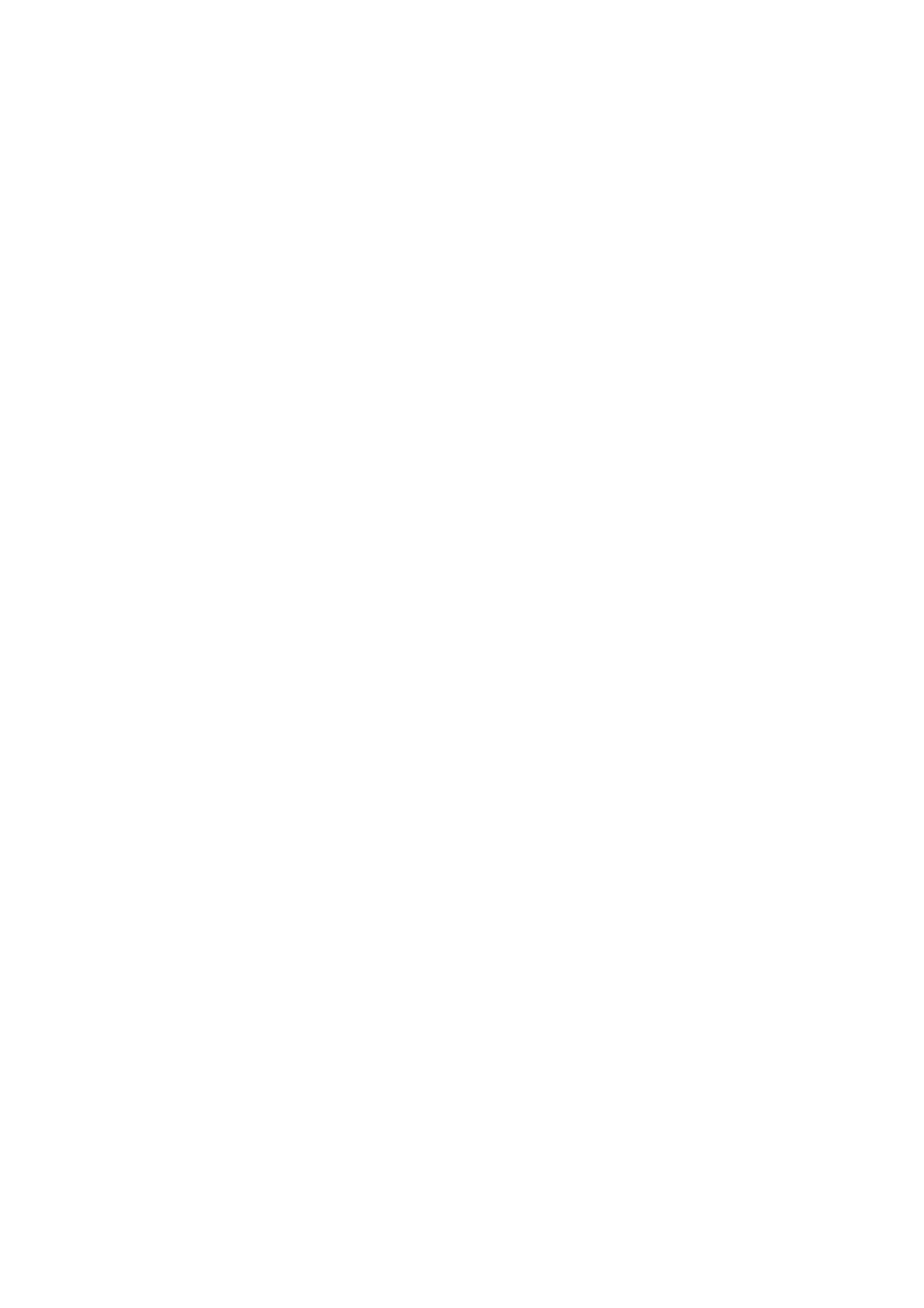# <span id="page-8-0"></span>**I. INTRODUCTION**

# **A. Dates of the visit and composition of the delegation**

1. In pursuance of Article 7 of the European Convention for the Prevention of Torture and Inhuman or Degrading Treatment or Punishment (hereinafter referred to as "the Convention"), a delegation of the CPT visited Poland from 4 to 15 October 2004. The visit formed part of the Committee's programme of periodic visits for 2004, and was the third periodic visit to Poland to be carried out by the CPT.<sup>[1](#page-8-1)</sup>

2. The visit was carried out by the following members of the CPT:

- Ingrid LYCKE ELLINGSEN (Head of delegation)
- Aleš BUTALA
- Andres LEHTMETS
- Tatiana RADUCANU

who were supported by Petya NESTOROVA, Head of Unit, and Borys WÓDZ from the CPT's Secretariat.

They were assisted by:

- Eric DURAND, former Head of the Medical Services at Fleury-Mérogis Prison, France (expert)
- Zdenek H£JEK, lawyer, Czech Republic (expert)
- James McMANUS, Professor of Criminal Justice, Glasgow Caledonian University, United Kingdom (expert)
- Ryszard DRZEWIECKI (interpreter)
- Wanda GADOMSKA-BOUNAKOFF (interpreter)
- Aleksander JAKIMOVICZ (interpreter)
- Aleksandra SOBCZAK (interpreter)
- Artur ZAPAŁOWSKI (interpreter).

 $\frac{1}{1}$ 

<span id="page-8-1"></span>The first periodic visit took place in June/July 1996 and the second in May 2000. The Committee's reports on these visits, as well as the responses of the Polish authorities, have been made public at the request of the Polish authorities (cf. documents CPT/Inf (98) 13, CPT/Inf (98) 14, CPT/Inf (2002) 9 and CPT/Inf (2002) 10).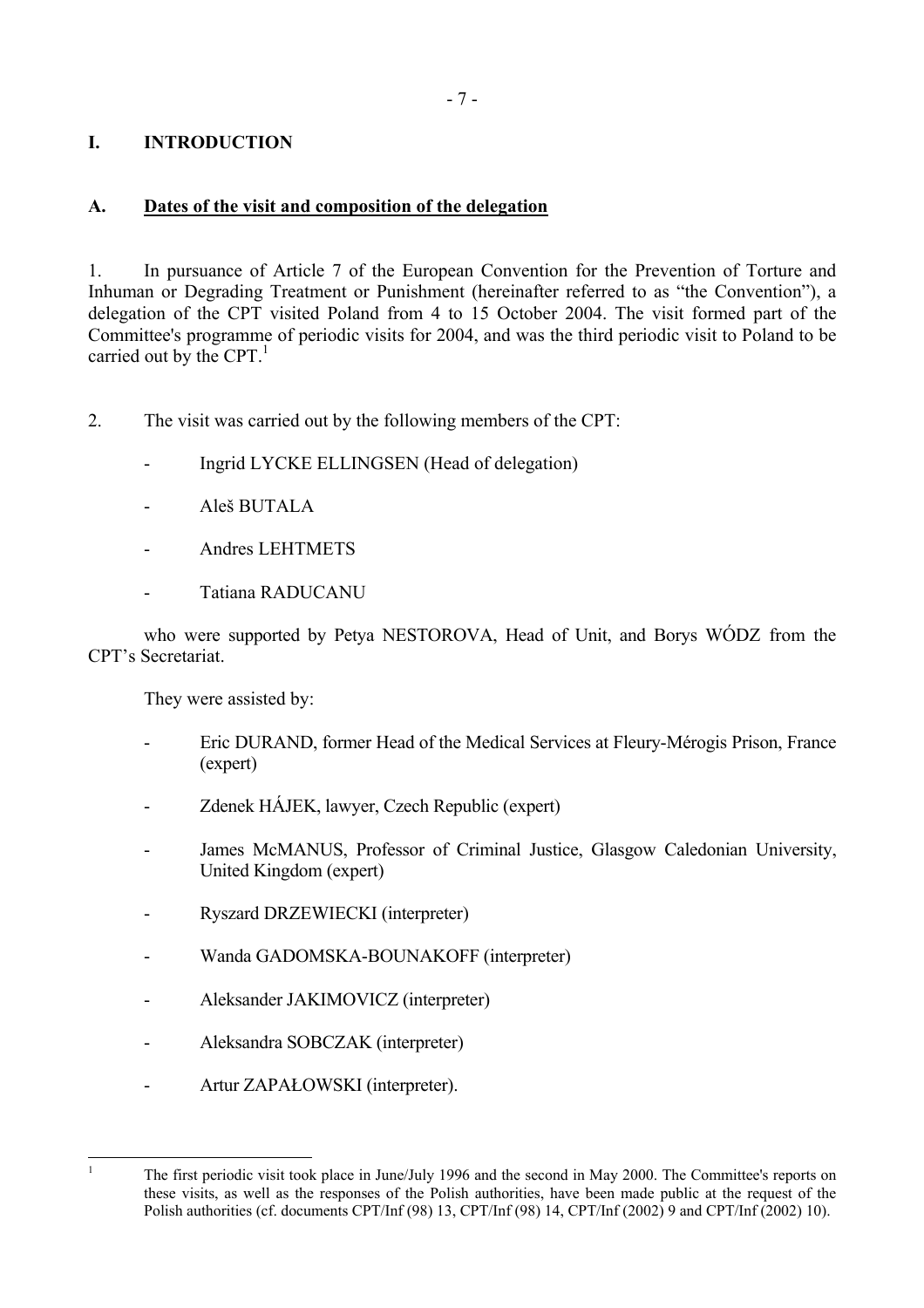# <span id="page-9-0"></span>**B. Establishments visited**

3. The delegation visited the following places of detention:

# Police establishments

- Municipal Police Command, Białystok, ul. Bema 4
- Provincial Police Command, Cracow, ul. Mogilska 109
- 3rd District Police Command, Cracow, ul. Pędzichów 5
- Municipal Police Command, Elbląg, ul. Tysiąclecia 3
- County Police Command, Giżycko, al. 1-go Maja 26
- Municipal Police Command, Olsztyn, ul. Partyzantów 23
- Municipal Police Command, Suwałki, ul. Pułaskiego 26
- Metropolitan Police Command, Warsaw, ul. Nowolipie 2[∗](#page-9-1)
- District Police Command, Warsaw Bielany, ul. Żeromskiego 7
- District Police Command, Warsaw Praga Południe, ul. Grenadierów 73/75\* and ul. Umińskiego 22
- District Police Command, Warsaw Wola, ul. Żytnia 36\*
- Provincial Police Command, Wrocław, ul. Muzealna 2/4\*
- Police Command, Wrocław Sródmieście, ul. Grunwaldzka 6\*
- Police establishment for children in Cracow
- Police establishment for children in Elblag

# Border Guard establishments

- Detention facility at the Kuźnica Białostocka Border Crossing
- Detention facility of the Podlaski Border Guard Unit, Białystok
- Border Guard post in Szudziałowo
- Detention facility of the Warmińsko-Mazurski Border Guard Unit, Kętrzyn
- Detention facilities at Warsaw International Airport\*

#### Prison establishments

- Cracow Remand Prison and Prison Hospital
- Warsaw-Mokotów Remand Prison and Prison Hospital
- Wołów Prison.

<span id="page-9-1"></span> $\overline{a}$ ∗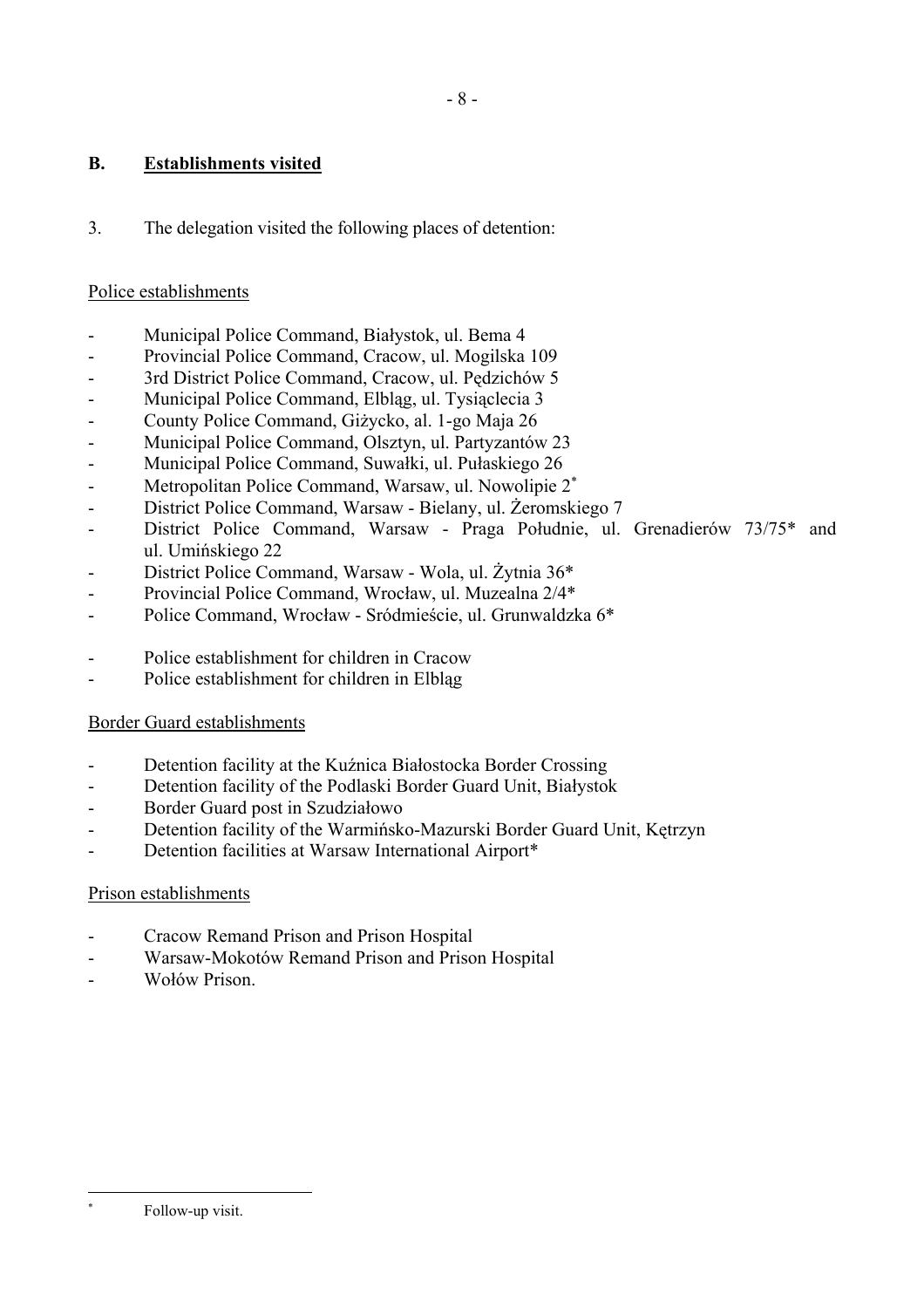## <span id="page-10-0"></span>**C. Consultations held by the delegation and co-operation encountered**

4. The delegation held consultations with the competent national authorities and with representatives of international and non-governmental organisations active in areas of concern to the CPT. In addition, numerous meetings were held with officials in charge of the establishments visited. A list of the national authorities and organisations consulted during the visit is set out in Appendix II to this report.

5. As had been the case during the CPT's previous visits to Poland, the level of co-operation received by the delegation, both from the national authorities and from staff at the establishments visited, was excellent. The delegation held fruitful discussions with Mr Andrzej GRZELAK, Secretary of State at the Ministry of Justice, Mr Andrzej BRACHMAŃSKI, Secretary of State at the Ministry of Internal Affairs and Administration, as well as with senior officials of the Ministries of Justice, Internal Affairs and Administration, and Health. The delegation also appreciated the opportunity to meet Mr Andrzej ZOLL, Commissioner for Civil Rights Protection, and members of his Office.

The CPT wishes to express its sincere appreciation for the efforts made by the Committee's liaison officer, Mrs Anna ADAMIAK-DERENDARZ, Prosecutor at the National Prosecutor's Office, to facilitate the delegation's task.

6. The delegation enjoyed immediate access to all the places visited, including ones which had not been notified in advance, and was provided with all the information necessary for the carrying out of its task. It was clear that information on the CPT's mandate had been circulated to all relevant staff.

7. However, the principle of co-operation between State Parties and the CPT, set out in the Convention, is not limited to steps taken to facilitate the task of a visiting delegation. It also requires that decisive action be taken to improve the situation in the light of the Committee's recommendations. Regrettably, the delegation's findings during the visit suggest that such action has not been taken in certain key areas which have given rise to serious concerns in the past. The Committee calls upon the Polish authorities to make genuine efforts to improve the situation in the light of the CPT's recommendations, in accordance with the principle of co-operation which lies at the heart of the Convention.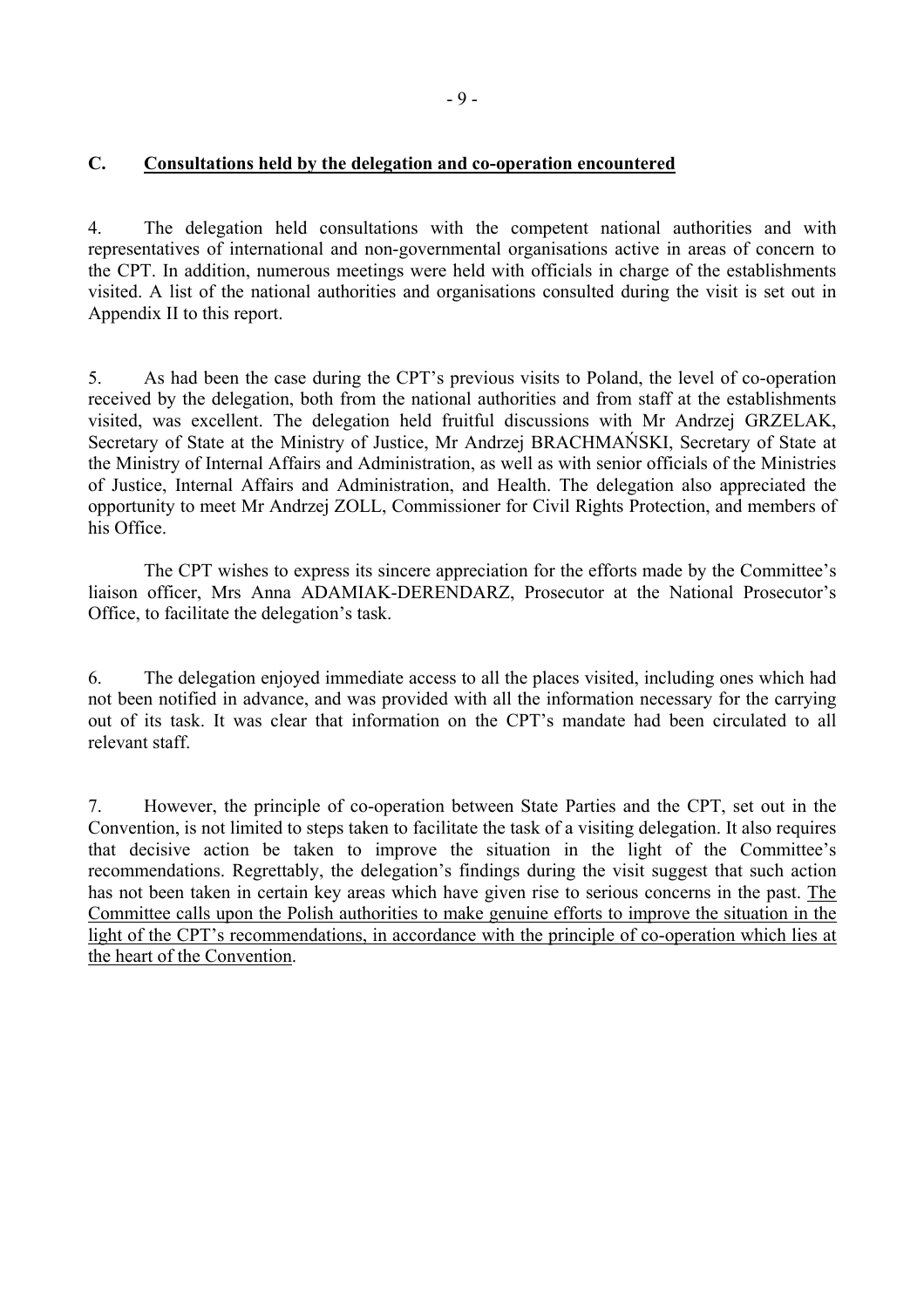#### <span id="page-11-0"></span>**D. Immediate observations under Article 8, paragraph 5, of the Convention**

8. At the end of the visit, the CPT's delegation met senior representatives of the various Ministries and agencies concerned in order to acquaint them with the main facts found during the visit. On this occasion, the delegation made an immediate observation, in pursuance of Article 8, paragraph 5, of the Convention.

The immediate observation was made in respect of the use of means of restraint vis-à-vis prisoners. The delegation was very concerned to note that the placement of a prisoner in a security cell was accompanied by the use of additional means of mechanical restraint (i.e. ankle cuffs, body belt or strait jacket, protective helmet), which were applied to him throughout the period spent in the cell (in some cases, for up to 48 hours). The delegation requested the Polish authorities to review the existing procedure and practice for restraining prisoners, with a view to ensuring that the application of mechanical restraints (in addition to placement in a security cell) is greatly reduced and used only in cases where this is strictly required.

 The above-mentioned immediate observation was subsequently confirmed in a letter of 21 October 2004 from the Head of the CPT's delegation. The Committee requested the Polish authorities to provide within one month a report on the action taken in the light of this observation. By letter of 17 November 2004, the Polish authorities informed the CPT of the measures taken in response. Those measures will be assessed later in the report.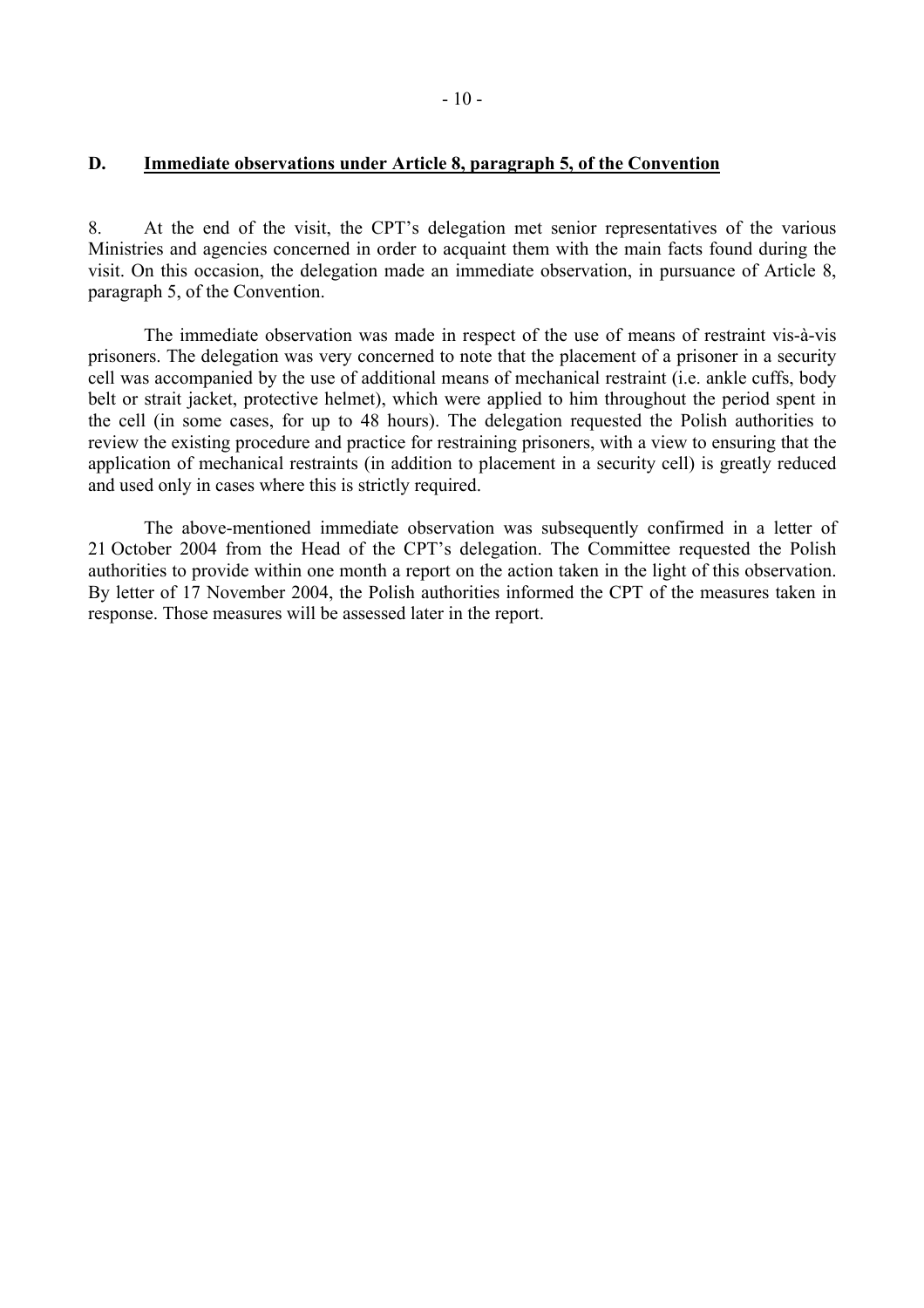# <span id="page-12-0"></span>**II. FACTS FOUND DURING THE VISIT AND ACTION PROPOSED**

## **A. Police and Border Guard establishments**

#### **1. Preliminary remarks**

9. The legal framework governing the detention of criminal suspects by the police has remained basically unchanged since the 2000 visit (cf. paragraph 10 of CPT/Inf (2002) 9). The maximum time a criminal suspect may spend in police custody is 72 hours. The information gathered by the CPT's delegation during the 2004 visit suggests that this time-limit is generally respected in practice.

10. As regards juveniles, the delegation noted in the police establishments for children visited that they could be held there for periods considerably exceeding the 17 days provided for in the 1982 Juveniles Act (in some cases, for up to three months). This was reportedly due to the lack of places at correctional establishments for children, as a result of which children remained in police custody after the judge's decision for placement in such an establishment. Having in mind that police establishments for children are not adapted for prolonged stays (cf. paragraphs 38-43), **the CPT recommends that the Polish authorities make strenuous efforts to ensure that the legal provisions on the duration of custody in a police establishment for children are respected in practice.** 

 The delegation was informed during the visit that a new draft Juveniles Code was to be completed by the end of 2004. **The Committee would like to receive information on the progress towards adopting the new Juveniles Code.**

11. Since the 2000 visit, new provisions governing the detention of foreign nationals illegally present in Poland have been adopted. Pursuant to Section 101 of the Aliens Act of 2003, the police or Border Guard may detain foreign nationals for up to 48 hours if there are circumstances justifying their deportation. Under Section 102, the persons concerned may be placed in a guarded centre for foreigners or, if there are grounds to fear that they will not respect the house rules, in a deportation jail. The placement decision is taken by the competent court, on a motion from the Voïvod (i.e. the Governor of the Province), the police or Border Guard. The maximum period of detention is initially set at 90 days, but can be prolonged to up to one year if the deportation order cannot be executed due to the foreign national's fault. The CPT must stress already at this stage that the facilities for holding persons awaiting deportation seen during the 2004 visit did not meet the standards required for such prolonged periods of detention (cf. paragraphs 45-59).

 Under the 2003 Act on Granting Protection to Aliens on the Territory of Poland, asylum seekers may also be detained in a guarded centre or in a deportation jail for up to a year, if they have made an application while illegally in Poland or while awaiting deportation.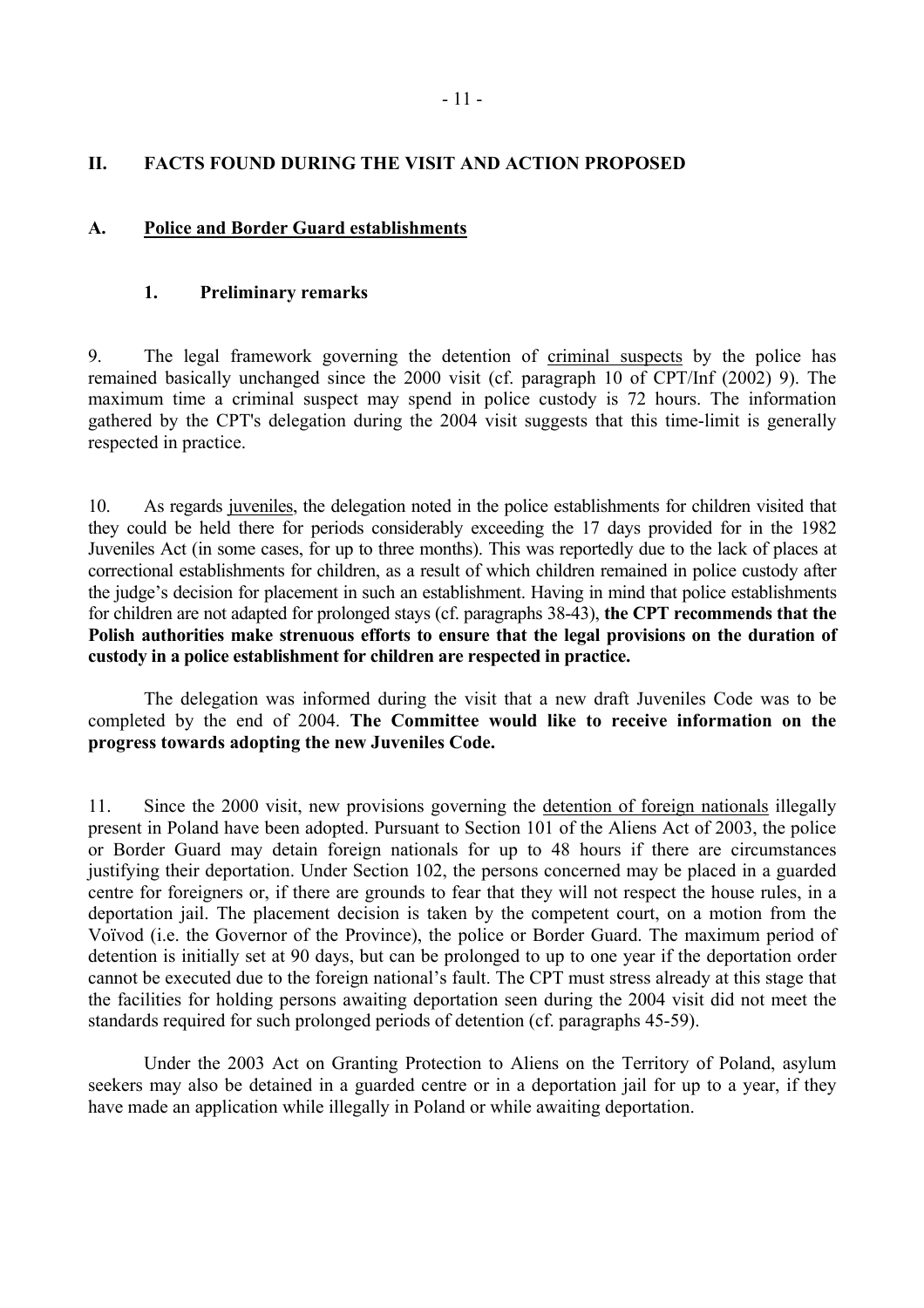#### <span id="page-13-0"></span>**2. Ill-treatment**

12. During the third periodic visit to Poland, the majority of the persons met by the CPT's delegation who were, or had recently been, detained by the police indicated that they had been correctly treated, both at the time of their apprehension and during questioning.

 Nevertheless, a certain number of allegations were heard of physical ill-treatment by the police at the time of apprehension. The allegsyions concerned slaps, kicks, punches, blows with a truncheon and tight handcuffing for prolonged periods of time. Further, several persons made allegations concerning the time of questioning by police officers, such as that they had been punched or slapped, threatened with violence or verbally abused. Of particular concern are the allegations made by juvenile detainees  $-$  sometimes as young as  $14 - of$  physical ill-treatment and threats in order to obtain confessions.

 The delegation also heard some complaints of physical ill-treatment (e.g. kicks, punches, truncheon blows, painful handcuffing) and a threatening or humiliating demeanour by members of the court police in the course of transporting remand prisoners; however, these allegations generally dated back to at least 2 years ago.

 As in 2000, no allegations were received of physical ill-treatment by police and Border Guard officers in charge of guarding cells and by staff working in the police establishments for children. However, a small number of allegations were heard of rude behaviour and verbal abuse by certain members of the police and Border Guard staff working in some of the establishments for foreign nationals awaiting deportation.

13. In the light of the information gathered during the visit, **the CPT recommends that the Polish authorities remind police officers, through appropriate means and at regular intervals, that the ill-treatment of detainees (whether of a physical or verbal nature) is not acceptable and will be the subject of severe sanctions. Police officers should also be reminded that no more force than is strictly necessary should be used when effecting an apprehension and that, once apprehended persons have been brought under control, there can never be any justification for their being struck.** 

14. During the visit to Cracow Provincial Police Command, the delegation saw, in the duty officer's room, a metal cage measuring approximately 1  $m<sup>2</sup>$  in which a newly arrived detainee was placed naked following a strip search, in full view of whoever was present in the room. Police staff explained that this was a routine procedure during the initial reception formalities. In the Committee's opinion, such arrangements could well be considered as constituting inhuman and degrading treatment. **The CPT recommends that the above-mentioned cage be removed forthwith and, more generally, that the initial reception procedure at Cracow Provincial Police Command be reviewed in order to ensure that it is carried out in a manner respectful of human dignity.**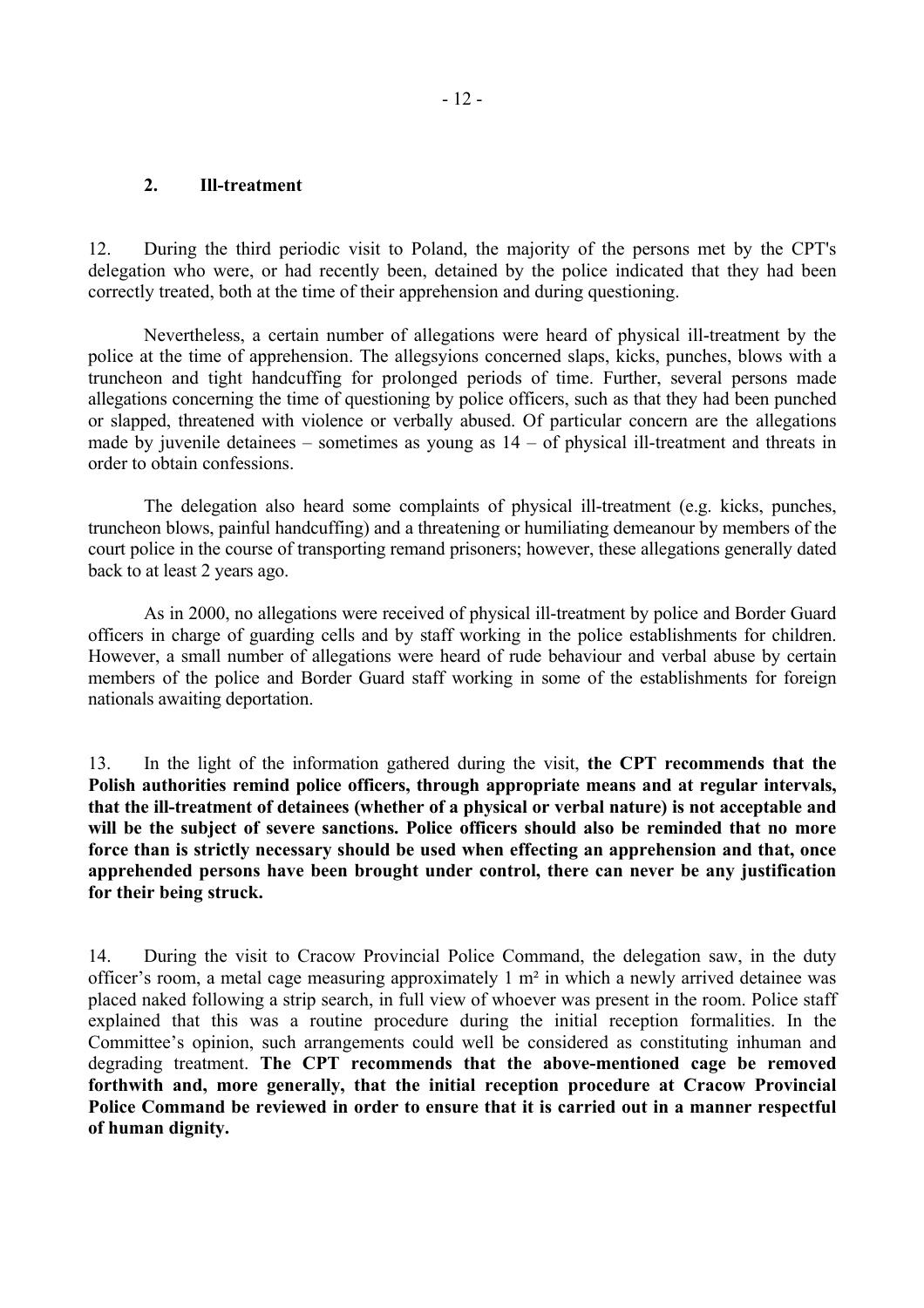15. At the outset of the visit, the Secretary of State of the Ministry of Internal Affairs and Administration informed the delegation that there had been many complaints concerning illtreatment by police officers in the previous four years. All complaints were the subject of an internal police investigation as well as a prosecutor's inquiry; however, none of them had been upheld and no criminal sanctions had been imposed. That said, it emerged from the discussions with the Commissioner for Civil Rights Protection that court proceedings were apparently underway in several cases concerning excessive use of force by police officers.

 The delegation also received statistical information concerning all complaints lodged against police staff in 2003 and in the first half of 2004. Unfortunately, it is not possible to ascertain from this information how many complaints have been made in respect of ill-treatment by the police.

In order for the CPT to obtain a full picture of the current situation, **the Committee would like the Polish authorities to supply information, in respect of 2004 and the first half of 2005, on:** 

- **the number of complaints of ill-treatment made against police and Border Guard officers and the number of criminal/disciplinary proceedings which were instituted as a result;**
- **an account of criminal/disciplinary sanctions imposed following such complaints.**

16. In two police establishments visited in Warsaw (Bielany and Praga Południe - ul. Grenadierów), the delegation found non-standard issue items (baseball bats, wooden batons, spades, iron bars and a hammer) in offices used by investigative officers. According to the officers present, these items had been confiscated as evidence or were being used during investigative activities. In the report on the 2000 visit (cf. paragraph 13 of CPT/Inf (2002) 9), the CPT recommended that any items held on police premises as evidence be properly labelled and held in a secure and centralised location, and that no other non-standard issue items be held on such premises. In their response to that report, the Polish authorities stated that the Chief Police Commander had ordered that all non-standard issue items "or objects that could suggest infringing rights of persons who participate in proceedings" be removed from police premises. **The CPT calls upon the Polish authorities to ensure that any items held on police premises as evidence are properly labelled and held in a secure and centralised location, and that no other non-standard issue items are held on such premises.** 

17. Adequate professional training for law enforcement officials is an essential component of any strategy for the prevention of ill-treatment. In the report on the 2000 visit (cf. paragraph 15 of CPT/Inf (2002) 9), the CPT recommended that initial and ongoing training programmes for law enforcement officials be reviewed so as to ensure that human rights concepts are incorporated into practical training for handling high-risk situations such as the apprehension and interrogation of suspects. Further, the Committee stressed that considerable emphasis should be placed on the acquisition and development of interpersonal communication skills during initial and ongoing training. The response of the Polish authorities to these recommendations was very succinct: it simply stated that the Chief Police Commander had issued an order that more consideration be given to these issues in the framework of police and Border Guard training. **The CPT would like to be provided with detailed information on the content of training programmes for law enforcement officials.**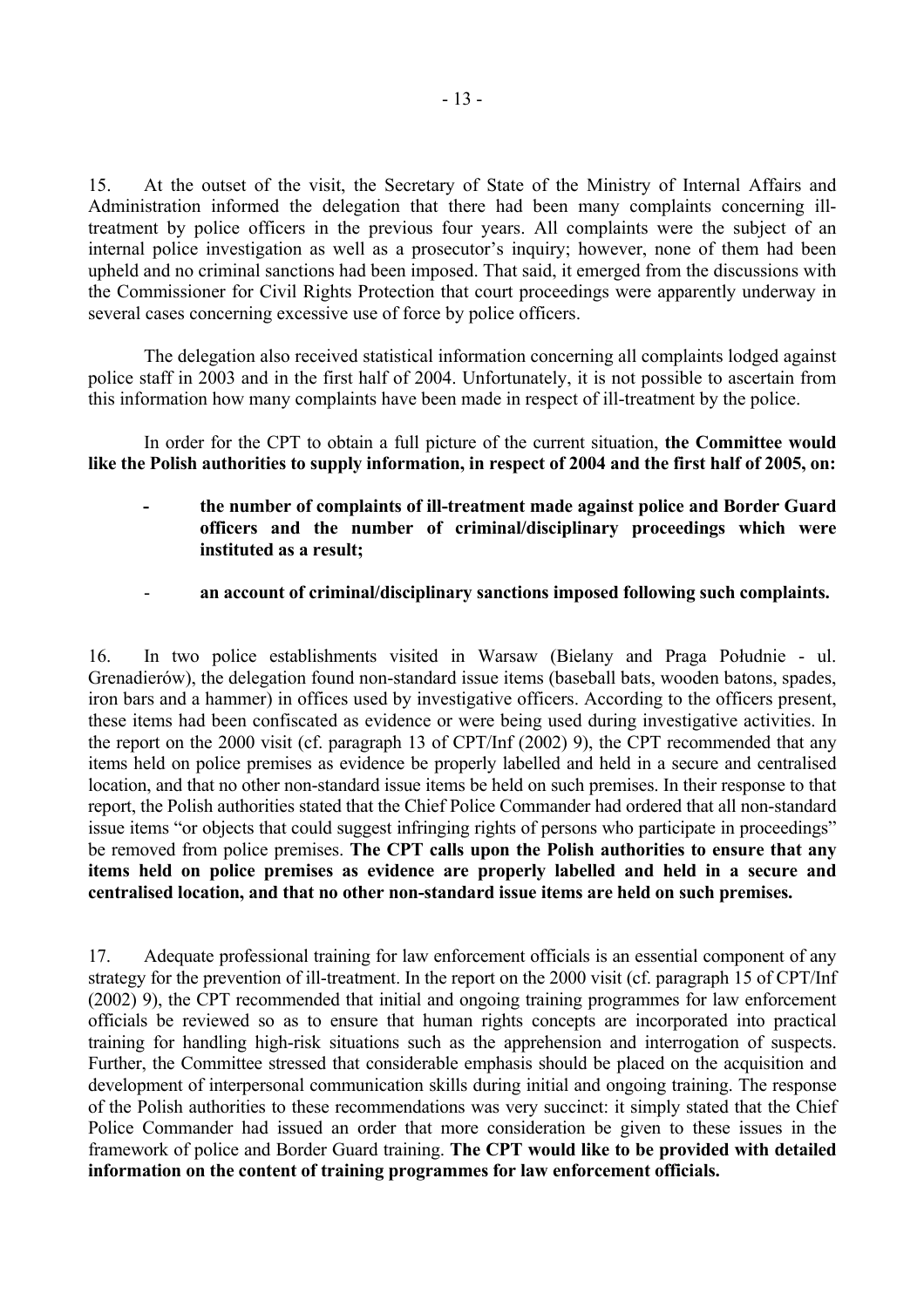<span id="page-15-0"></span>18. The delegation met a few persons who were or had recently been detained by the police and alleged that their complaints of police ill-treatment had been ignored by prosecutors or judges before whom they had been brought shortly after apprehension. In this context, it is a matter of concern to the CPT that the Polish authorities have taken no action upon the recommendation made in previous visit reports, namely that whenever a person brought before a judge/prosecutor alleges ill-treatment by the police, the judge/prosecutor should immediately request a forensic medical examination, irrespective of whether the person concerned bears visible injuries. Further, even in the absence of an express allegation of ill-treatment, a forensic medical examination should be requested whenever there are other grounds to believe that the person could have been the victim of ill-treatment. **The CPT calls upon the Polish authorities to take effective steps to ensure that this recommendation is implemented in practice.** 

# **3. Safeguards against the ill-treatment of persons deprived of their liberty**

19. In previous visit reports, the CPT examined in detail the formal safeguards against illtreatment which are offered to persons detained by the police and Border Guard in Poland. The Committee has placed particular emphasis on three fundamental rights, namely the right of detained persons to inform a close relative or another third party of their situation, to have access to a lawyer, and to have access to a doctor. As the CPT has stressed repeatedly, these rights should be enjoyed by all categories of persons from the very outset of their deprivation of liberty (i.e. from the moment the persons concerned are obliged to remain with the police). It is equally fundamental that persons detained by the police be informed without delay of their rights, including those mentioned above, in a language they understand.

 As regards the legal provisions pertaining to the above-mentioned rights, no changes have taken place since the 2000 visit. It became clear during the 2004 visit that most of the recommendations made by the CPT in the previous visit report and aimed at further strengthening the existing safeguards had not been implemented.

20. As far as the right of notification of custody is concerned, the 2004 visit did not bring to light any particular problems. Practically all detained persons interviewed confirmed that they had been informed of this right either at the time of their physical apprehension or soon afterwards, when the protocol of apprehension was drawn up. However, the fact that notification of custody was performed by police officers and not by the detained person concerned directly resulted in some detainees entertaining doubts as to whether the notification had in fact been made.

 **The CPT invites the Polish authorities to take appropriate steps to provide detained persons with feedback on whether it had been possible to notify a close relative or other person of the fact of their detention.**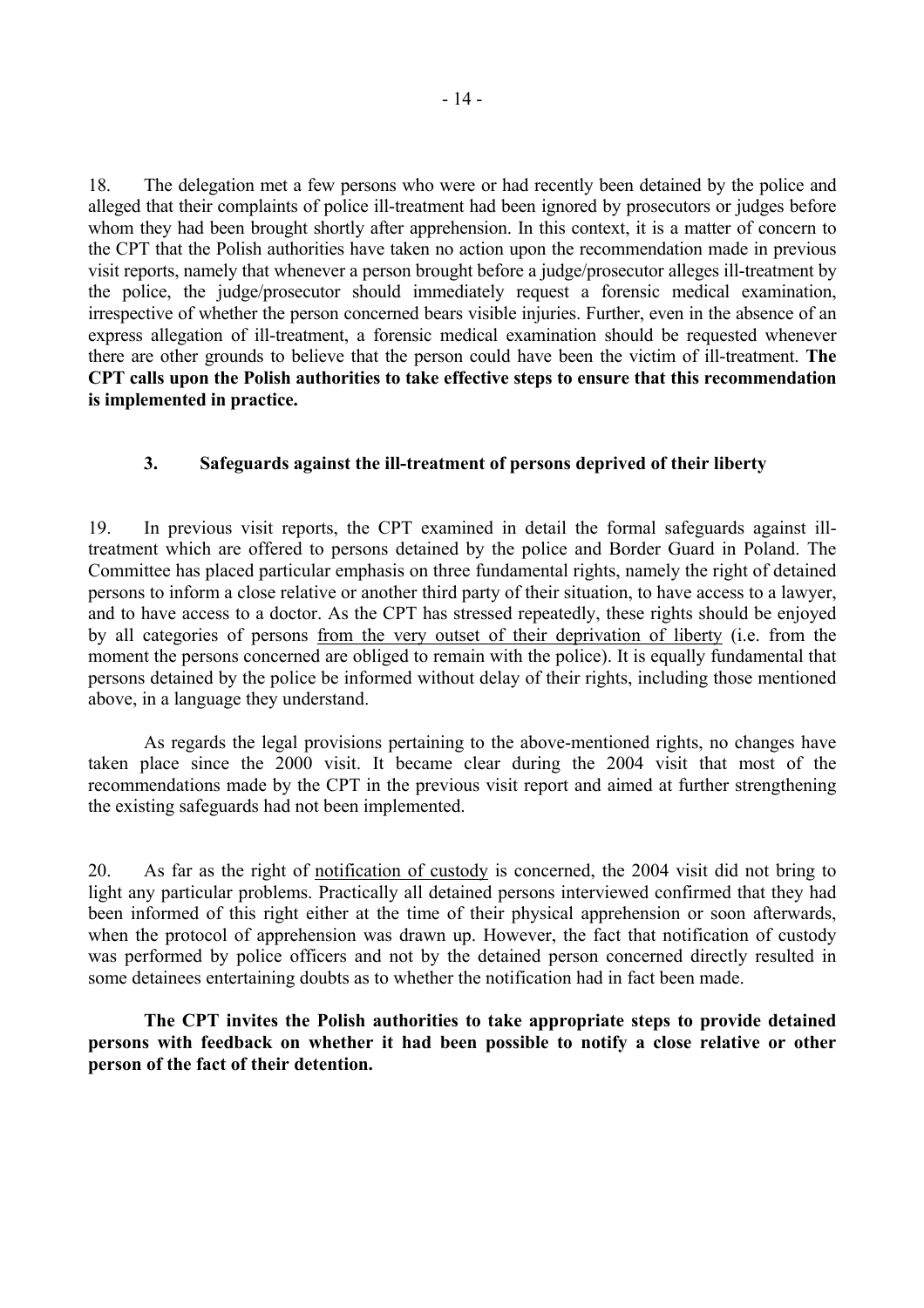21. With regards to access to a lawyer, most detained persons interviewed by the delegation indicated that they had received information on their right to contact a lawyer upon apprehension or shortly afterwards. However, it became clear during the visit that, in practice, it was extremely rare for persons in police custody to have a lawyer. By way of example, at the Provincial Police Command in Cracow, a senior police officer indicated that she could not recall a single case of a lawyer coming to meet a person detained at the establishment. The Polish authorities informed the delegation that there was no provision in law for the appointment of an *ex officio* lawyer before the stage of court proceedings. As a result, persons in police custody who were not in a position to pay for legal services were effectively deprived of the right of access to a lawyer.

 For as long as there is not an effective system of free legal aid for indigent persons at the stage of police custody, any right of access to a lawyer will remain, in most cases, purely theoretical. **The CPT recommends that a fully fledged and properly funded system of legal aid for persons in police custody who are not in a position to pay for a lawyer be developed as a matter of urgency, and be applicable from the very outset of police custody. If necessary, the relevant legislation should be amended.** 

22. In the report on the 2000 visit, the CPT stressed that, to be fully effective as a means of preventing ill-treatment, the right of access to a lawyer must include the right to talk to him in private, and recommended that Section 245, paragraph 1 of the Code of Criminal Procedure (which authorises the officer who apprehended the detainee to be present during meetings with the lawyer) be amended accordingly. The Committee notes with concern that this recommendation has not yet been implemented. Admittedly, the information gathered during the 2004 visit indicates that police officers rarely make use of the power to be present when detainees meet their lawyers; however, the fact that such a possibility exists is unacceptable. Consequently, **the CPT calls upon the Polish authorities to amend Section 245, paragraph 1, of the Code of Criminal Procedure so as to ensure that persons detained by the police have in all cases the right to talk to a lawyer in private.** 

23. The delegation paid particular attention to the situation of juveniles in police custody. Polish legislation contains an obligation for the police or Border Guard to immediately inform a parent or guardian of the apprehension of a person under the age of 17 (cf. Section 40 of the Juveniles Act). Further, Section 39 of the Juveniles Act provides for the obligatory presence of a parent, guardian, lawyer or another responsible adult while a juvenile is being questioned.

 However, a number of juveniles interviewed by the delegation alleged that they had been questioned and made to sign statements admitting to criminal offences without the benefit of the presence of a trusted person. This state of affairs was confirmed by the Commissioner for Civil Rights Protection, who indicated that his office had received complaints from parents that the police did not respect their duties set out in Sections 39 and 40 of the Juveniles Act. Further, as with adults, the law does not provide for the appointment of an *ex officio* lawyer before the stage of court proceedings.

**The CPT recommends that steps be taken to ensure that juveniles do not make any statements or sign any documents related to the offence of which they are suspected without the benefit of a lawyer and/or a trusted person being present and assisting the juvenile. Further, the current legislation should be amended so as to ensure that juveniles have access to** *ex officio* **legal aid as from the moment of apprehension. In this respect, the Polish authorities should take into account the recent Recommendation Rec (2003) 20 of the Council**  of Europe's Committee of Ministers concerning new ways of dealing with juvenile **delinquency and the role of juvenile justice.**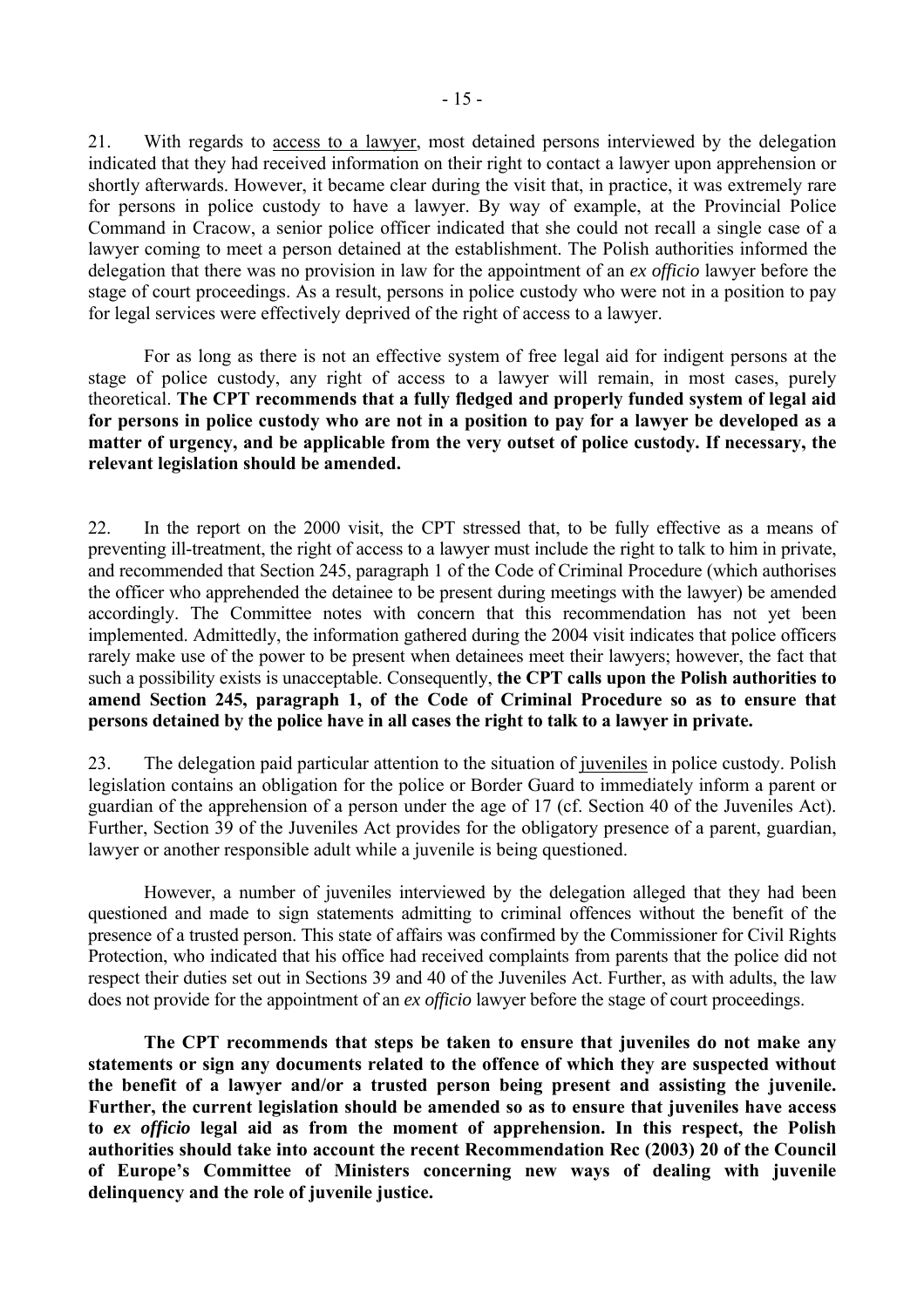24. In respect of access to a doctor, a new Regulation on medical examination of persons apprehended by the police has been issued by the Minister of the Internal Affairs and Administration on 21 June 2002. According to it, persons in police custody who bear visible injuries or request medical assistance should be taken to the nearest public health centre or seen by a doctor called in by the police. The results of the examination are entered in a specific register kept at each police establishment.

 It is regrettable that the Polish authorities have failed to integrate in the above-mentioned regulation the recommendations made by the CPT in the 2000 visit report in respect of access to a doctor. In particular, the right of persons in police custody to be medically examined by a doctor of *their own choice* is still not formally guaranteed and in practice is clearly non-existent. Further, it became apparent during the visit that the confidentiality of medical information was not respected, to the extent that the medical examination of detained persons was conducted in the presence of police officers as a matter of routine. Moreover, the register of medical examinations was kept in the duty officer's room, together with other registers, and could be accessed by police staff.

 The medical registers seen by the delegation did record the injuries observed as well as (in some cases) the detained person's account of how they had been sustained. However, no conclusion was drawn by the doctor as to the consistency between the objective medical findings and the allegations made by the person concerned. Further, detained persons were not provided with the medical report drawn up after being examined while in police custody.

## 25. Consequently, **the CPT must reiterate the recommendations made in the 2000 visit report that:**

- **the right of persons deprived of their liberty by the police to have access to a doctor should include the right - if the persons concerned so wish - to be medically examined by a doctor of their choice (it being understood that an**  examination by such a doctor may be carried out at the detainee's own **expense);**
- **all medical examinations are to be conducted out of the hearing and unless the doctor requests otherwise - out of the sight of police/ Border Guard officers;**
- **the results of every examination, as well as any relevant statements by the detained person and the doctor's conclusions, are to be formally recorded by the doctor and made available to the detainee and his lawyer.**

 **The CPT also recommends that the report filled out by doctors concerning injuries**  observed on persons in police custody contain the doctor's conclusions as to the degree of **consistency between any allegations made by the detained person concerned and the objective medical findings.** 

26. As for information on rights, the delegation noted at most police and Border Guard establishments visited the presence of apprehension protocols (containing, inter alia, information on the detained person's rights to notify a third party of the fact of his detention, contact a lawyer and be examined by a doctor) in a range of foreign languages. The CPT welcomes this development.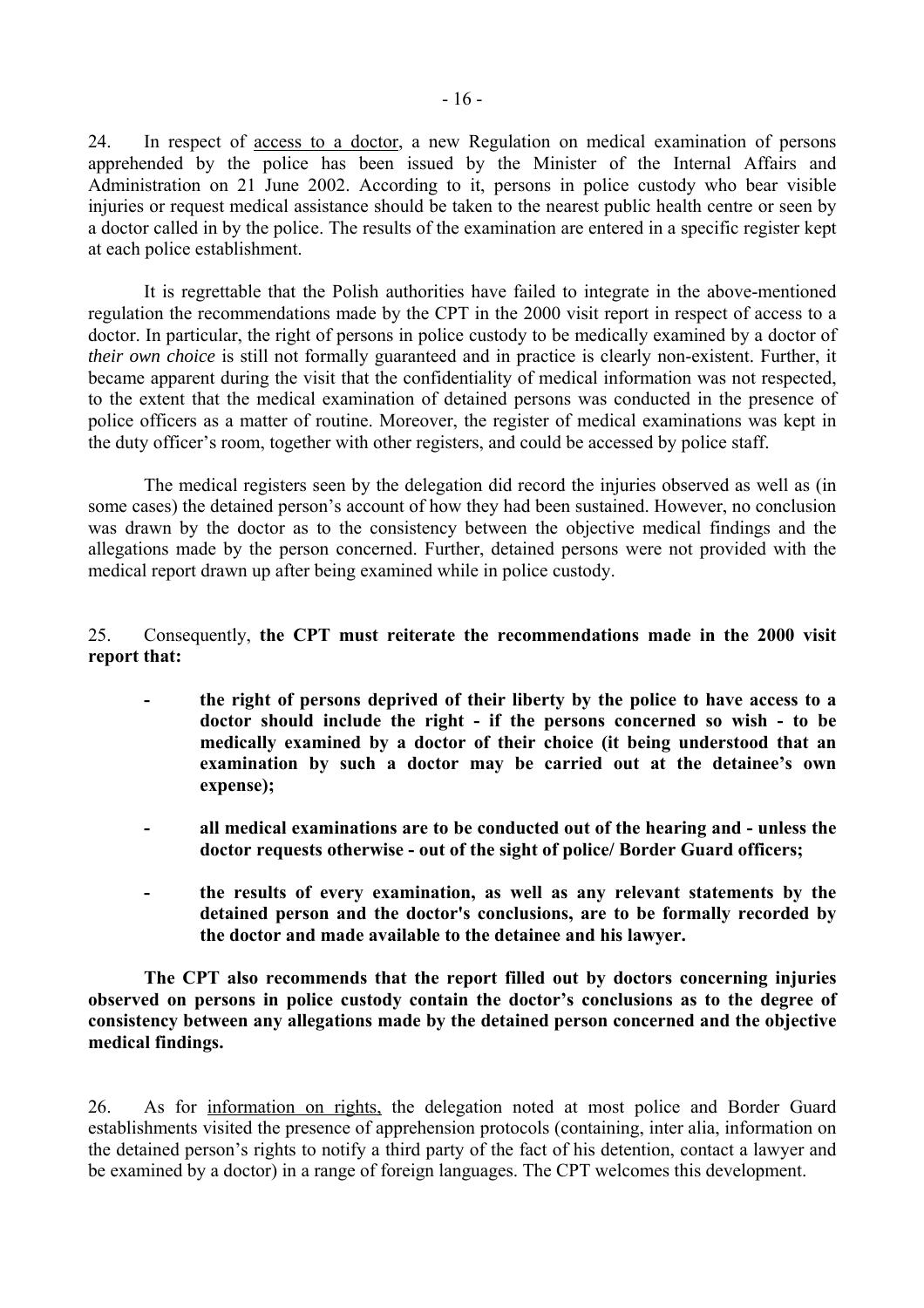However, a small number of detained persons alleged that they had not been informed of their rights and/or did not understand them. Admittedly, detainees were asked to sign the part concerning rights in the apprehension protocol and received a copy of the protocol; however, the delegation gained the impression that this was done more as a bureaucratic procedure than a way of ensuring that a detained person is in a position to understand his rights fully and therefore to exercise them effectively. **The CPT invites the Polish authorities to take particular care to ensure that detained persons are actually able to understand their rights. It is incumbent on law enforcement officials to ascertain that this is the case.**

27. In the reports on its 1996 and 2000 visits, the CPT recommended that the Polish authorities draw up a code of conduct for interrogations, supplementing the basic rules contained in the Code of Criminal Procedure (cf. paragraph 57 of CPT/Inf (98) 13 and paragraph 57 of CPT/Inf (2002) 9). This recommendation is yet to be implemented. The information gathered during the 2004 visit illustrated the need for such a code. Consequently, **the CPT calls upon the Polish authorities to implement the above-mentioned recommendation without further delay.**

28. The electronic (i.e. audio and/or video) recording of police interviews represents an important additional safeguard against the ill-treatment of detainees. Such a facility can provide a complete and authentic record of the interview process, thereby greatly facilitating the investigation of any allegations of ill-treatment. This is in the interest both of persons who have been ill-treated by the police and of police officers confronted with unfounded allegations that they have engaged in physical ill-treatment or psychological pressure. Electronic recording of police interviews also reduces the opportunity for defendants to later falsely deny that they have made certain admissions.

 During the visit, senior officials from the Ministry of Internal Affairs and Administration informed the delegation that audio recording of police interviews was a rare practice, used only in the case of very serious crimes. Under Polish law, the person being interrogated had to give consent to the use of such a recording. **In the light of the above considerations, the CPT invites the Polish authorities to persevere in their efforts to introduce electronic recording of police interviews**. Further, **police officers should receive specific training for the conducting of electronically recorded interviews.**

29. As regards the safeguards for foreign nationals detained pursuant to aliens legislation, Section 101 of the Aliens Act stipulates that they have the same rights as those granted to criminal suspects under the provisions of the Code of Criminal Procedure. In addition, they have the right to contact a consular or diplomatic representative. Information on rights was contained in the apprehension protocols seen at the establishments for foreign nationals visited, which were available in a range of languages. That said, **the recommendations made in paragraphs 21 and 25 in respect of safeguards for persons suspected of having committed criminal offences apply**  *mutatis mutandis* **to foreign nationals detained pursuant to aliens legislation. This concerns in particular the right to benefit from** *ex officio* **legal assistance.**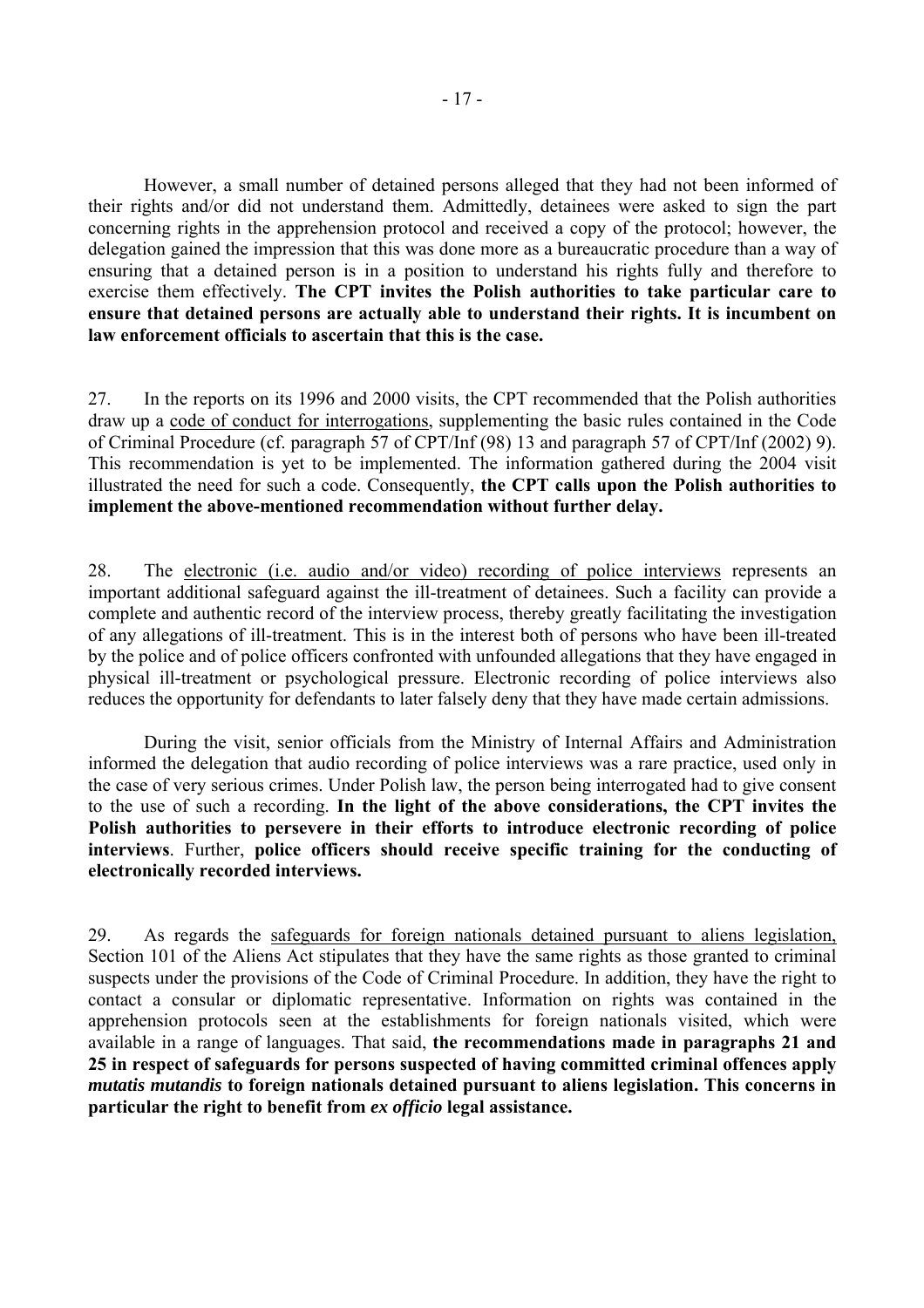<span id="page-19-0"></span>30. The CPT attaches considerable importance to the manner in which deportation orders concerning foreign nationals are enforced in practice.

 The rules applicable to escorted deportations by the police or Border Guard are contained in Order No. 2/95 of the Chief Police Commander of 3 April 1995 on the convoy service by the police and Regulation No. 2 of the Chief Commander of the Border Guard of 23 December 2003. Neither of these acts contains specific provisions concerning the application of means of restraint in the course of deportations. Members of deportation teams with whom the delegation spoke stated that they applied the general rules on the use of force by the police and Border Guard.

In the CPT's opinion, deportation operations (particularly those carried out by air) entail a manifest risk of inhuman and degrading treatment. This risk exists both during preparations for deportation and during the actual operation; it is inherent in the use of a number of individual means/methods of restraint, and is even greater when such means/methods are used in combination. Therefore, **the CPT recommends that detailed instructions be issued on the use of force and/or means of restraint authorised in the context of deportation operations. Such instructions should**  draw upon the principles set out in the Committee's 13<sup>th</sup> General Report (cf. CPT/Inf (2003) 35).

# **4. Conditions of detention**

a. police cells

31. The delegation visited a number of police establishments in various parts of Poland which were primarily used for the detention of criminal suspects, but could also serve additional purposes, such as detention of foreign nationals awaiting deportation, holding of inebriated persons until they sober up and temporary accommodation of prisoners in transit. As a result, police cells were sometimes being used for periods exceeding 72 hours (e.g. in the case of foreign nationals subject to deportation who, for convoy reasons, could spend 8-9 days in police cells, or persons apprehended on the basis of an outstanding arrest warrant).

 In the course of the visit, the delegation received a copy of a Regulation of 21 March 2003 by the Minister of the Interior and Administration concerning the conditions which must be provided in police detention facilities. The regulation stipulates, inter alia, that all police cells should have artificial lighting sufficient to read and write by, be well heated and ventilated, and equipped with a sleeping platform as well as a table and stools fixed to the floor. Detained persons should receive a full set of bedding (mattress, pillow, blanket and sheets) for the night, be provided with food and something to drink in adequate quantities, and be given access to toilet and washing facilities whenever required.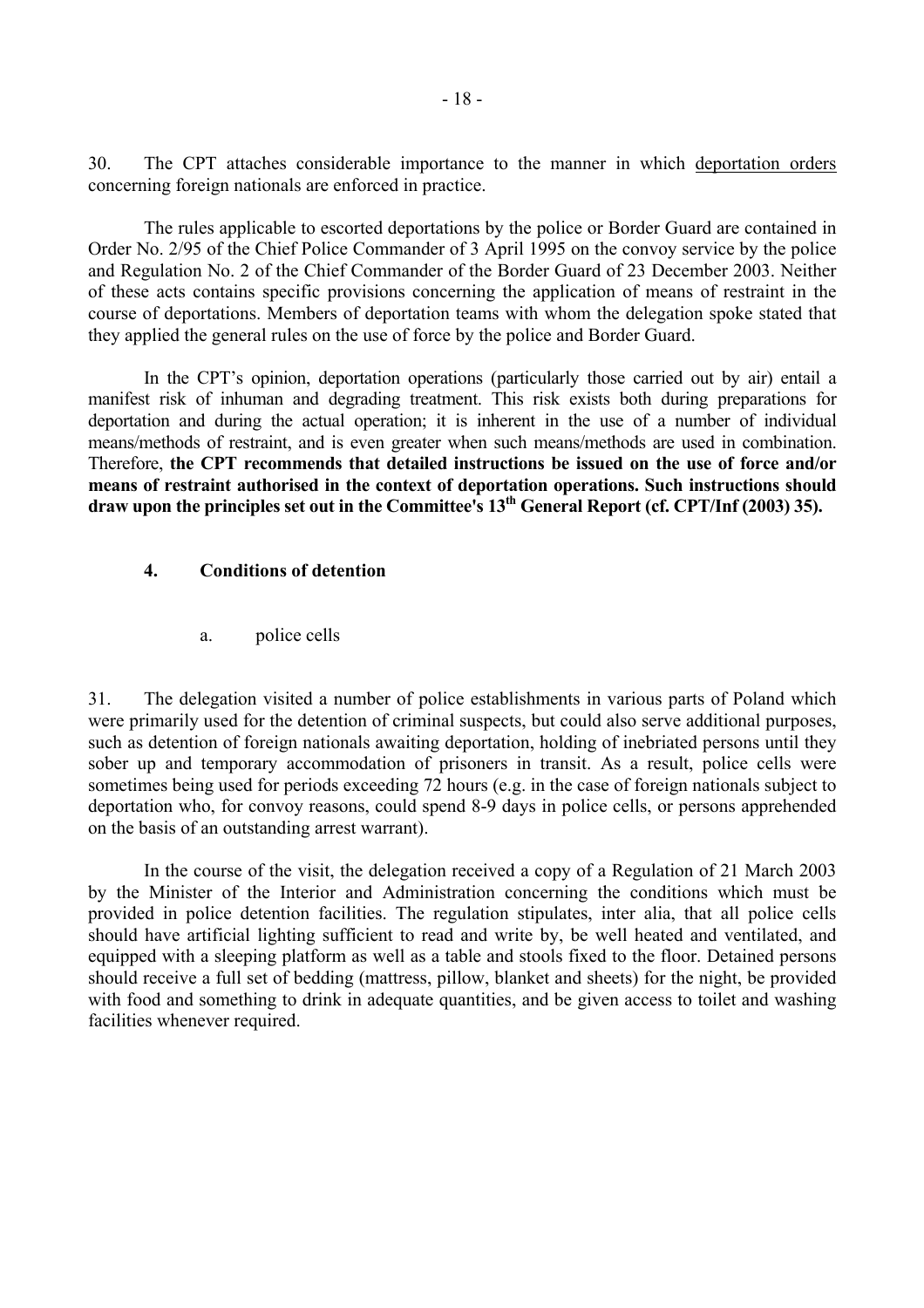32. In the report on the 2000 visit, the CPT noted that material conditions of detention at the police stations visited at that time were on the whole of a good standard. Unfortunately, the assessment from the visit in 2004 is less positive.

 Cells were generally of an adequate size for the number of persons they were designed to hold (e.g. 8 m<sup>2</sup> for two detainees; 12 m<sup>2</sup> for three detainees). All cells seen by the delegation had access to natural light, though in some cases it was rather limited (e.g. at Wrocław Provincial Police Command and Warsaw-Wola District Police Command). Artificial lighting was adequate, with the exception of the cells seen at Olsztyn Municipal Police Command. As for ventilation, it left something to be desired at Olsztyn and Warsaw-Bielany Police Commands. Further, the heating was not working in the detention areas at Suwałki, Warsaw-Bielany and Warsaw-Wola Police Commands and as a result the cells were rather cold (below 17° C).

 The cells seen by the delegation were suitably equipped (beds, call-bells, occasionally a table and bench/stools) and at night detainees received mattresses, blankets and pillows. However, at several establishments the cells were in a poor state of repair and/or cleanliness (Cracow and Wrocław Provincial Police Commands; the Police Commands in Olsztyn, Warsaw-Praga Południe (ul. Umińskiego), Warsaw-Wola and Warsaw-Bielany). At Cracow Provincial Police Command, the delegation saw a recently refurbished detention area, with a capacity of 30 beds, which was of a high standard but had not yet been accepted back from the contractors; after its entry into service, it was planned to proceed with the refurbishment of the rest of the detention areas.

33. Cells in some of the establishments visited were equipped with toilets, which, however, were not always partitioned (e.g. at the Metropolitan Police Command in Warsaw). At other establishments, detainees had access to communal sanitary facilities. However, a number of detainees at Cracow Provincial Police Command complained about delays in access to the toilet (the delegation saw buckets for emergency toilet use in some cells). Further, at Białystok Municipal Police Command, detainees were not allowed to go to the toilet at night and resorted to using buckets in the cells. The communal sanitary facilities in the two previously mentioned establishments, as well as at Warsaw-Wola and Warsaw-Bielany District Police Commands, were in a poor state of repair and cleanliness.

 Some of the establishments visited had shower facilities; however, at Białystok Municipal Police Command as well as Cracow and Wrocław Provincial Police Commands, these facilities were in a bad state of repair. Further, there were no shower facilities at several of the establishments (e.g. Metropolitan Police Command in Warsaw, the Police Commands in Olsztyn and Warsaw-Praga Południe, ul. Umińskiego).

34. Detained persons were offered food three times a day, including one warm meal. No special provision was made for drinking water, detainees generally having access to tap water. However, at Cracow Provincial Police Command, the delegation heard complaints that tap water was not suitable for drinking, as well as allegations that boiled water was not provided.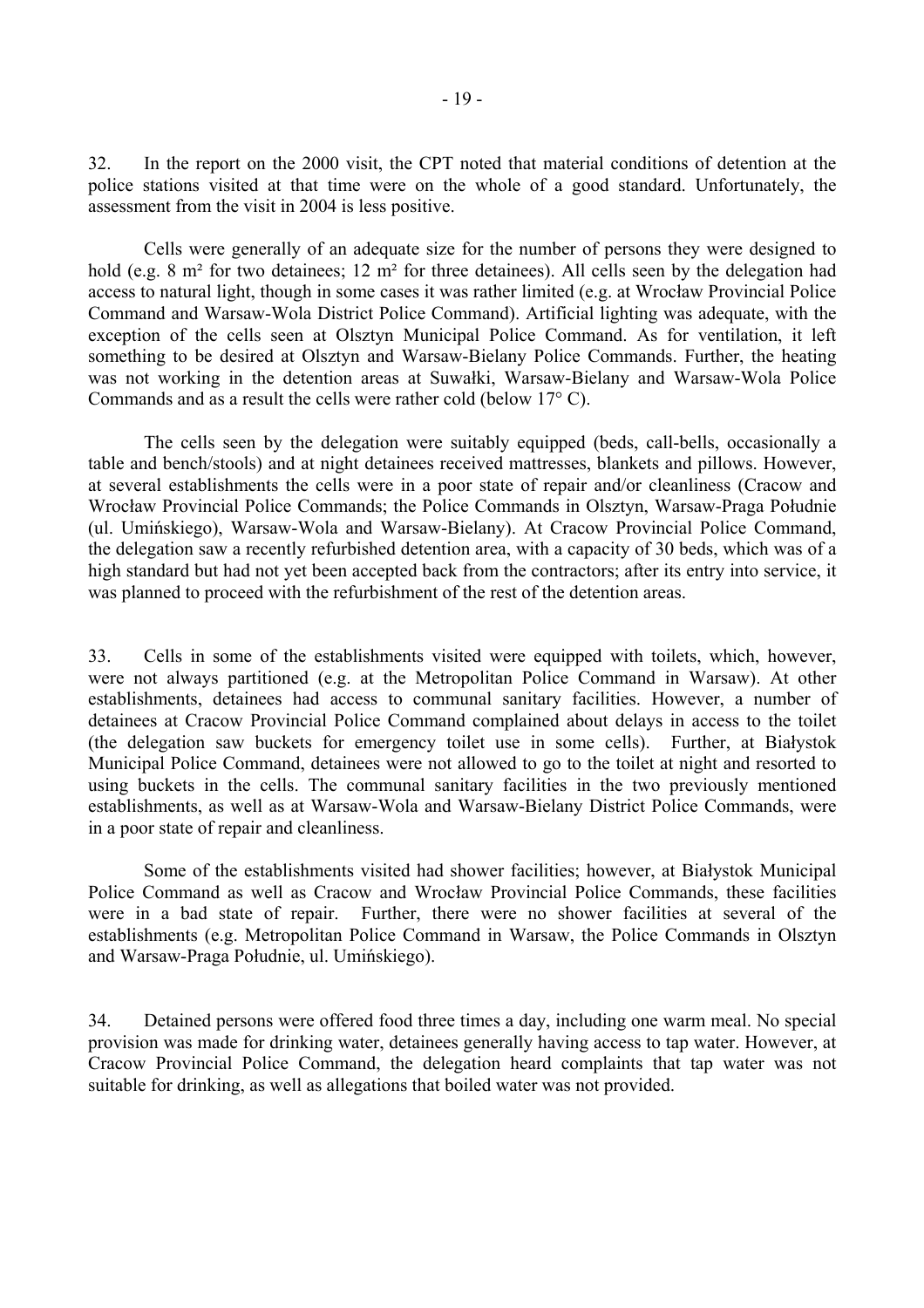<span id="page-21-0"></span>35. **The CPT recommends that steps be taken to address the shortcomings described in paragraphs 32 to 34 and, more generally, that material conditions of detention in police cells throughout the country be reviewed, in order to ensure that they are in full conformity with the above-mentioned Regulation of 21 March 2003.** 

36. As already mentioned (cf. paragraph 31), police cells could on occasion be used to hold persons for periods exceeding 72 hours. In this connection, the delegation was concerned to note that most of the police establishments visited did not possess areas for outdoor exercise. The few establishments which did have such areas (Białystok and Suwałki Municipal Police Commands, Cracow and Wrocław Provincial Police Commands, Wrocław-Sródmieście and Warsaw-Bielany District Police Commands) did not offer in practice criminal suspects access to them, apparently due to the lack of staff.

 **The CPT recommends that efforts be made to offer outdoor exercise on a daily basis to persons held for extended periods (i.e. 24 hours or more) in police cells.** 

b. police establishments for children

37. During the visits in 1996 and 2000, the CPT visited a number of police establishments for children and made certain recommendations designed to remedy the shortcomings observed. Unfortunately, the visit in 2004 - during which conditions in two such establishments were examined, in Cracow and Elbląg - demonstrated that many of these recommendations have not yet been implemented.

38. Concerning material conditions at the two establishments, the bedrooms could be considered as adequately sized for their intended occupancy (e.g. 5 beds in a room measuring some 18 m² in Cracow; 4 beds in a room measuring 13 m² in Elbląg), given that they were being used only for sleeping purposes. The rooms had large windows, adequate artificial lighting and ventilation, and were in a good state of repair and cleanliness.

 However, except for beds, the rooms were devoid of any other furniture and offered a rather austere environment. Children were not allowed to keep any personal items. As had been the case in some establishments visited in 1996 and 2000, the delegation observed that detained children had to wear pyjamas and slippers throughout the day. Sports suits and shoes were only provided during outdoor exercise; in this connection, several boys interviewed in Cracow complained that the shoes they had received were of the wrong size.

 The communal toilet, washing and shower facilities were clean and in a good state of repair, and the delegation did not hear any complaints about access to them.

39. Food, including one warm meal, was provided three times a day. However, at Cracow the delegation received complaints about an insufficient quantity of food and the lack of anything to drink between meal times.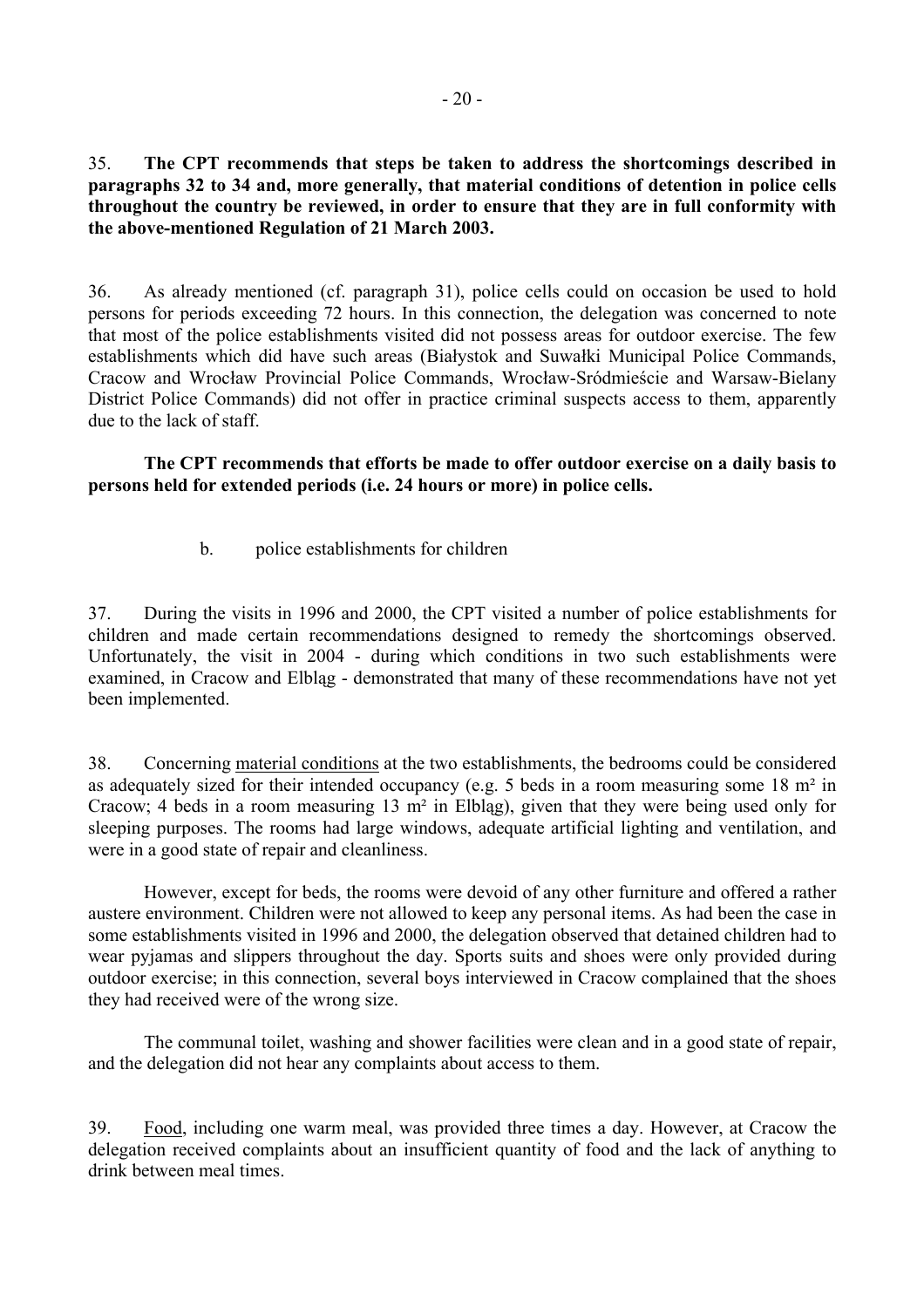40. Bearing in mind that detained children could spend lengthy periods of time in police establishments (cf. paragraph 10), the CPT is concerned by the fact that they were offered very little in terms of constructive activities.

 Children spent the day in a pleasantly decorated activity room. However, activities were limited to watching TV/video, playing table tennis or board games, drawing, reading books/magazines and talking with staff about various topics of general interest. No form of structured schooling was provided. As to physical education, it consisted essentially of outdoor exercise, which apparently was not offered every day and frequently lasted less than one hour; occasional football or volleyball games were organised. It should be noted that the exercise yard in Elbląg was badly maintained and lacked a shelter against poor weather.

41. As regards health care, notwithstanding previous recommendations made by the CPT, new arrivals were not medically screened and there was no provision for regular visits by a doctor or a nurse. This is of particular concern in the context of the allegations of ill-treatment received (cf. paragraph 12) and the fact that many of the children were socially deprived, had problems with alcohol/drugs or were in a poor state of health.

42. Regarding staff, the Elbląg establishment employed a full-time psychologist, a pedagogue and three officers with a post-graduate degree in resocialisation. The situation was less favourable in Cracow, where only the manager had pedagogical training, the other officers having merely benefited from a one-week introductory course comprising elements of psychology and pedagogy.

43. The detained children had limited possibilities for contact with the outside world. Visits required the approval of the competent prosecutor/court; some of the children interviewed in Cracow had apparently not had permission to receive visits for over a month. Neither of the establishments possessed a proper visiting room and as a result visits took place in unsuitable facilities (in Cracow, in the office of the duty officer; in Elbląg, in the activity room). Further, children had no access to a telephone except in emergency.

44. Action to address the shortcomings referred to above is long overdue. **The CPT recommends that the Polish authorities take the following steps at the police establishments for children in Cracow and Elbląg (as well as in other police establishments for children in Poland, as appropriate):**

- **improve the decoration and equipment of bedrooms, in particular by providing them with storage space for personal items;**
- **supply detained children with appropriate daytime clothes and shoes;**
- **ensure the provision of food in adequate quantity and the availability of drinking water throughout the day;**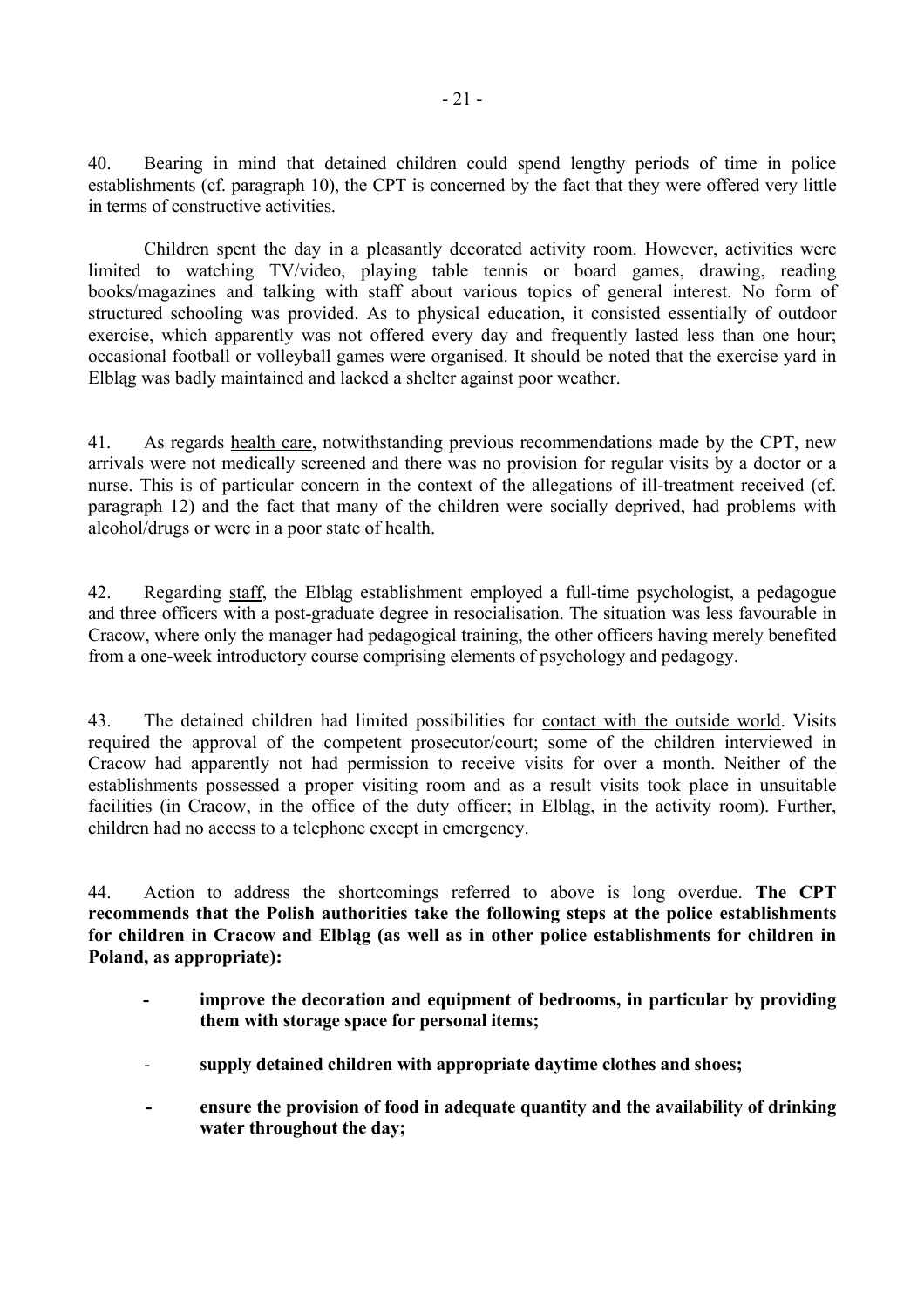- <span id="page-23-0"></span>**- ensure that detained children are offered at least one hour of outdoor exercise a day; the exercise yard at the police establishment for children in Elbląg should be refurbished and equipped with a shelter against poor weather;**
- develop the range of constructive activities offered to detained children, with **particular emphasis on education;**
- ensure that all new arrivals are medically screened without delay and that the **establishments receive regular visits by a doctor or a nurse;**
- ensure that staff working at police establishments for children benefit from **suitable initial and ongoing training;**
- **improve the possibilities for children to maintain contact with their families; in particular, save in exceptional and duly motivated circumstances, they should be allowed to receive regular visits from their relatives. Further, they should be allowed to make and receive telephone calls.** 
	- c. detention facilities for foreigners awaiting deportation

45. The delegation visited three detention facilities for foreigners awaiting deportation (referred to as deportation jails): two managed by the police, at Suwałki Municipal Police Command and Wrocław Provincial Police Command, and one run by the Border Guard, at Warsaw International Airport. With official capacities of 21 (Suwałki), 22 (Wrocław) and 49 places (Warsaw), at the time of the visit, the deportation jails were accommodating respectively 16, 21 and 49 foreign nationals.

46. The best material conditions of detention were observed at the recently opened (in August 2003) Border Guard deportation jail located at Warsaw International Airport, in a building formerly used by the military. Foreign nationals were accommodated in clean, bright and well ventilated rooms, measuring 12 or 24 m². The equipment consisted of bunk beds with full bedding, tables, chairs, shelves and a call system, all of which were in good condition. However, as the CPT has made clear in the past, **the living space envisaged per male detainee (3 m²) is not sufficient and should be aligned with the standard for female detainees (4 m²)**.

47. Material conditions at the deportation jail of the Municipal Police Command in Suwałki were also adequate. Foreign nationals were held in cells measuring 12 m², each equipped with three beds, as well as a table, stools, lockers and a call bell. The cells were well lit and ventilated. However, at the time of the visit, the central heating was out of order and the whole detention area was rather cold (cf. also paragraph 32).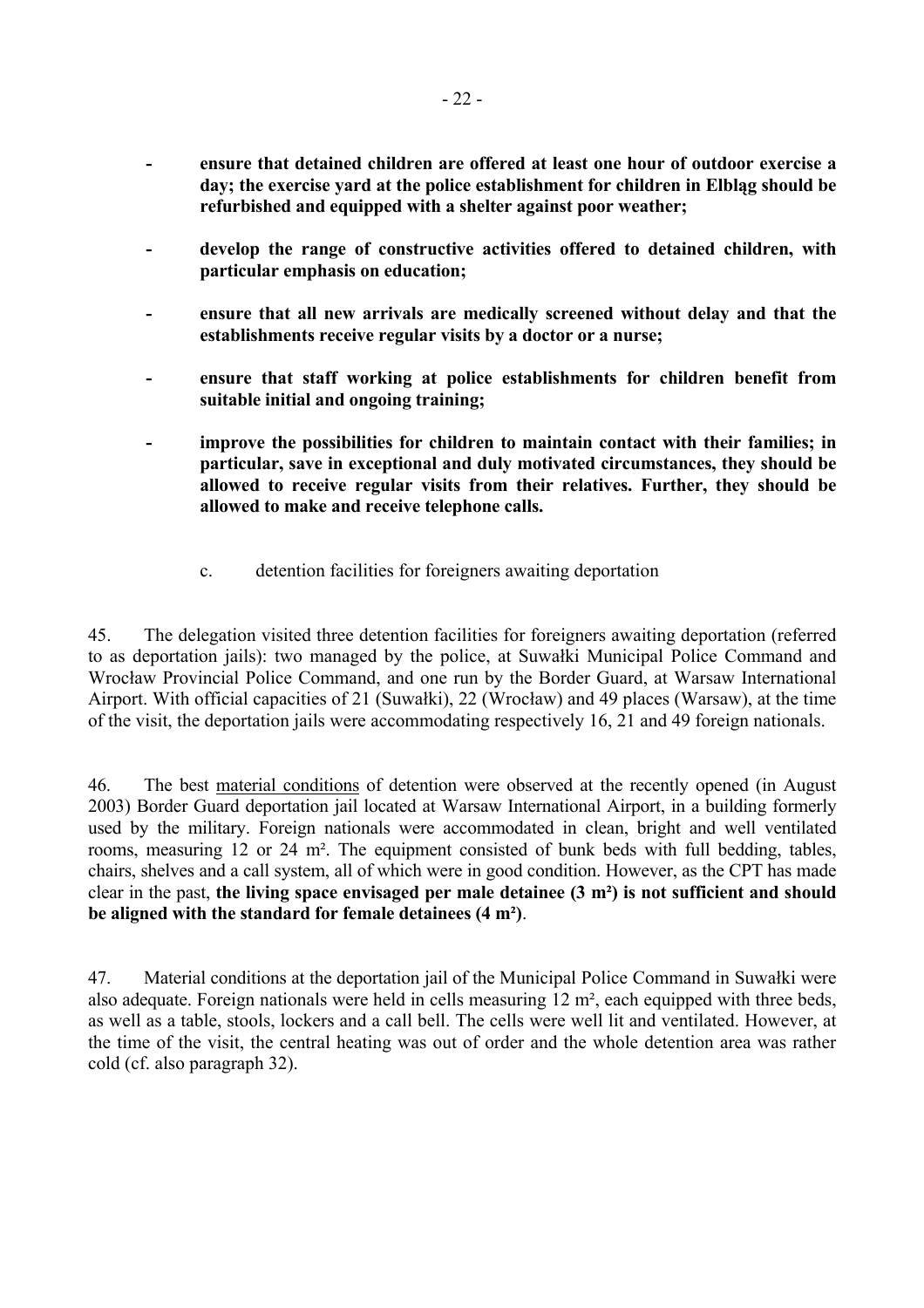48. The worst conditions were observed of the deportation jail of the Provincial Police Command in Wrocław. This establishment had already been visited by the CPT in 1996 and was the subject of several recommendations in the report on that visit (cf. paragraphs 36 to 39 of CPT/Inf (98) 13). The delegation was concerned to note that, if anything, the situation had deteriorated. The cells were poorly lit, dilapidated and dirty, the bedding and blankets provided to detainees were often threadbare, and in-cell toilets and sinks were decrepit. The only positive feature was the fact that there was sufficient space per detained person (e.g. two persons in a cell measuring some 12 m²; four persons in a cell measuring some 20 m²).

49. Cells at the deportation jail in Wrocław were equipped with sanitary annexes, while the Suwałki and Warsaw establishments had communal toilet and washing facilities, access to which was said not to pose any problem. The latter facilities were in a good state of repair, but offered little privacy (i.e. doors at waist height). At all the deportation jails visited, detainees could take a shower once or twice a week. However, the shower facilities in Wrocław were dilapidated.

 There were no problems with the provision of personal hygiene items and clothing adapted to the season (the latter being reportedly assured exclusively by NGOs and charities).

 Food (including at least one warm meal) was provided three times a day. The delegation received hardly any complaints about its quantity; however, a few foreign nationals interviewed in Warsaw and Wrocław alleged that the available diets did not always make allowance for their religious beliefs.

50. None of the deportation jails visited offered a regime of activities appropriate to the detainees' legal status and adapted to the length of time they could spend in custody (i.e. up to a year).

 The situation was arguably the best at the Border Guard deportation jail at Warsaw International Airport, where persons of the same sex could associate freely during the day and some recreational activities were available (e.g. watching TV in the corridor, listening to the radio, reading foreign-language books and magazines provided by airlines, playing board games). However, there was no day/recreation room, despite the presence of an unused facility (originally intended as a kitchen) which could easily be transformed for this purpose.

On a positive note, outdoor exercise was offered on a daily basis for at least one hour (and longer in the summer). There were two exercise yards: a larger one (some 240 m<sup>2</sup>) which was used by women and men who did not represent a security risk, and a smaller one (some 70 m²).

51. The offer of activities at the deportation jail in Suwałki was more limited. Except for the daily one-hour outdoor exercise period, foreign nationals remained locked up in their cells. A few foreignlanguage books and board games were the only means of distraction offered by the establishment. Detainees were allowed to buy journals and TV and radio sets (only battery operated, as there were no sockets inside the cells), but the delegation did not see many such items in the cells. The outdoor exercise yard was very small (some 45 m²) and offered only a view of the sky.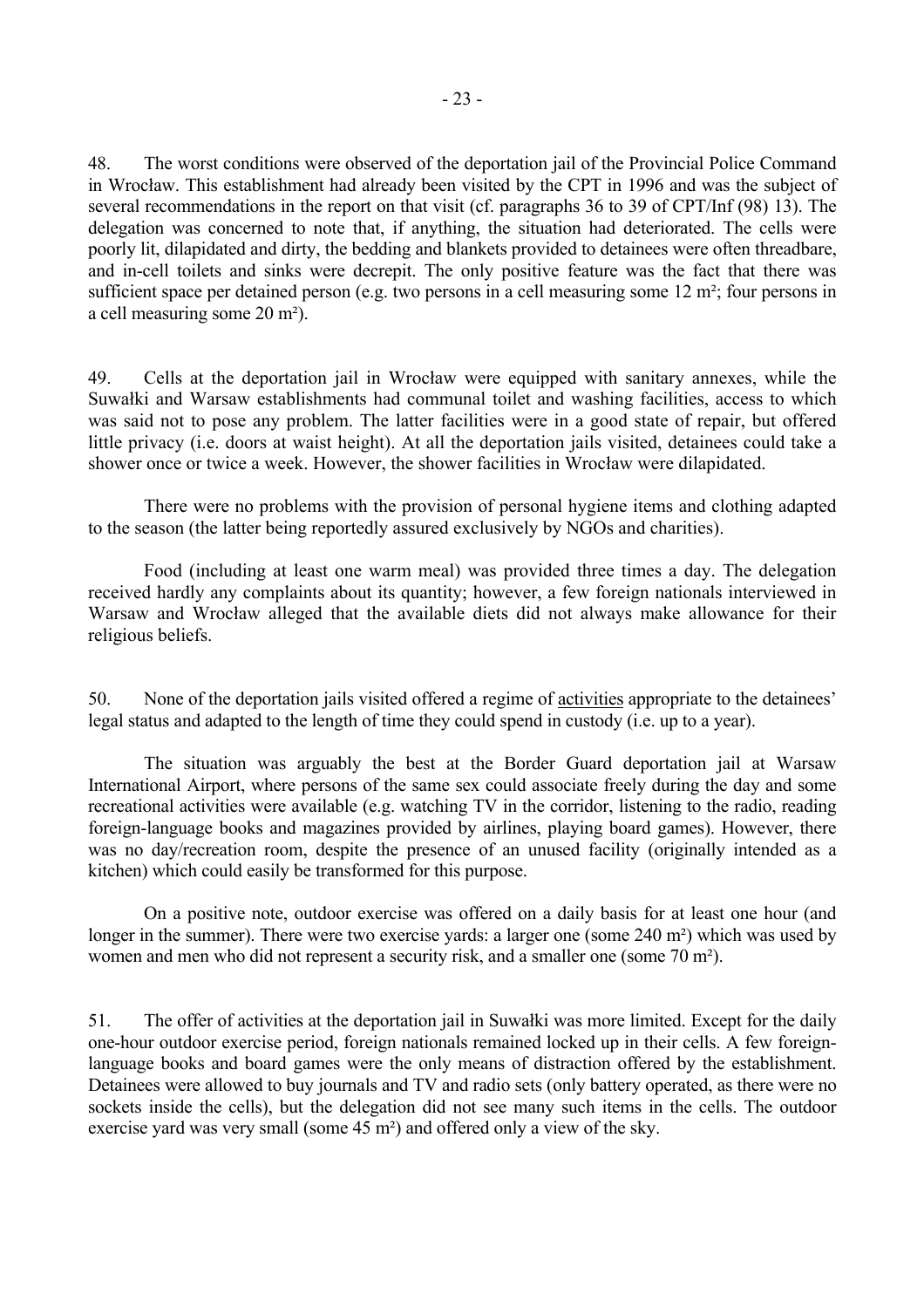52. The regime of activities at the deportation jail in Wrocław had hardly changed since the 1996 visit. The only out-of-cell activity was one hour of outdoor exercise, which allegedly was not offered at weekends. Other than that, foreign nationals languished in their cells with nothing to do: not even books or newspapers were provided. The recommendation made by the CPT after the visit in 1996 that a communal room be set up where detained foreign nationals could engage in recreational activities had not been implemented. Such a state of affairs is totally unacceptable. The two outdoor exercise yards were fairly large but bare and with no shelter against inclement weather.

53. The provision of health care at the deportation jails visited could not be considered as adequate.

 None of the establishments possessed its own in-house health-care service. The deportation jail in Wrocław was visited twice weekly by a doctor. The Border Guard facility at Warsaw International Airport received a monthly visit by a nurse, and a doctor from the nearby airport was reportedly available in case of need. As regards the Suwałki deportation jail, it did not receive visits by health-care personnel on a regular basis. It is noteworthy that at all three establishments the delegation heard complaints from foreign nationals about delays in access to a doctor and/or the poor quality of medical care provided.

 In the absence of resident health-care staff, prescribed medication was distributed by medically untrained custodial staff. Further, the confidentiality of medical data was not respected: medical information was appended to administrative files, freely accessible to non-medical staff, and custodial staff at the Wrocław deportation jail remained present during medical examinations of detainees.

 Pursuant to a Regulation of the Minister of the Interior and Administration of 26 August 2004, all detained foreign nationals should be systematically medically examined upon arrival, as well as monthly in the course of their detention. However, this Regulation was far from being respected; newly-arrived detainees were medically screened only at the Border Guard facility at Warsaw International Airport.

54. The CPT remains concerned about the provision of psychological and psychiatric support to foreign nationals detained pending deportation. During the 2004 visit, the delegation came across some foreign detainees who had psychological problems or exhibited psychiatric symptoms. Moreover, the arrangements for psychiatric care appeared inadequate.

55. In the report on the 2000 visit (cf. paragraph 38 of CPT/Inf (2002) 9), the CPT stressed the importance of careful selection and appropriate training of the staff employed in establishments for detained foreign nationals. The training should include elements such as interpersonal communication, information on the different cultures of the detainees and at least some knowledge of the relevant languages. Further, staff should be taught to recognise possible symptoms of stress reactions displayed by detained persons (whether post-traumatic or induced by socio-cultural changes) and to take appropriate action.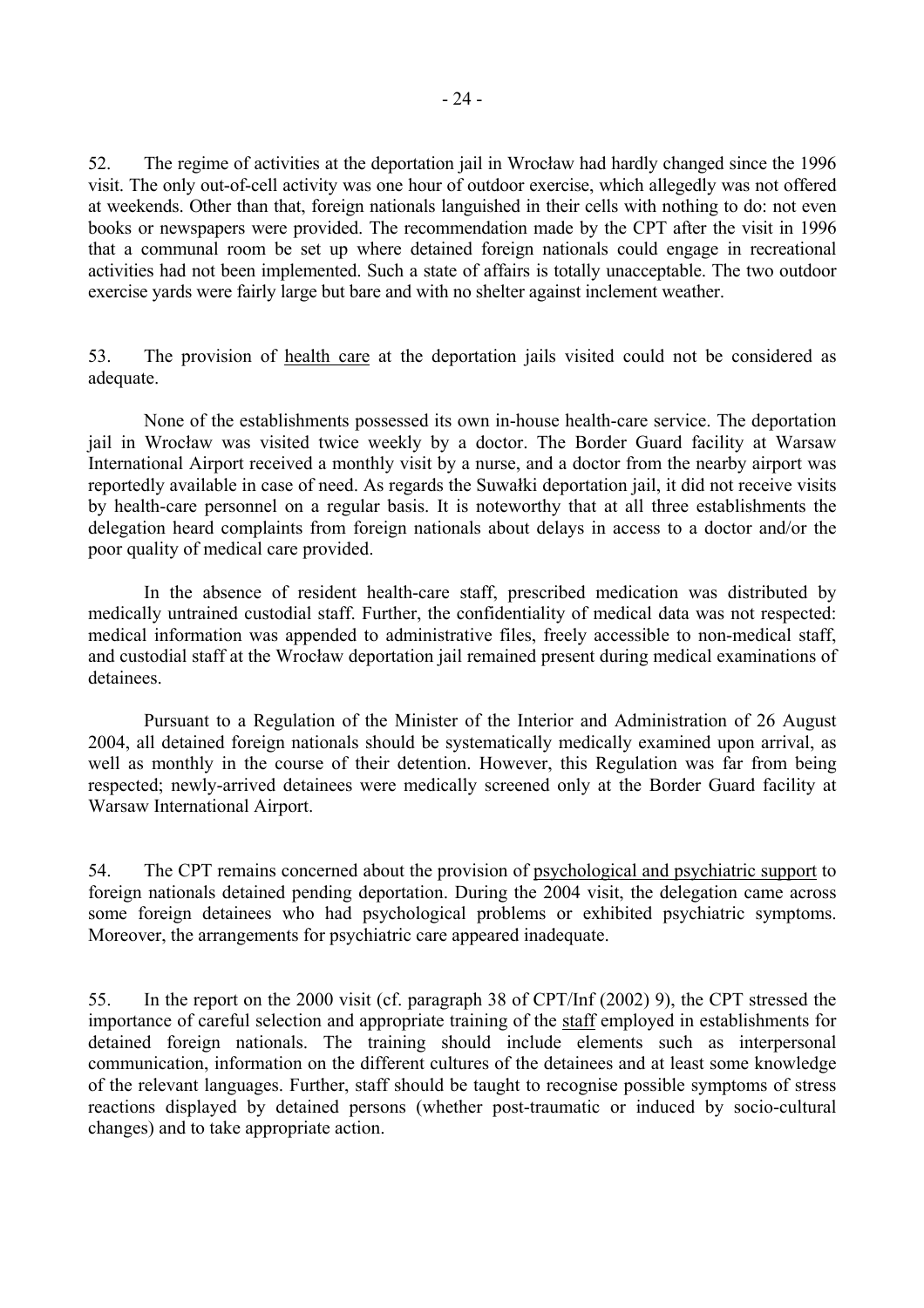The delegation's observations from the 2004 visit suggest that the situation had hardly changed for the better since the previous visit. Staff assigned to work with foreign nationals in the establishments visited had received little specialised training for the job (essentially limited to basic training in the relevant legislation). The delegation observed that there was little communication between staff and detainees, not least because of language barriers (only a few staff members had notions of Russian and English). It should also be noted that the existing staff complement was insufficient to provide adequate out-of-cell activities to detainees.

56. As for contact with the outside world, the CPT is pleased to note that the restrictive rules on visits for detained foreign nationals have been amended. Under the current provisions, it is the director of the deportation jail who authorises visits. This in principle speeds up the procedure of visit authorisation, and the CPT's delegation observed that it was not a problem for foreign nationals to receive visits at the Warsaw and Suwałki establishments. However, at the deportation jail in Wrocław, some foreign nationals alleged that they had not been allowed to receive visits from relatives or friends for prolonged periods of time.

 Foreign detainees were formally entitled to make telephone calls and send letters. However, the delegation observed that in practice the existing provisions were not always respected. For example, at the deportation jail in Wrocław, some foreign nationals complained that they had not been allowed to phone their relatives, despite offering to pay for their calls. There was no telephone in the detention area and the delegation was informed that detainees would be taken to another part of the Provincial Police Command building to use an office phone.

 Foreign nationals detained at Suwałki and Warsaw deportation jails had access to a payphone installed in the detention area. That said, detainees without financial means could only make one free phone call on arrival, and were not given free-of-charge envelopes and stamps for private correspondence.

57. The provision of information to foreign detainees varied from one deportation jail to another. At Suwałki and Warsaw International Airport, general information on the internal rules and relevant procedures was available in a range of languages. This was not the case at Wrocław, where the internal rules existed only in Polish.

 The major complaint of the foreign nationals detained at the establishments visited was the lack of knowledge of what was happening in their case and how long they would spend in custody.

58. To sum up, none of the detention facilities for foreigners awaiting deportation visited in 2004 possessed the physical environment and human resources required to cater for foreign nationals detained for prolonged periods of time, and to offer a regime appropriate to their legal status. As regards the deportation jails run by the police in particular, they were designed and staffed as holding facilities for criminal suspects detained for short periods of time.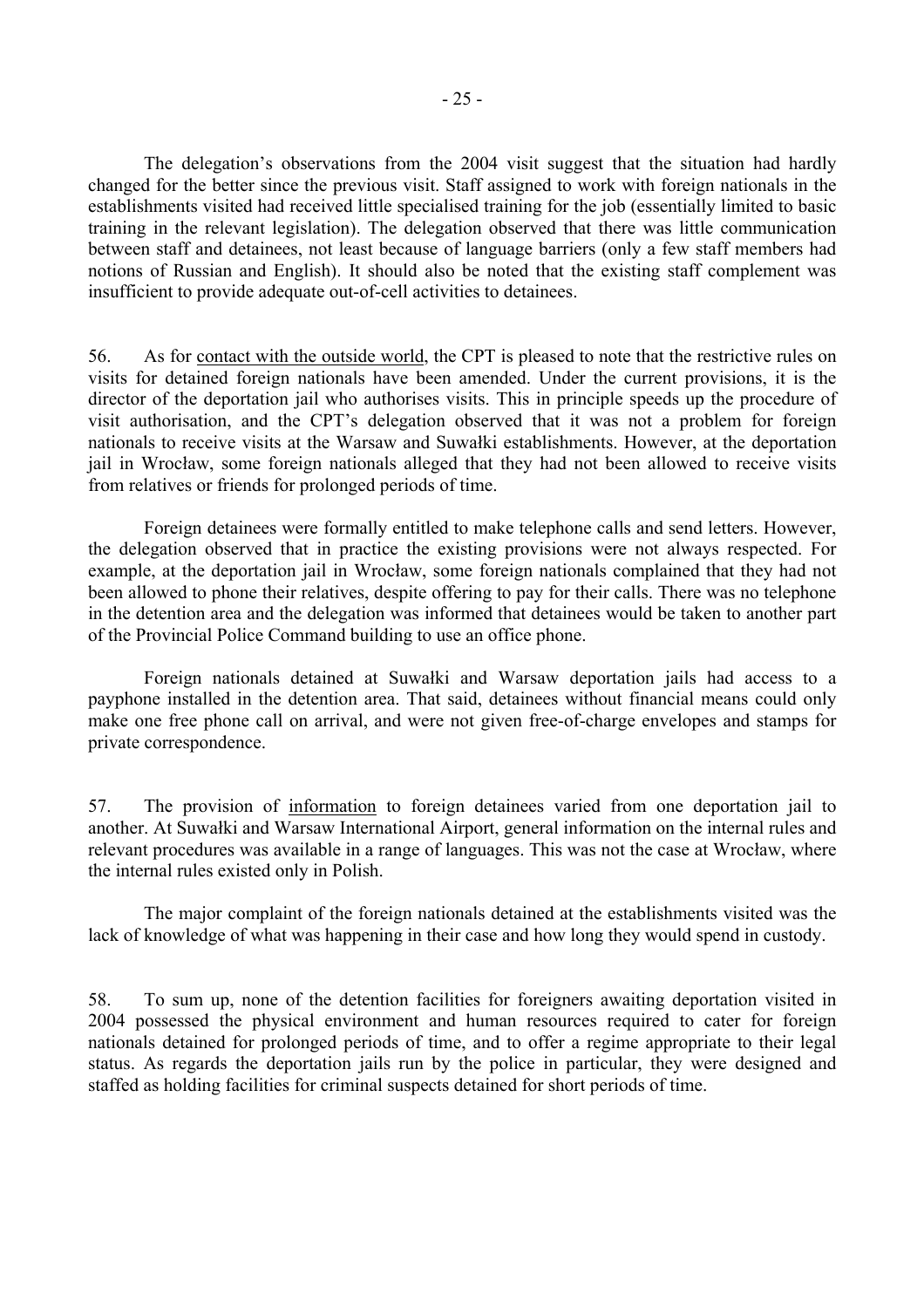As stressed by the CPT in previous visit reports, persons detained for an extended period under aliens legislation should be accommodated in centres specifically designed for that purpose, offering material conditions and a regime appropriate for their legal situation, and staffed by suitably-qualified personnel. To apply a closed regime (i.e. lock up in cells for the greater part of the day) to the majority of such persons has no justification and as such is unacceptable. The CPT does not dispute that special precautions might have to be taken vis- $\dot{a}$ -vis certain foreign nationals detained under aliens legislation (e.g. for disciplinary, health or security reasons). However, there should be a presumption in favour of holding them under an open regime allowing detainees to associate during the day; placement under a closed regime should be exceptional and the reasons therefor recorded in each individual case.

 Unfortunately, the recently issued Regulation by the Minister of Internal Affairs and Administration of 26 August 2004 on requirements to be met by guarded centres for foreigners and deportation jails fails to acknowledge the above considerations. Further, the delegation was concerned to note that the plans for the construction of new deportation jails in Białystok and Kętrzyn replicated many of the failings observed in the existing deportation jails. In particular, no provision seems to have been made for the setting up of facilities where detainees can engage in constructive activities; thus it would appear that foreign detainees would be locked up in their cells for up to 23 hours a day.

59. In the light of the above remarks, **the CPT calls upon the Polish authorities to review as a matter of urgency the detention regime of foreign nationals deprived of their liberty under aliens legislation, with a view to enlarging the offer of purposeful activities. In this context, a high priority should be given to the creation of holding facilities specifically designed for the accommodation of foreign nationals detained under aliens legislation.** 

Further, **the Committee recommends that steps be taken at the deportation jails in Suwałki, Warsaw International Airport and Wrocław to:** 

- **ensure adequate heating in the cells (Suwałki);**
- restore all cells to a good state of repair (Wroclaw);
- **refurbish the shower facilities (Wrocław) and ensure adequate privacy in the communal toilet and washing facilities (Suwałki and Warsaw International Airport);**
- **take steps to guarantee that foreign nationals can benefit from their entitlement to at least one hour of outdoor exercise per day (Wrocław). Conditions in the outdoor exercise yards should be reviewed (Suwalki and Wrocław);**
- **ensure that all newly-arrived detainees are promptly examined by a doctor or by a nurse reporting to a doctor;**
- **arrange for the daily presence of a person with a nursing qualification;**
- **ensure confidentiality of medical data and examinations;**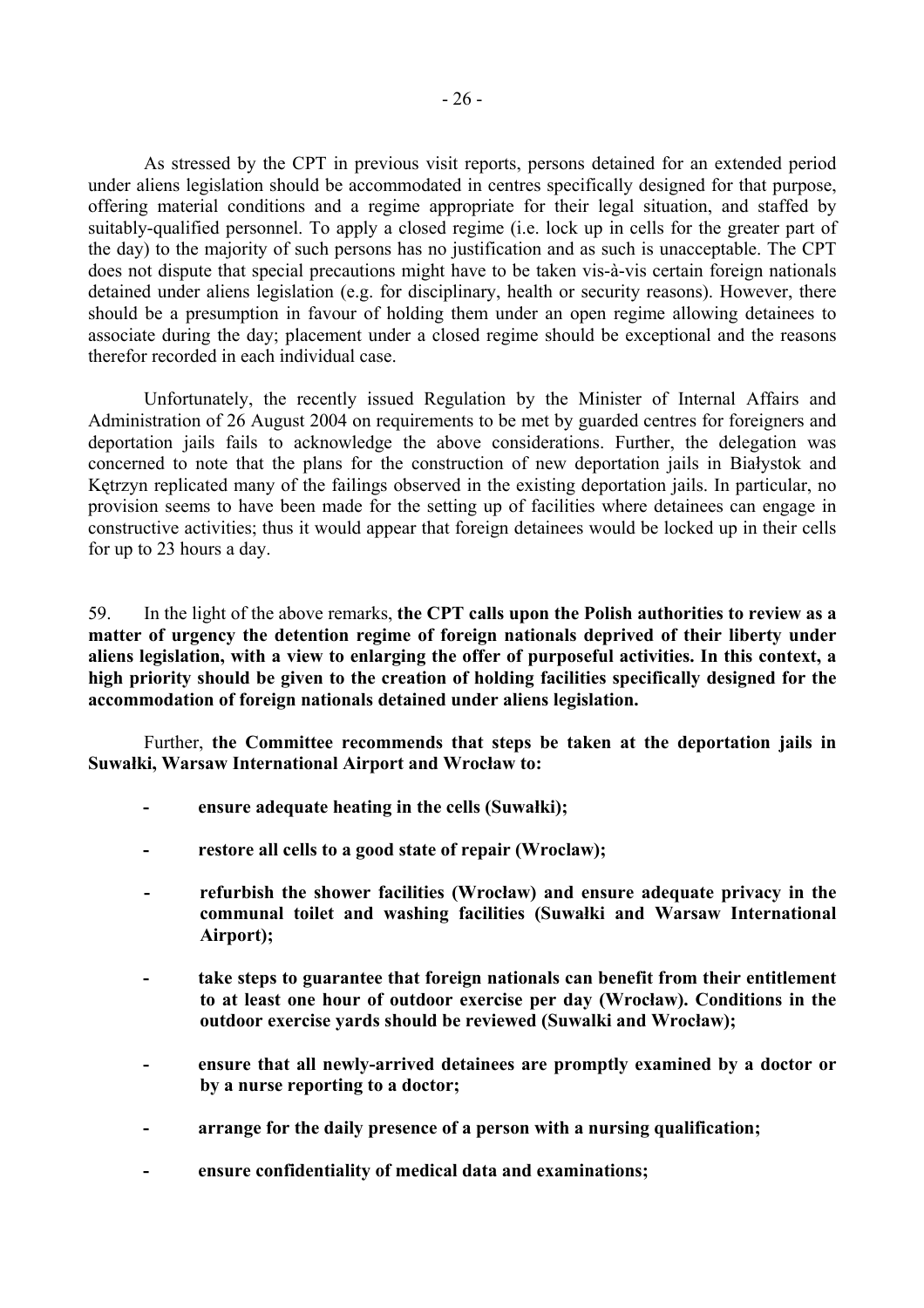- <span id="page-28-0"></span>**- take measures in order to provide professional psychiatric services to foreign nationals detained at deportation jails;**
- review the selection and training of custodial staff working with the foreign **nationals;**
- **ensure that the right of foreign nationals to receive visits and make telephone calls is not unreasonably restricted (Wrocław);**
- **systematically provide information, in an appropriate range of languages, on the internal rules and other procedures applicable to foreign detainees, and make efforts to ensure that they are duly informed of the state of progress of their cases.**

 **The Polish authorities are also invited to ensure that the specific dietary requirements of foreign nationals are being adequately catered for**. Further, **consideration should be given to providing detainees with envelopes and stamps**.

d. other Border Guard establishments

60. Conditions at the Border Guard establishments visited in Białystok, Kętrzyn, Kuźnica Białostocka<sup>[2](#page-28-1)</sup> and Szudziałowo were generally adequate for the maximum period of detention provided for by the law (i.e. 48 hours as regards persons detained pursuant to aliens legislation and 72 hours in the case of criminal suspects).

 The cells seen by the delegation were generally of an acceptable size for their intended occupancy (e.g. some 8 m² for a single cell in Kuźnica Białostocka; some 11 m² for a double cell in Kętrzyn and Szudziałowo). However, the two cells at the Podlaski Border Guard Unit in Białystok were very small (less than 5 m²); **cells of this size should preferably only be used for periods of detention not exceeding a few hours.**

 The cells and communal washing and toilet facilities seen were of a good standard, clean and in an acceptable state of repair. Persons detained received full bedding for the night. Food (including at least one warm meal) was offered three times a day, and there were no problems with the supply of drinking water.

61. The CPT's delegation also visited the detention facilities located in the transit area of Warsaw International Airport, used by the Border Guard to hold foreign nationals who had not been allowed to enter the territory of Poland.<sup>[3](#page-28-2)</sup> Such persons were kept at the airport until the next available flight, usually for no longer than 24 hours. However, stays of up to two days had reportedly occurred in the past.

<span id="page-28-1"></span> $\frac{1}{2}$  At the time of the visit, the cells at the establishment were officially not yet in service, due to the necessity to carry out certain modifications in the light of recent regulatory changes.

<span id="page-28-2"></span>No persons were detained there at the time of the visit. It should be added that persons with sufficient financial resources were allowed to stay at the airport hotel, located in the transit zone.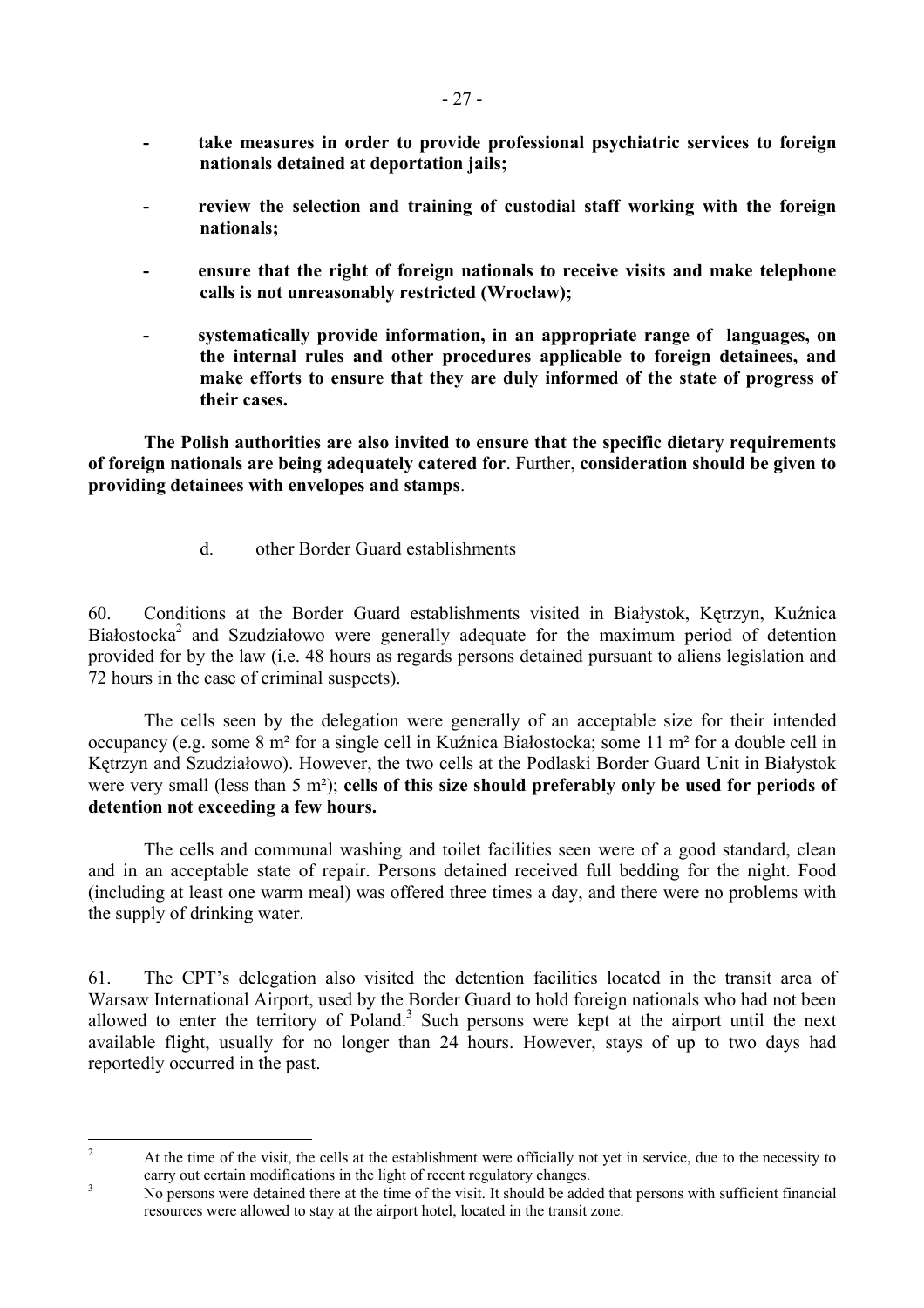The room used for holding such persons measured some 50 m² and was equipped with 7 beds (although more beds could be added in case of need), a table and two benches. There was no access to natural light but artificial lighting and ventilation were adequate, and the room was in a good state of repair and cleanliness. The delegation was informed that foreign nationals would receive a mattress, a blanket and sheets for the night. Further, they would be allowed to keep their luggage (except for sharp or otherwise dangerous items).

 The sanitary facility adjacent to the room (comprising a shower, a toilet and a washbasin) was clean and in a good condition. As regards food, it was provided by the airlines three times a day. Further, persons with financial resources were allowed to buy extra food; they could also use a payphone and purchase newspapers in the airport terminal. However, no provision was made for outdoor exercise. **The CPT recommends that this shortcoming be remedied.**

 In addition to the aforementioned room, the Border Guard had at its disposal three other holding rooms used for periods of detention not exceeding a few hours. The rooms measured between 6 m² and 9 m² and were designed to accommodate two or three persons each; they were equipped with benches or chairs as well as a call bell. Although deprived of natural light, these rooms had adequate artificial lighting and ventilation and were clean. Persons held there had access to communal toilets and washing facilities, which were likewise clean and well kept.

62. The delegation was informed of plans to open a new detention area for foreign nationals refused entry to Poland after the completion of Terminal 2 in 2006. **The CPT would like to receive more information on this subject.**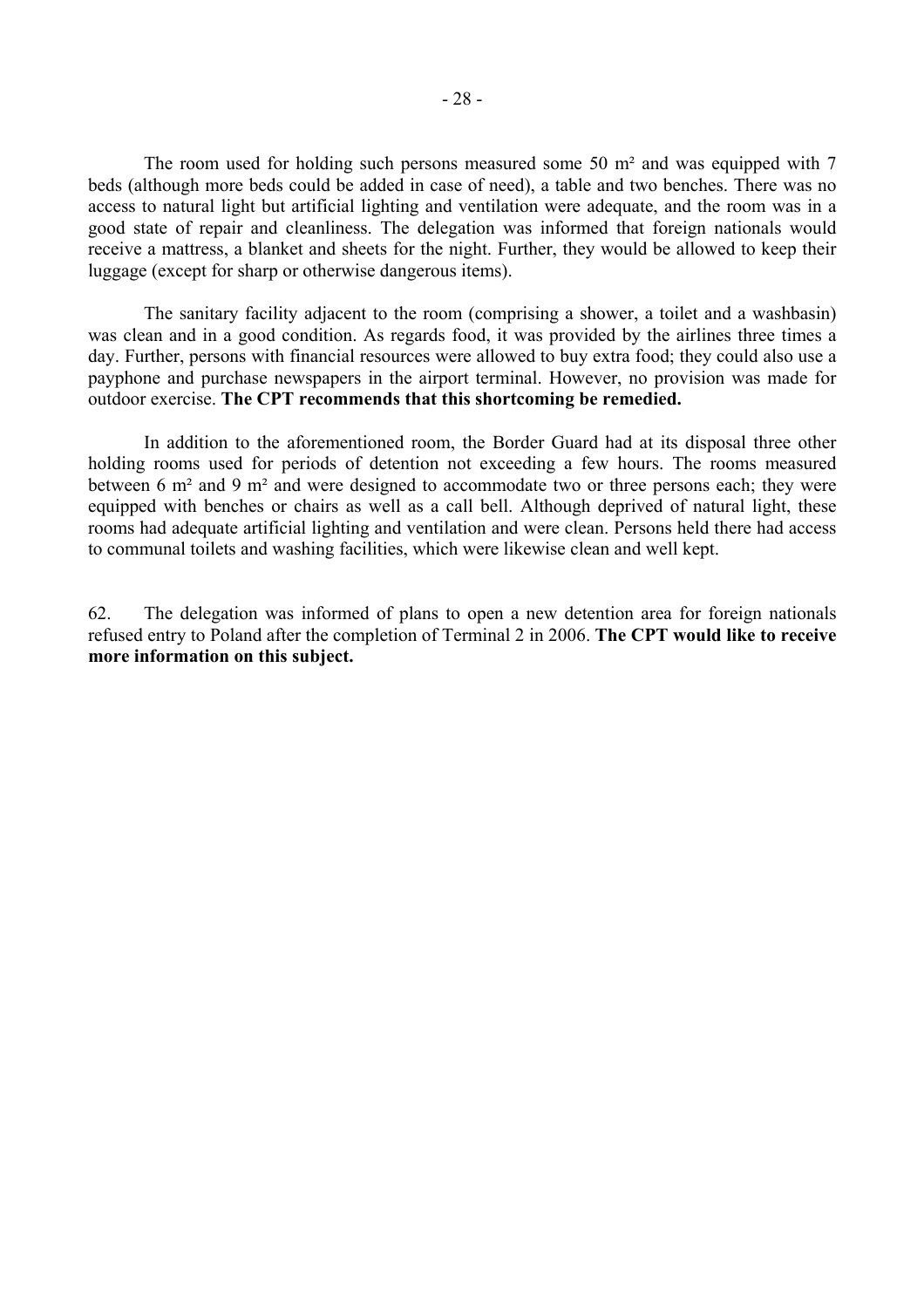#### <span id="page-30-0"></span>**B. Establishments under the authority of the Ministry of Justice**

## **1. Preliminary remarks**

63. The CPT's third periodic visit to Poland included first-time visits to Cracow Remand Prison and Prison Hospital, Warsaw-Mokotów Remand Prison and Prison Hospital, and Wołów Prison.

64. At the outset of the visit, the Director General of the Prison Service reported an everworsening level of overcrowding since the Committee's previous visit in 2000. After soaring to over 82,000 in 2003, prisoner numbers had stabilised at around 79,000 (79,417 on 5 October 2004). The maximum official capacity had in the meantime been increased to 69,000, often at the expense of transforming communal areas into prisoner accommodation. The average living space per prisoner had dropped to 2.6 m²; this figure does not meet the standard of 3 m² of living space per male prisoner provided for in Polish law  $-$  a standard which, it should be recalled, is considered too low by the CPT (cf. paragraph 70 of CPT/Inf (98) 13).

 Prison overcrowding represented a significant challenge for the Ministry of Justice, which saw itself confronted with the need to introduce new measures to address this problem. In this context, the Ministry was studying the possibility of introducing electronic tagging as an alternative to imprisonment. Further, a new Criminal Code was in the process of being drafted and efforts were being made to develop the system of probation. The delegation was also informed of plans to step up administrative control and improve the training of judges and prosecutors, with a view to promoting the use of alternatives to imprisonment, as well as to amend the legislation to avoid imprisonment of certain groups such as alimony defaulters. Extra money had been allocated to the prison service in the budget for 2005, and there were plans to increase the number of prison places by 10,000 in the next five years.

As previously stressed by the Committee, providing additional accommodation cannot alone offer a lasting solution. Even without any growth in prison numbers, the above-mentioned extra 10,000 prison places would not be sufficient to meet the Polish standard of 3 m² per prisoner, let alone to implement the long-standing recommendation of the CPT that this standard be increased to 4 m² per prisoner. The only viable way to achieve this standard is to adopt policies designed to limit or moderate the number of persons sent to prison.

 In this connection, the CPT must stress the need for a strategy covering both admission to and release from prison to ensure that imprisonment really is the measure of last resort. This implies, in the first place, an emphasis on non-custodial measures in the period before the imposition of a sentence and, in the second place, the adoption of measures which facilitate the reintegration into free society of persons who have been deprived of their liberty.

**The CPT calls upon the Polish authorities to redouble their efforts to combat prison overcrowding and, in so doing, to be guided by Recommendation Rec(99)22 of the Committee of Ministers of the Council of Europe concerning prison overcrowding and prison population inflation, as well as Recommendation Rec(2003)22 on conditional release (parole).**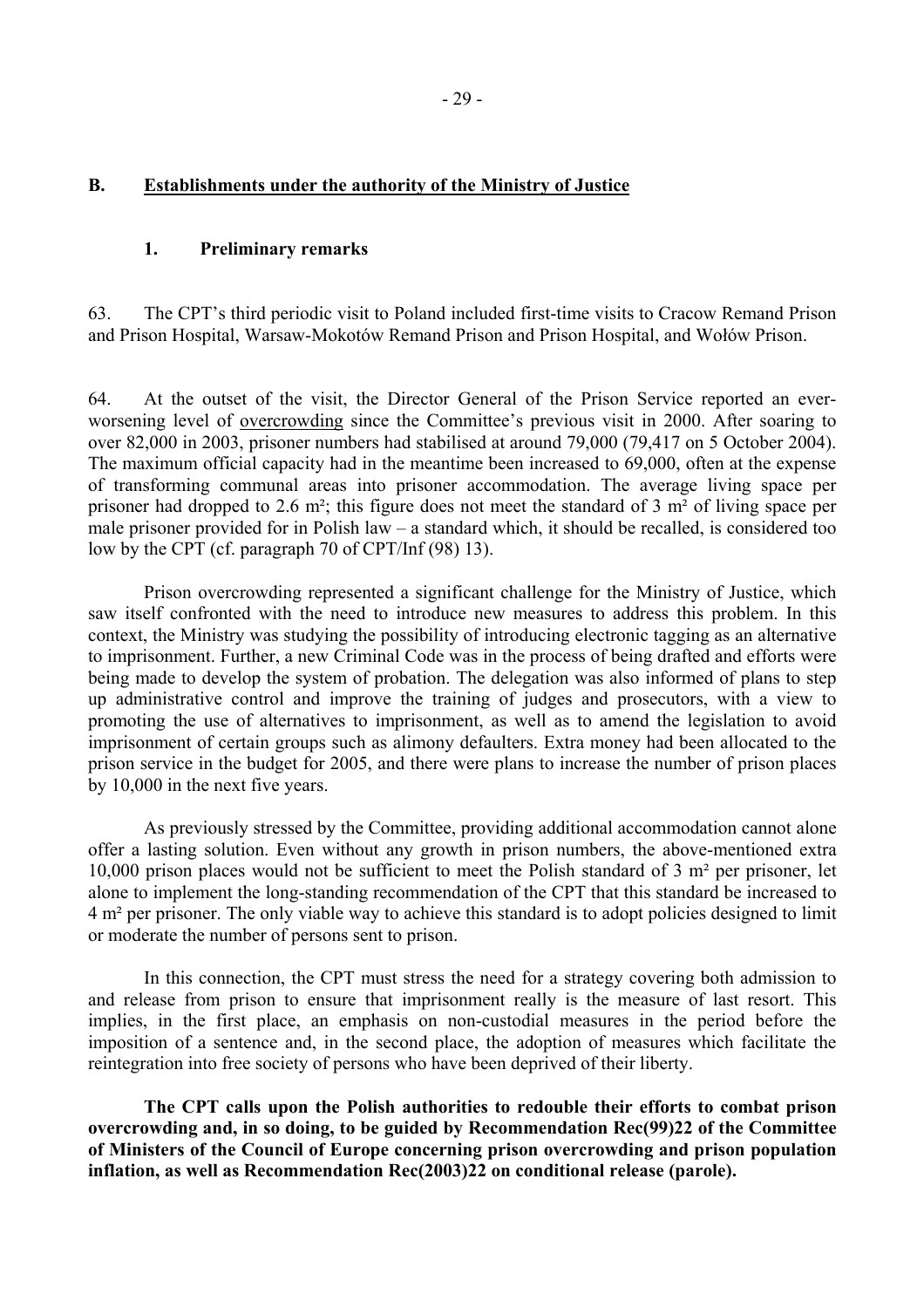65. The problem of overcrowding has a direct bearing on the issue of activities for prisoners. In this connection, it should be emphasised that the situation as regards the provision of work, training and education to inmates in the prison establishments visited was far from satisfactory, a problem which apparently exists throughout the Polish prison system.

The unsatisfactory employment situation of prisoners had already been highlighted in the report on the 2000 visit (cf. paragraph 62 of CPT/Inf (2002) 9). During the 2004 visit, in the course of the initial discussions at the Ministry of Justice, the delegation was informed that currently 11,500 prisoners had paid work and an additional 7,500 unpaid work, which together represents some 23% of the country's prison population. With a view to encouraging employment, new legal provisions had been adopted which abolished the tax paid on labour, thereby cutting labour costs. At the same time, it was felt that additional legal changes were needed to stimulate prison employment, in particular re-introducing the VAT exemption for companies employing prisoners as well as their preferential treatment in the area of public procurement.

The delegation was informed at the prisons visited that several initiatives were underway and it would like to give credit to the management for their endeavours to create more jobs for prisoners. However, these initiatives are likely to lead to only a small-scale improvement of the situation unless there is a fundamental change in approach based on the concept of prisoners' work as geared towards rehabilitation and resocialisation rather than towards financial profit.

 The CPT was pleased to note that the above-mentioned approach is recognised in the report ìBasic problems of the Prison Serviceî, presented by the Polish Prison Service to the Council of Ministers in April 2004, which affirms that "prison companies cannot just work for profit ... as shown by experience, to a much greater extent they have to perform the function of workshops fulfilling the role of education through work rather than operating as market entities".

 **The CPT recommends that the Polish authorities strive to increase the provision of purposeful activities for prisoners. In this context, the authorities should seek to introduce further measures aimed at ensuring that both sentenced and remand prisoners are provided with an opportunity to work, in the light of the remarks made above. Efforts should also be made to further develop programmes of education and vocational training in all penitentiary establishments.** 

66. The provision of a satisfactory regime of activities for prisoners was also hampered by the shortage of prison staff. The Director General of the Prison Service reported a further drop in the staff-prisoner ratio since the 2000 visit. Whereas prisoner numbers had increased by 50% since 1999, staff numbers had gone up by only 2.5%. One consequence of this was that staff had accumulated a total of 2 million hours of overtime (the equivalent of more than 1,000 extra staff). Such a state of affairs can easily result in high levels of stress in staff and burnout, which are likely to exacerbate the tension inherent in any prison establishment. Given the low staff resources, an emphasis was put on maintaining a good atmosphere, reducing tension and preventing unrest, at the expense of developing resocialisation activities.

 **The CPT calls upon the Polish authorities to take urgent steps to improve prison staffing levels.**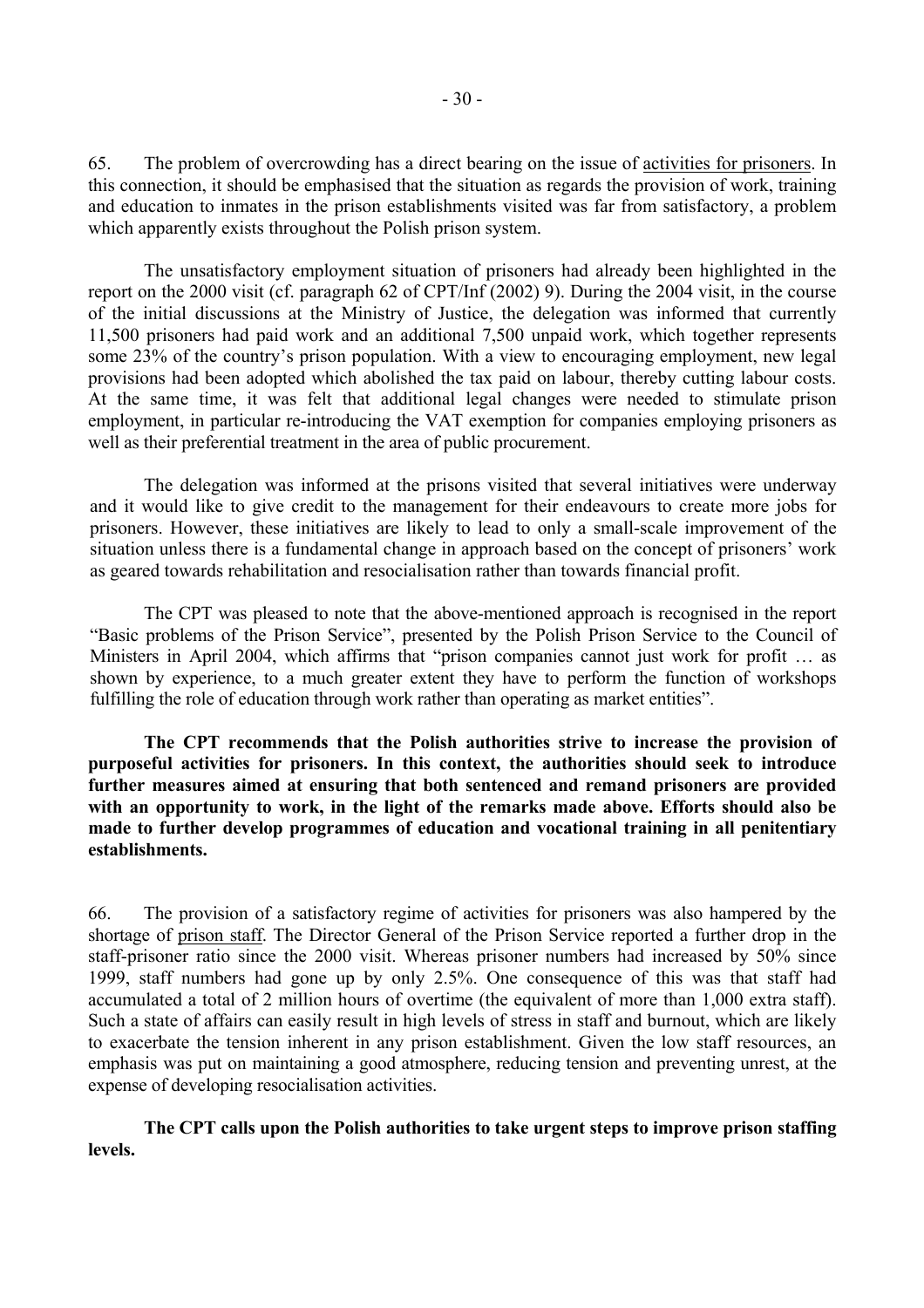#### <span id="page-32-0"></span>**2. Ill-treatment**

67. A few allegations were heard at Wołów Prison of physical ill-treatment (kicks and punches) in the course of prisoners being placed in a security cell (cela zabezpieczająca). Further, the delegation heard a few isolated complaints of physical ill-treatment and verbal abuse of inmates by custodial staff at Warsaw-Mokotów Remand Prison

 That said, most of the prisoners interviewed by the delegation in the three prisons visited indicated that they were being treated by staff in a correct manner. The delegation itself observed that relations between staff and inmates were quite relaxed.

68. At Wołów Prison, the delegation was informed that, in the first nine months of 2004, there had been two complaints by prisoners concerning ill-treatment by staff (one of them involved the use of physical force and the other the application of means of coercion). Both complaints had been rejected as unsubstantiated following internal inquiries.

 In order to obtain a nationwide view of the situation concerning the treatment of prisoners by prison staff, **the CPT would like to receive the following information for 2004 and the first half of 2005, in respect of all prisons in Poland:** 

- **the number and type of complaints of ill-treatment lodged against prison staff;**
- **an account of disciplinary and/or criminal sanctions imposed following such complaints.**

69. The delegation heard only a few allegations of inter-prisoner violence at Wołów Prison, which tallies with the relatively small number of injuries caused by prisoners to other prisoners which have been officially recorded (5 in 2003 and 7 in the first nine months of 2004). However, it became apparent that a number of prisoners refused to take advantage of the opportunity to go to the gym and/or recreation rooms because of an implicit (or explicit) threat of violence. A number of prisoners interviewed by the delegation spoke of a dominant prison subculture of bullying. The overcrowding observed at the establishment did little to defuse tensions.

#### The CPT recommends that the management and staff of Wołów Prison exercise **continuing vigilance and make use of all the means at their disposal to counter the negative impact of prison subculture and prevent inter-prisoner violence and intimidation.**

70. More generally, the CPT wishes to stress that ensuring positive staff-inmate relations will depend greatly on having an adequate number of staff present at any given time in detention areas and in facilities used by prisoners for activities. An overall low staff complement will certainly impede the development of positive relations; more generally, this will generate an insecure environment for both staff and prisoners. **In this connection, reference is made to the recommendation in paragraph 66.**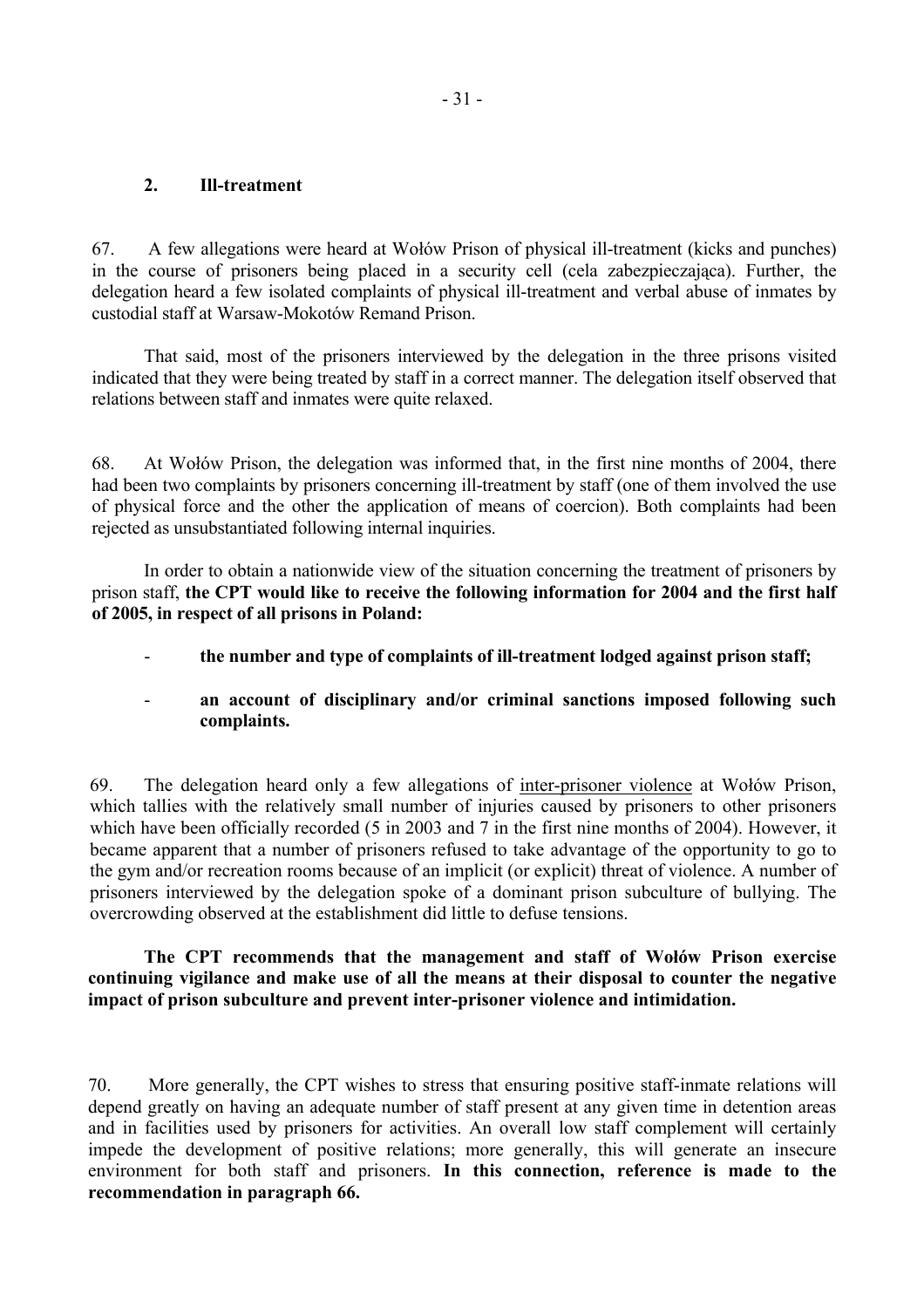71. The CPT is concerned by the length of time during which means of restraint<sup>[4](#page-33-0)</sup> were being applied to prisoners placed in a security cell (cela zabezpieczająca) at the prisons visited. At Wołów Prison, the delegation noted instances of the simultaneous application of several means of restraint (i.e. ankle cuffs, body belt or straightjacket, protective helmet) for up to 48 hours continuously. At Warsaw-Mokotów Prison, the duration of restraint varied between 24 and 48 hours. At Cracow Remand Prison, means of restraint could also be applied for a considerable period of time (i.e. up to 24 hours).

The excellent records maintained at the three prisons visited showed that "direct means of coercion" were generally not used excessively.<sup>[5](#page-33-1)</sup> A detailed protocol was drawn up in each case, comprising, inter alia, the reasons for the application of restraint, an account of the prisoner's behaviour during the measure, the prison doctor's comments and a post-release report. The doctor visited the prisoner as soon as possible after the restraint had been applied in order to certify whether he was fit to be restrained and thereafter as often as necessary, at least every 24 hours, as well as after the removal of the restraint.

 The CPT understands that it is necessary on occasion to resort to means of restraint in a prison setting. However, in the Committee's view, means of restraint additional to placement **in a security cell should rarely need to be applied for more than a few hours, unless there is a medical condition requiring this. The latter cases should be fully under the control of a doctor called upon to assess the need for restraint and not to certify fitness for restraint. Means of restraint should be removed at the earliest opportunity; they should never be applied, or their application prolonged, as a punishment.**

72. As already noted (cf. paragraph 8), at the end of the visit, the delegation invoked Article 8, paragraph 5, of the Convention and made an immediate observation, requesting the Polish authorities to review the existing procedure and practice for restraining prisoners, with a view to ensuring that the application of mechanical restraints (in addition to placement in a security cell) is greatly reduced and used only in cases where this is strictly required.

 By letter of 17 November 2004, the Director General of the Prison Service recalled that, according to the legal provisions related to the application of "direct means of coercion", such means cannot be applied for longer than necessary. According to the letter, the Central Board and regional inspectorates of the Prison Service have taken steps in order to uncover violations of the rules and prevent their occurrence in the future. Further, the Ordinance of the Council of Ministers of 2 November 1996 concerning the application of direct means of coercion has been revised, introducing an obligation to inform the regional director each time such means are applied and to equip security cells with television monitors and recording equipment. Moreover, on 26 October 2004, the Director General of the Prison Service instructed all units to introduce video camera recordings of the whole procedure for applying direct means of coercion, including outside security cells. In addition, by letter of 9 November 2004, the Director General of the Prison Service ordered that all prison officers be informed of the observations made by the CPT's delegation concerning the application of means of coercion to prisoners placed in security cells. Special attention is also said to be paid by visiting penitentiary judges to the use of means of coercion.

 $\frac{1}{4}$ 

<span id="page-33-0"></span>Polish legislation provides for the application of "direct means of coercion" which include the use of physical force, placement in a security cell, the application of handcuffs, ankle cuffs, body belt, straightjacket, protective helmet, as well as the use of truncheons, chemical substances and water cannons.

<span id="page-33-1"></span>Since the beginning of 2004, there had been 27 instances of the use of "direct means of coercion" at Wołów Prison, 21 at Warsaw-Mokotów Remand Prison and 10 at Cracow Remand Prison.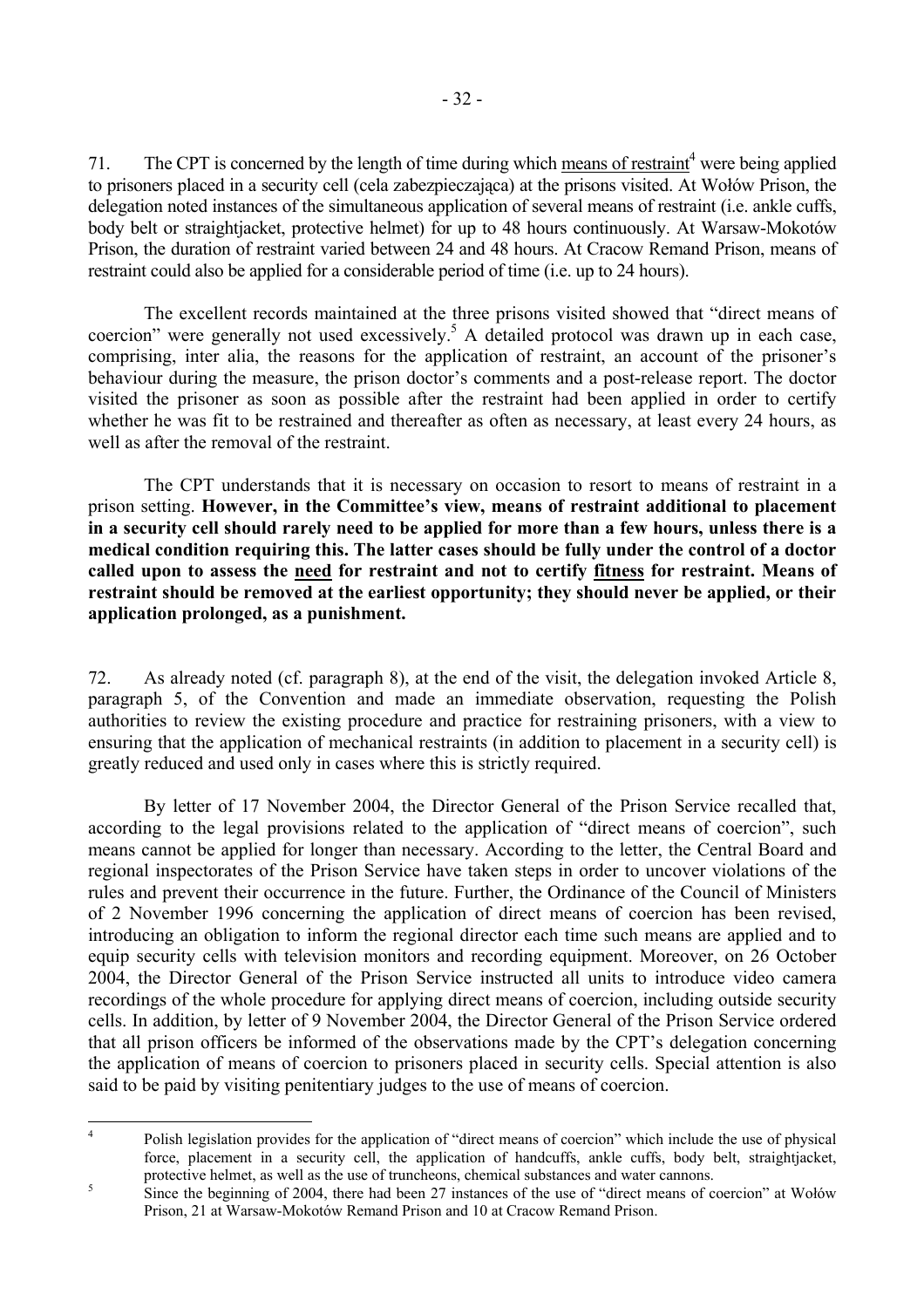<span id="page-34-0"></span> The CPT welcomes the above-mentioned steps taken by the Polish authorities. In this context, the Committee wishes to stress the importance of promoting control and restraint techniques which are less dependent on the use of mechanical means of restraint, but rely instead on having sufficient numbers of staff working in teams when there is a need to control a prisoner exhibiting violent or unmanageable behaviour. Training staff in the proper use of manual control and restraint techniques will enable them to maximise the safety of all concerned and protect the dignity of the prisoner involved. **The CPT recommends that the Polish authorities reconsider their approach to controlling and restraining prisoners, in the light of the above remarks.**

#### **3.** Prisoners classified as "dangerous" ("N" status)

73. In the report on the 2000 visit, the CPT paid particular attention to the situation of prisoners classified as "dangerous" (cf. paragraphs  $68$  to  $73$  of CPT/Inf (2002) 9). Since 2000, the Polish authorities have embarked on the setting up of special units for prisoners classified as "dangerous", referred to as "N" units. A total of 14 such units, with an overall capacity of 414 places, were in operation at the time of the 2004 visit.

Two of the establishments visited  $-$  Warsaw-Mokotów Remand Prison and Wołów Prison  $$ had separate "N" units, while Cracow Remand Prison had ten cells amongst the ordinary prisoner accommodation which had been adapted for "N" status prisoners.

The criteria and procedure for placement in an "N" unit or cell are contained in the Executive Penal Code (cf. Section 88). Allocation to such a unit is carried out by the Penitentiary Commission on the basis of the character of the offence and the degree of threat which the prisoner poses to society and to the safety of the prison. The "N" status of both sentenced and remand prisoners is now reviewed every three months (at the time of the 2000 visit, the frequency of reviews in the case of sentenced prisoners was every six months); the CPT welcomes this change.

74. The "N" unit at Warsaw-Mokotów Remand Prison was opened in February 2004 and is currently the largest one in the country. It was located in a new, purpose-built building on two floors, designed to provide for all the needs of the prisoners within the building with a view to minimising the risk involved in moving them around. Accordingly, the unit had its own family and lawyers' visiting areas, exercise yards, recreation room, shower room, medical room and disciplinary cell. All areas, including the inside of the cells, were covered by closed-circuit TV.

 The unit had 20 cells (eight for three persons, nine for two and three single cells). At the time of the visit, 38 prisoners were being accommodated in the unit (32 on remand and 6 sentenced). Each cell was equipped with beds, fixed table and chairs, cabinets for personal belongings, call bell, television stand, and a partitioned sanitary annexe (toilet and washbasin with hot and cold water). The windows were opaque because of the proximity to the rest of the prison, but ventilation and artificial light were good. Cell furnishings were new and the whole area was in good decorative order.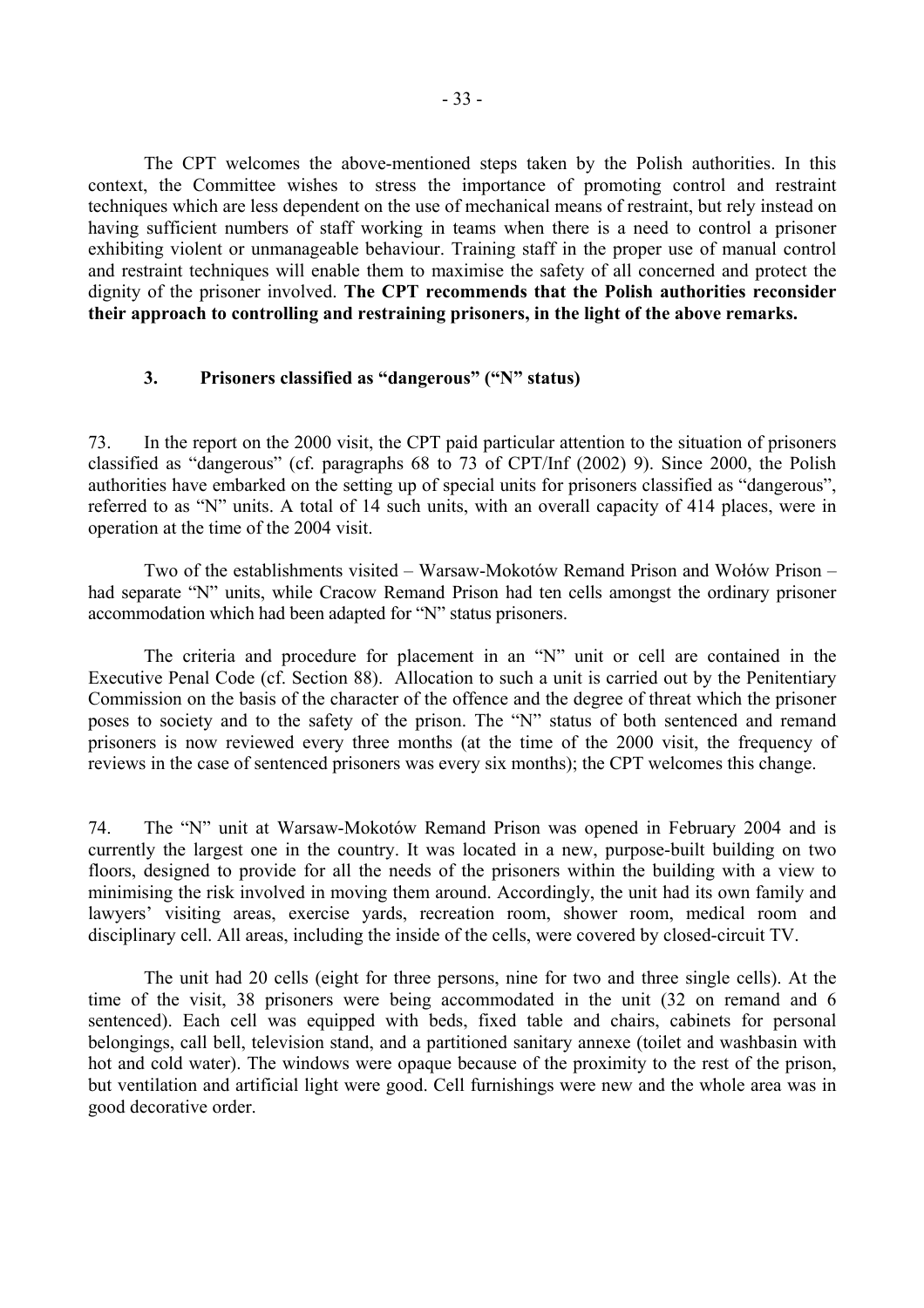75. At Wołów Prison, the "N" unit was situated over two floors of a normal wing. It had a total capacity of 31 cells (the majority of which were designed for single use) and was holding 16 prisoners at the time of the visit. The single cells were small (5 m²) and very narrow (1.3 m in width). In the CPT's opinion, such cells are not acceptable for holding persons for lengthy periods of time. **The Committee recommends that the single cells be either enlarged, with a view to ensuring that they measure at least 6 m² and that there is 2 m or more between walls, or withdrawn from service.** As for the remainder of the cells, they were designed for double occupancy and were of an adequate size for this purpose (some 8 m²).

 Reference should also be made to a cage-like structure found in a room used by various categories of staff performing educational or therapeutic functions to interview prisoners. Staff explained that the prisoner to be interviewed was placed within the cage so that the interviewer did not have direct physical contact with him. In the CPT's opinion, such an approach could be considered as inhuman and degrading for both prisoners and the staff concerned; further, it is doubtful that it can be conducive to the proper performance of educational/therapeutic functions. **The Committee recommends that the Polish authorities put an end to this practice.**

76. There were only two "N" status prisoners at Cracow Remand Prison at the time of the visit. They were being accommodated in single cells (measuring some 7 m<sup>2</sup>), the material conditions of which call for no particular comment.

77. The CPT retains serious misgivings about the regime applied to "N" category prisoners, which was very restrictive.

 Out-of-cell time was limited to one hour of outdoor exercise per day (taken either alone or in the company of a cellmate, if any) and a weekly visit of one to two hours to the recreation room (no access to a recreation room was available to "N" status prisoners at Cracow Prison). A weekly shower, two visits and two telephone calls of 10 minutes per month for sentenced prisoners (at the discretion of the prosecutor in the case of remand prisoners) were the only other activities. Contact with staff consisted of periodic interviews with an educator and a psychologist and occasional visits by a chaplain.

Prisoners may be subject to the above-mentioned regime for many years (up to 5 years in the case of several prisoners at Wołów Prison). As stressed in the report on the visit in 2000, any regime which denies appropriate mental and physical stimulation to prisoners is likely to have a detrimental effect on the health of the person concerned and, in particular, can lead to a gradual deterioration of mental faculties and social abilities. Consequently, regardless of the gravity of the offences of which prisoners are accused or have been convicted and/or their presumed dangerousness, efforts must be made to provide them with appropriate stimulation and, in particular, with adequate human contact.

The CPT calls upon the Polish authorities to review the regime applied to "N" status **prisoners, in the light of the above remarks**.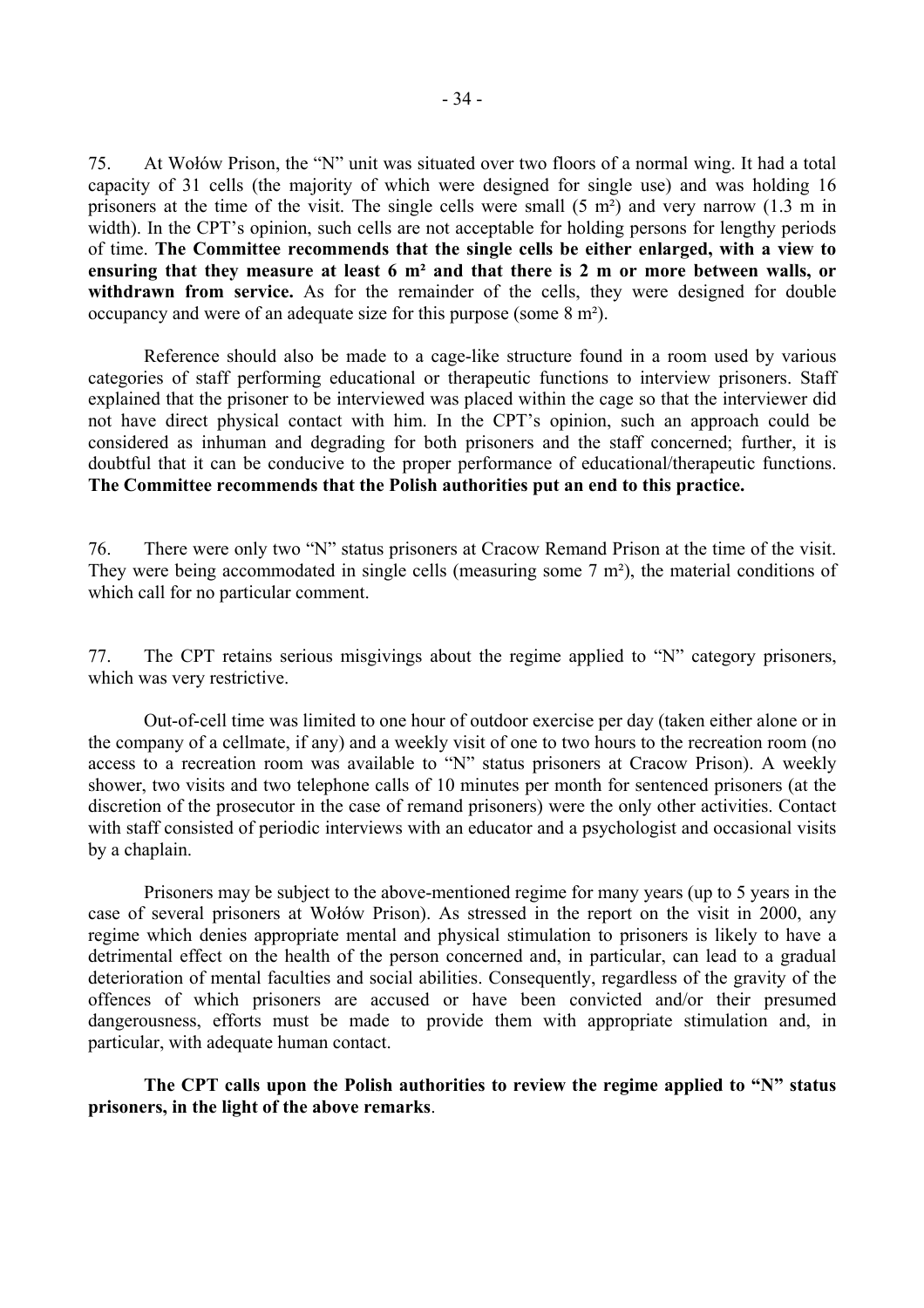78. The delegation observed that the quarterly reviews of prisoners<sup>'</sup> "N" status were fully documented, and psychological and psychiatric reports were obtained at regular intervals. However, these reports generally related to the prisoner's fitness for continued confinement under "N" status rather than any assessment of his dangerousness or propensity to act again in an unacceptable way. It appeared that the dominant factors leading to retention of the "N" status were historical ones, like the violent nature of the crime committed (often many years before). Many prisoners interviewed by the delegation considered the periodic review of their status a pure formality and thought that they did not have a realistic chance of moving from the "N" status to another regime.

In the CPT's opinion, the placement of prisoners in an  $\gamma$ "N" unit for lengthy periods of time is highly dubious. **The Committee recommends that the Polish authorities review current**  practice with a view to ensuring that "N" status is only applied and maintained in relation to **prisoners who genuinely require to be placed in such a category.** 

79. In the report on the 2000 visit, the CPT had strongly criticised the routine handcuffing of prisoners classified as "dangerous" (cf. paragraph 72 of CPT/Inf (2002) 9). The observations made during the 2004 visits suggest that the approach concerning handcuffing had been reviewed in the right direction. When moving within their unit, "N" status prisoners could be handcuffed at the discretion of a senior officer. All "N" status prisoners were handcuffed when they moved outside the unit for any purpose; however, the hand cuffs were removed in the exercise yards and during visits.

# **4. Conditions of detention**

a. Cracow Remand Prison

80. Cracow Remand Prison is a relatively old establishment situated in the centre of town. Built in 1904 as a military garrison, the building became a prison in 1939 and is subject to an on-going renovation plan. Despite its title, the establishment holds a large number of sentenced prisoners and has a hospital catering for all categories of prisoners referred for treatment from the region.<sup>6</sup> [O](#page-36-0)n the first day of the visit, the prison block was holding 693 prisoners (for an official capacity of 599) and the hospital 90 prisoners (for an official capacity of 103). The breakdown of the establishment's population into categories was as follows: 453 prisoners on remand (including 4 women and 94 young prisoners), 323 sentenced prisoners (including 8 women and 28 young prisoners) and 7 persons serving administrative sanctions (including 1 woman and 2 young prisoners, one of whom was female).

<span id="page-36-0"></span> 6

In view of its specific medical functions, the prison hospital is considered independently from the prison in the section "Health-care issues" of the report.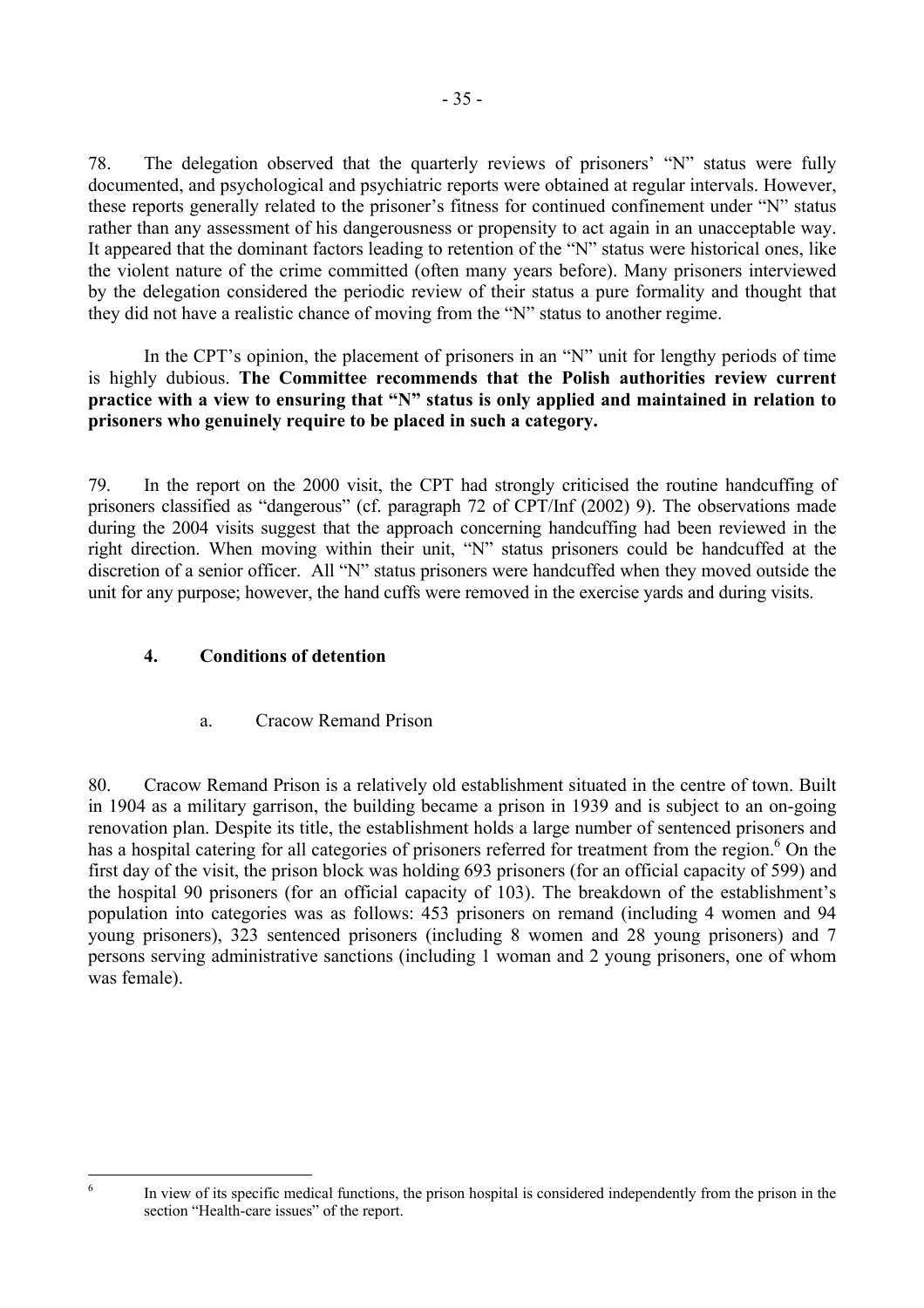## *i. material conditions*

81. Prisoner accommodation was provided in a boomerang-shaped building on four levels, each corresponding to a unit (II, III, IV and V). At the outset of the visit, the delegation was informed thatthe population of the prison had been reduced considerably<sup>7</sup> in the last few years as a matter of policy, with use being made of a second, less secure remand prison in Cracow and sentenced prisoners being transferred to their prison of allocation as quickly as possible.

- 36 -

Nevertheless, the establishment remained overcrowded. Thus cells measuring  $6 - 7$  m<sup>2</sup> were holding two prisoners, cells measuring 10-11 m<sup>2</sup>, three to four prisoners, and those measuring 21-27 m², eight to twelve prisoners. In a number of cells, the space available per prisoner was less than 2.5 m², occasionally as low as 1.7 m² per person (e.g. cell 425, which was holding twelve prisoners in 21 m²). This clearly violates the standards provided for in Polish legislation and is even more unacceptable by the CPT's standards.

82. Natural and artificial light in the cells were good, as was the ventilation. The cell equipment consisted of two and/or three-tier bunk beds, a table, stools and shelves. The ceilings were high (some 3.5 m), so the three-tier beds were not as oppressive as might otherwise have been the case. The majority of cells had more beds than inmates (a remnant from the time when the establishment was even more overcrowded) and the top beds were rarely used. The in-cell toilet facilities were partitioned and reasonably clean. Further, all cells had a call bell.

 Two of the four floors of the prisoner accommodation block had recently been refurbished and the cells on these floors appeared quite pleasant, despite the overcrowding. The refurbishment had involved, inter alia, the installation of hot water in the cells and there were plans to do the same in the rest of the accommodation.

 Separate accommodation was provided to smoking and non-smoking prisoners. This policy, which was observed at all prison establishments visited in 2004 in Poland, is commendable.

83. Young prisoners (up to 21 years of age) usually shared cells with one or more adult prisoners who had been specially selected to give guidance and maintain order. As stressed by the CPT in previous visit reports (cf. paragraph 73 of CPT/Inf (98) 13), the Committee has reservations about this practice, which brings with it the possibility of domination and exploitation. The young prisoner population should be held together in separate accommodation, under the supervision of specifically chosen staff. This would, inter alia, facilitate the provision of a regime adapted to the needs of young persons.

84. All female prisoners were accommodated in the hospital building in two cells (measuring 24 and 32 m²). Conditions in these cells were quite adequate.

<span id="page-37-0"></span><sup>-</sup>7

There had been 896 prisoners at the end of 2001.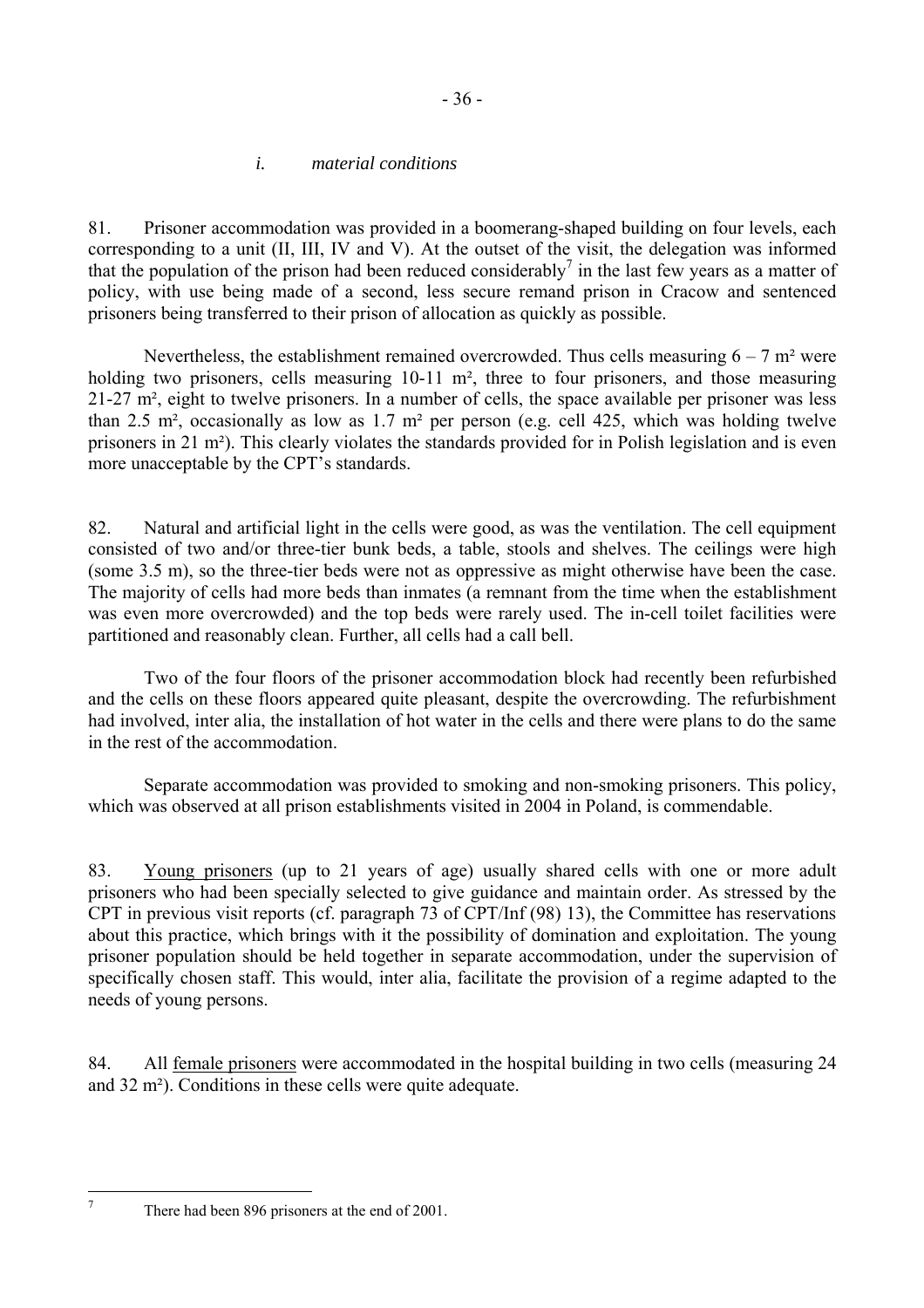85. Male prisoners were entitled to one shower per week, and female prisoners as often as required. There was a shower room on each floor of the prison block; the shower facilities were clean and in a good state of repair.

 Upon admission, all prisoners received a set of personal hygiene items, which were subsequently periodically renewed if the prisoner was destitute. Bed linen was changed once a fortnight and towels every week.

86. The delegation received almost no complaints about the food provided at the prison; that said, interviews with inmates suggested that more consideration could be given to the dietary requirements of different religious groups.

The main prison kitchen had benefited from renovation in 2000 and was well-equipped.

## 87. **The CPT recommends that steps be taken at Cracow Remand Prison to:**

- **reduce the occupancy rate of the establishment, the objective being to provide a minimum of 4 m² of living space per prisoner. This will involve:** 
	- **removing the third tier of the bunk beds;**
	- **ensuring that not more than one prisoner is accommodated in the**  establishment's cells measuring 6-7 m<sup>2</sup> (save in exceptional cases when it **would be inadvisable for a prisoner to be left alone);**
- **refurbish the remainder of the prisoner accommodation;**
- **discontinue the practice of placing adult and young prisoners in the same cell. Young prisoners should be held in a quite distinct detention facility; the staff assigned to such a unit should be carefully chosen and, more specifically, be persons capable of guiding and motivating young people.** 
	- *ii. programme of activities*

88. All prisoners confirmed that they could take one hour of outdoor exercise per day. There were seven exercise yards which were rather restricted in size (some 50-60 m²). The yards were equipped with benches, but had no shelter against inclement weather.

89. The availability of work for prisoners was very limited. A mere 77 prisoners were employed in the area of general prison services, 49 of whom were in paid jobs; the majority of the working prisoners (63) were sentenced.

No educational or training activities were offered to prisoners.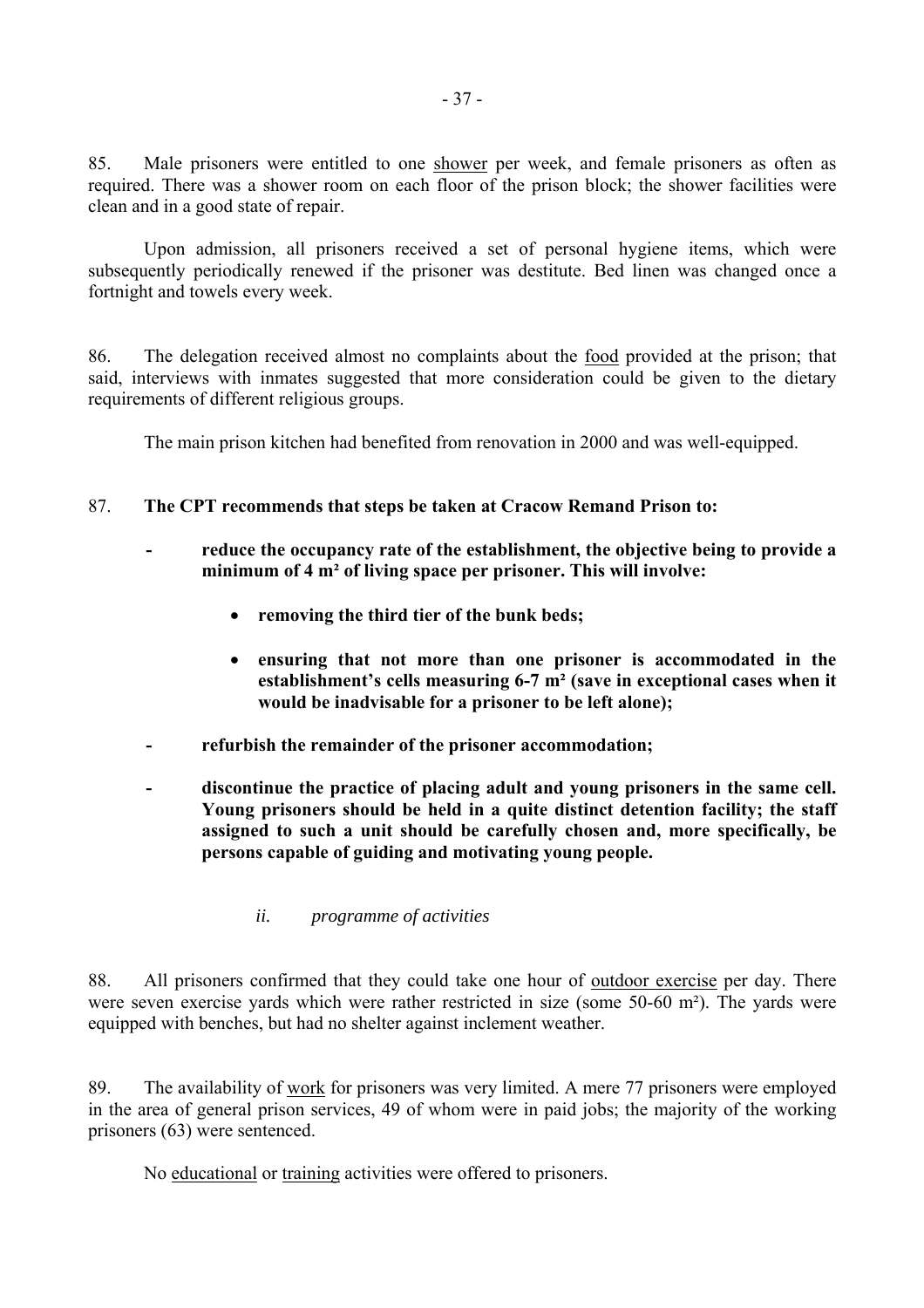90. As regards other activities, there was an indoor gym where inmates could play basketball, handball and table tennis. The delegation was informed that prisoners were allowed access to the gym once or twice a month for an hour. However, some prisoners claimed that they had hardly ever been in the gym.

Further, there were two recreation rooms, in units IV and V, as well as a "therapy room" in unit II. The rooms in question were equipped with a table tennis table, TV set, a range of books and newspapers, and were pleasantly decorated. The delegation was informed that, due to the overcrowding, the rest of the establishment's recreation rooms had been converted into prisoner accommodation. Access to the existing rooms varied and some prisoners interviewed by the delegation alleged that they had never been allowed to spend time in them. In this connection, it was noted that the weekly timetable for the use of the recreation rooms did not include remand prisoners from unit III.

 The prison also had a library with some 12,000 volumes and a well-equipped recording and broadcasting room. Further, there was a small chapel used by prisoners of different denominations.

91. To sum up, the vast majority of prisoners frequently spent up to 23 hours a day languishing in their cells. As regards young prisoners, they were not provided with any programme of activities suitable for their age. The CPT recognises the difficulties in developing a regime of activities in what was essentially intended to be a remand establishment; however, the almost total lack of constructive activities is unacceptable. As stressed by the Committee in previous visit reports, the aim should be to ensure that all prisoners, including those on remand, are able to spend a reasonable part of the day outside their cells engaged in purposeful activities of a varied nature (work, preferably with a vocational value; education; sport; recreation/association). As regards in particular young prisoners, they should be offered a full programme of educational, recreational and other purposeful activities; physical education should constitute an important part of that programme.

**The CPT recommends that strenuous efforts be made to develop the regime of activities for prisoners at Cracow Remand Prison, in the light of the above considerations. In this connection, steps should be taken to ensure that all prisoners are provided with access on a regular basis to the indoor gym and recreation rooms.** 

 **Further, the Committee recommends that the outdoor exercise facilities be improved, in the light of the remarks made in paragraph 88.**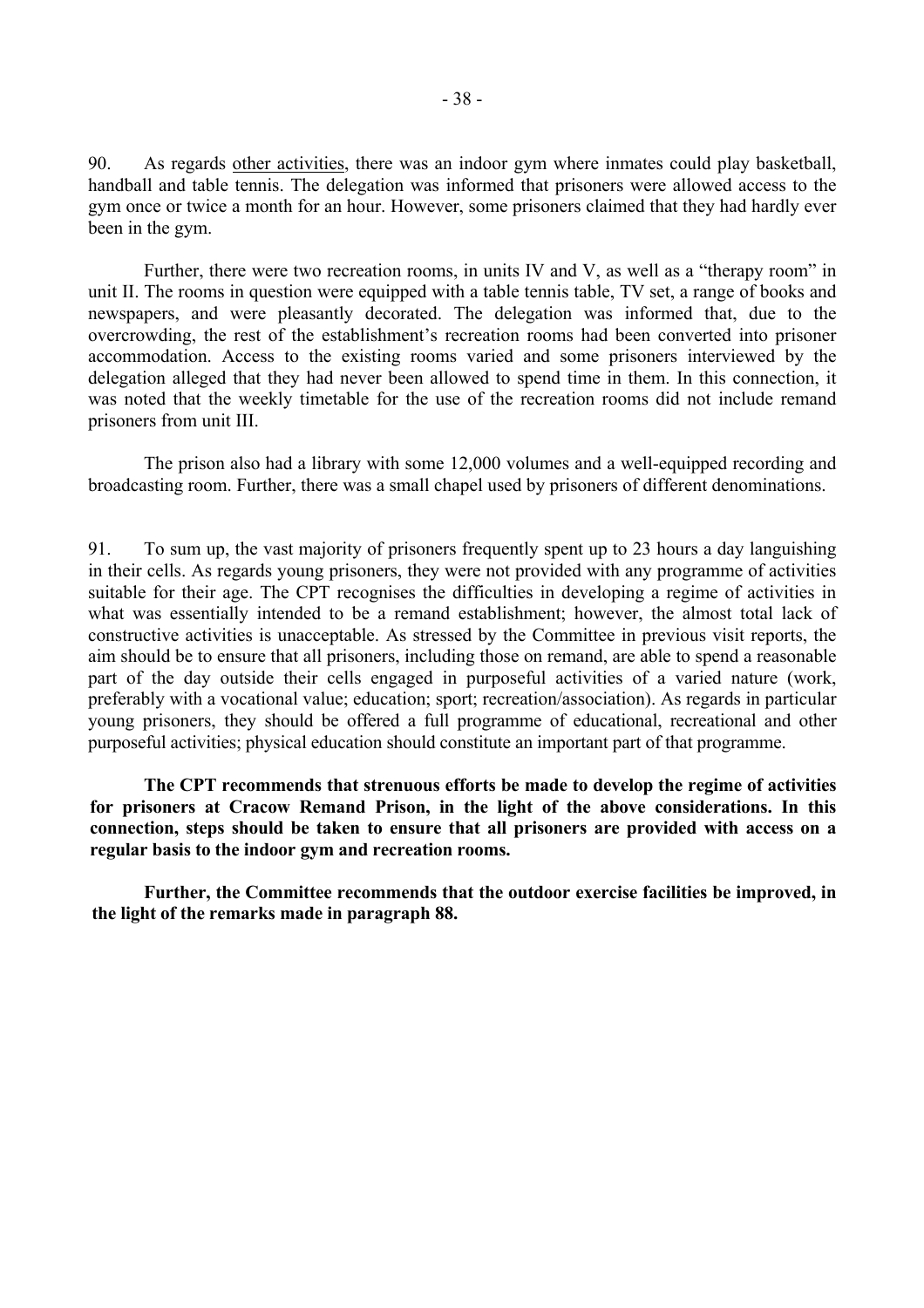## *iii. the diagnostic unit*

92. The diagnostic unit at Cracow Remand Prison was set up four years ago and receives sentenced young prisoners from the whole of the region of Cracow. Its main purpose is to assess young prisoners from a psychological point of view and deliver an opinion concerning their allocation to different types of penitentiary establishments.<sup>[8](#page-40-0)</sup> Prisoners who apply for conditional release, have mental disorders or have violated prison discipline may also be transferred to the diagnostic unit. Placement in the unit is subject to the prisoner's informed consent or by order of a penitentiary judge.

93. With an official capacity of 26, the diagnostic unit was holding 33 young prisoners at the time of the visit. The delegation was informed that the average length of stay was 2 to 3 weeks.

 The unit comprised five cells, the conditions of which were comparable to those observed in the rest of the prison. The cells were overcrowded (e.g. a cell measuring some 17 m² was holding seven inmates) but clean and in a good state of repair. **In this connection, reference is made to the recommendation in paragraph 87.**

94. The unit's staff consisted of two psychologists, two sociologists, an educator and a nurse. Further, a psychiatrist attended the unit twice a week.

 During their stay in the unit, young prisoners underwent a series of psychological tests as well as a psychiatric examination and were subject to ongoing observation by the above-mentioned team of specialists. On the basis of that, a programme of social and psychological rehabilitation was drawn up, taking into account the individual characteristics of each prisoner. The prisoners concerned (as well as their families, if appropriate) were involved in the drawing up of these individual programmes.

Young prisoners in the unit had access to a recreation room every other day and to the gym once a month.

<span id="page-40-0"></span>8

Cf. Section 83 of the Executive Penal Code.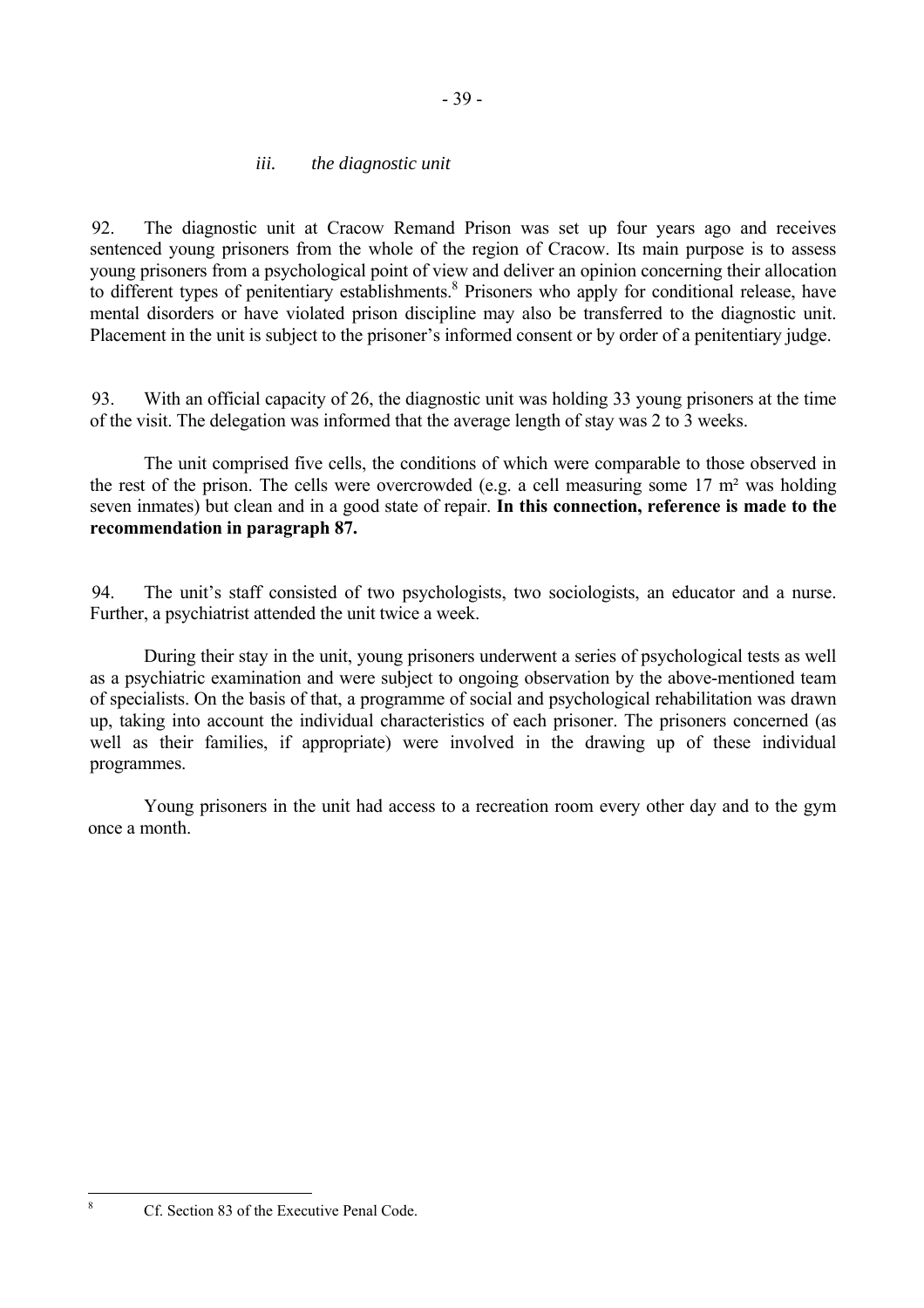## b. Warsaw-Mokotów Remand Prison

95. Despite its name, Warsaw-Mokotów Remand Prison is a multi-purpose establishment for remand and sentenced male prisoners, with a hospital for both male and female prisoners attached to it.<sup>[9](#page-41-0)</sup> It is located in the centre of Warsaw, where it occupies several buildings, for the most part dating back to early  $20<sup>th</sup>$  century. With an official capacity of 951, on the first day of the visit the prison was accommodating 1,061 inmates, including 522 on remand, 532 sentenced and 7 administrative detainees.

# *i. material conditions*

96. Prisoner accommodation was provided in four living blocks: Block I for sentenced prisoners, Blocks II and III for remand prisoners, and Block VI for "N" status prisoners. Block I had recently undergone refurbishment. The cells in Blocks II and III, where refurbishment had not yet begun, were in a poor state of repair. As for Block VI, it was a newly-built structure (cf. paragraph 74).

97. At the time of the visit, the prison was operating at 120% of its official capacity (not including the hospital). According to the establishment's management, the average living space per inmate was approximately 2.5 m².

 The worst overcrowding was observed in Unit 1 of Block I, accommodating, inter alia, sentenced prisoners in transit and those already sentenced but with a pending second criminal case. The cells measuring between 9 and 18 m² were accommodating between three and twelve prisoners each. Conditions were somewhat better - but still cramped - in the other blocks.

 As a result of the overcrowding, ventilation left something to be desired in many of the cells. On the positive side, artificial lighting and access to natural light appeared generally adequate, with the exception of some cells seen in Units 1 and 4 of Block II, where dense iron grilles had been fixed to the cell windows.

98. The cells' equipment consisted of bunk beds with full bedding, a table, stools, lockers, a call system and a partially or fully screened sanitary annexe. Prisoners were allowed to keep a range of personal items (including TV and radio sets and cassette/CD players) and to decorate their cells with posters and plants.

Some of the cells in Blocks II and III which had previously accommodated "N" status prisoners were fitted with an additional iron grille behind the door. This, in the CPT's view, is an unnecessarily oppressive arrangement which cannot be justified by the security requirements.

<span id="page-41-0"></span>-<br>9

In view of its specific medical functions, the prison hospital is considered independently from the prison in the section "Health-care issues" of the report.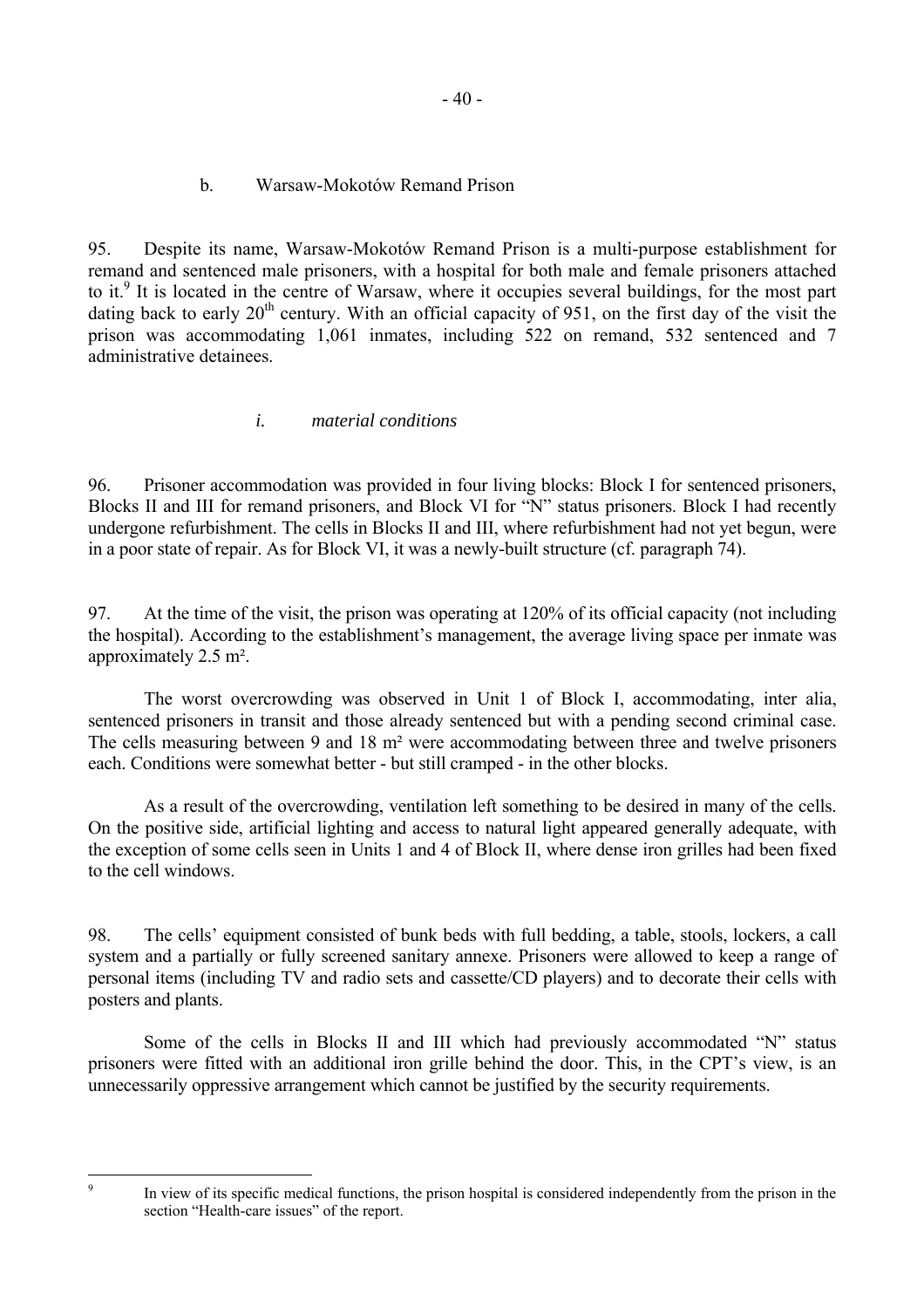99. Prisoners were allowed to take at least one shower per week in well-kept shower rooms located at each unit. There were no problems with the provision of personal hygiene items and products to clean the cells. Bed linen was washed every two weeks, and inmates' underwear and towels each week. The central laundry facility, although quite old, was fully operational.

100. Most of the prisoners interviewed by the delegation indicated that they were satisfied with the food provided by the prison; however, a few inmates complained that the diet was rather monotonous.

# 101. **The CPT recommends that at Warsaw-Mokotów Remand Prison:**

- **strenuous efforts be made to reduce the cell occupancy rates, the objective being to provide a minimum of 4 m² of living space per prisoner;**
- **the cell refurbishment programme be completed as a matter of priority;**
- the shortcomings observed as regards the cells' ventilation and access to natural **light be remedied;**
- the iron grilles in the former cells for "N" status prisoners in Blocks II and III be **removed at the earliest opportunity.** 
	- *ii. programme of activities*

102. The negative effects of overcrowding at Warsaw-Mokotów Remand Prison were compounded by the shortage of constructive out-of-cell activities for prisoners. For the bulk of the inmate population, the only regular out-of-cell activity was one hour of outdoor exercise per day. The exercise yards measured between 36 m² and 84 m² and were of an oppressive design (no equipment except for a bench, no shelter against inclement weather).

103. The delegation was informed that work was provided to 270 prisoners (i.e. some 30% of the prison population). This number included 210 prisoners with paid jobs (in the printing shop attached to the prison, the general prison services and the hospital) and 60 prisoners performing voluntary unpaid work. According to the management, there was a long waiting list of prisoners who wanted to work; however, priority was given to inmates with the required skills, a record of good behaviour and alimony dues.

 Further, the prison had two schools preparing professionals for the printing industry: a 3-year vocational school and a 4-year technical secondary school. A total of 43 were prisoners attending the schools at the time of the visit (which corresponded to the maximum number of places available). It should be noted that access to education was granted to sentenced prisoners only.

 In addition, the establishment occasionally organised cultural and recreational activities, such as inviting actors and musicians, holding sports and artistic competitions, celebrating public and religious holidays. Prisoners also had access to a library with some 30,000 books. Further, the establishment had its own radio broadcasting system with a studio and a programme produced by inmates, as well as a prison newspaper edited by prisoners.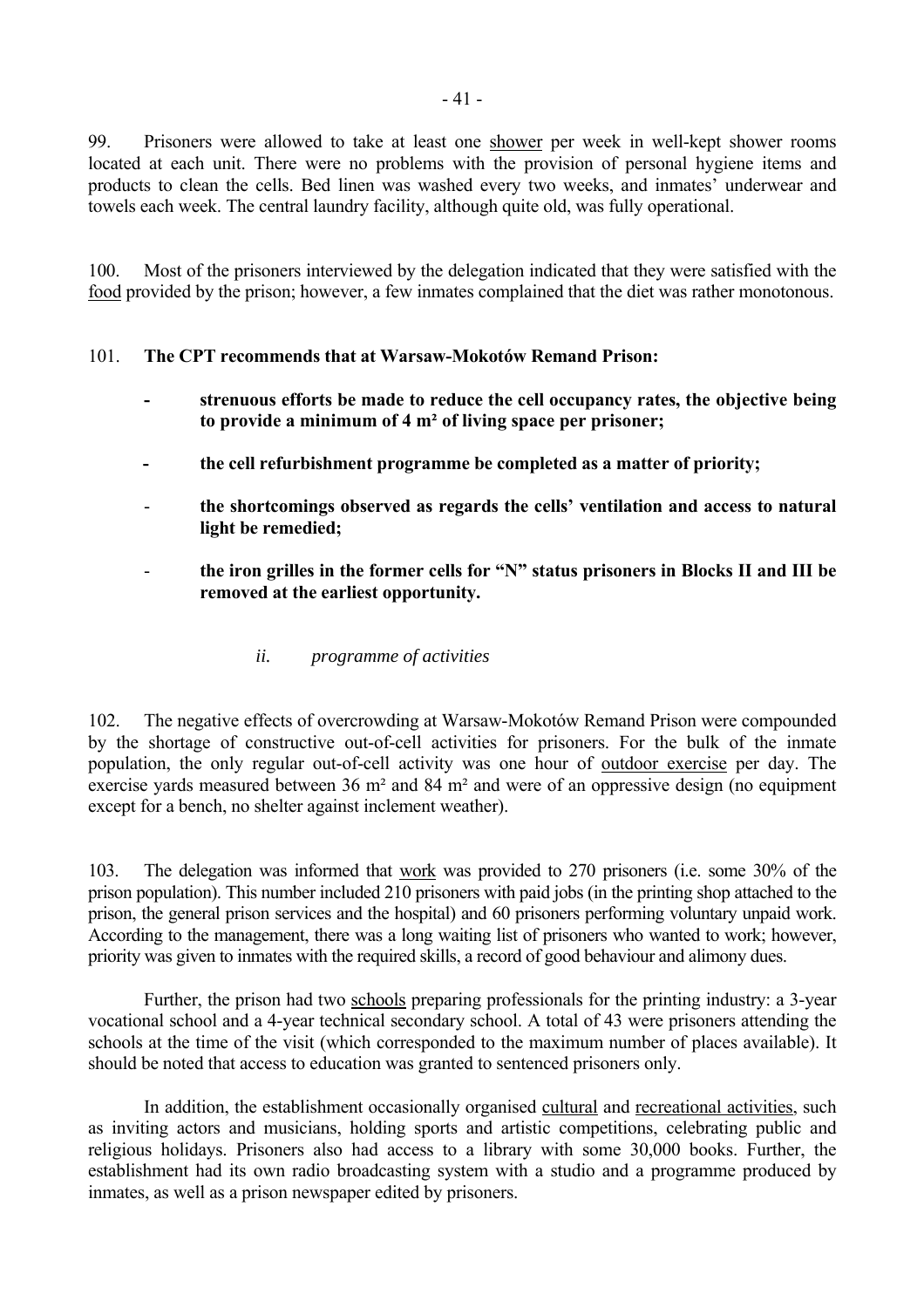104. Sentenced prisoners in Block I (except for Unit 1) had their cell doors unlocked throughout the day and enjoyed unlimited access to common rooms, where they could watch television, play table tennis and board games, read newspapers and magazines, and use some basic fitness equipment. The CPT commends this approach.

 As regards the remainder of the prison population, they could, in principle, use common rooms for 4 to 6 hours per week. However, due to overcrowding, common rooms in some of the units (e.g. Units 3 in Blocks II and III) had been transformed into prisoner accommodation.

105. Special mention deserves to be made of the therapeutic treatment for alcohol and drug addiction (the so-called "Atlantis" programme) offered to 49 sentenced prisoners accommodated in Unit 4 of Block I. The delegation gained a positive impression of this programme. The basic 12-week programme, organised by a team of four psychologists, one sociologist and six educators, followed a strict agenda for each day involving a diverse range of therapeutic activities (therapy classes for anger management, assertiveness training, group and individual psychotherapy, AA meetings, sports).

106. **The CPT recommends that the Polish authorities strive to develop further the programme of activities for prisoners - both remand and sentenced - at Warsaw-Mokotów Remand Prison. In this context, the authorities should seek to make broader use of the approach followed in Block 1. Further, the outdoor exercise facilities should be improved, in the light of the remarks made in paragraph 102.** 

## c. Wołów Prison

107. Wołów Prison is essentially a closed-type establishment for sentenced male prisoners (firsttime serious offenders and recidivists). Built in the 1890s, it covers an area of 13 hectares in the small town of Wołów, some 50 km from the city of Wroclaw. With an official capacity of 1,020, on the first day of the visit the establishment was holding 1,352 prisoners, including one young prisoner and 18 foreign national prisoners. The prison comprised a semi-open unit (122 prisoners), a therapeutic unit (56 prisoners) and an  $\gamma$ <sup>n</sup> unit (16 prisoners). In addition, 18 prisoners were being accommodated in an open-regime unit in the nearby village of Golina, attached to a prison staff training centre.

 The situation at the establishment was marked by overcrowding, which had negative repercussions for all other aspects of life. In April 2004, the prison population had peaked at 1,480 inmates, and in May 2004 there had been a mass hunger strike to protest against the addition of an eighth bed to cells designed for five prisoners.

# *i. material conditions*

108. The prison was constructed in radial style, with four wings, A, B, C and D, each with four floors. The majority of the cells were designed to hold five prisoners and measured 15-16 m<sup>2</sup> (including a sanitary annexe). However, practically all of them were accommodating six to eight inmates. As a result, the living space in the cells was very restricted. In addition to bunk beds, the cells were equipped with a table, stools, lockers, shelves, and frequently a television and/or radio (owned by the prisoners). All cells had integral sanitation (a toilet and sink, partitioned off with a curtain), a call bell and the internal regulations posted on the wall. Prisoners kept a variety of personal belongings which, given the limited space, were often stored under the beds.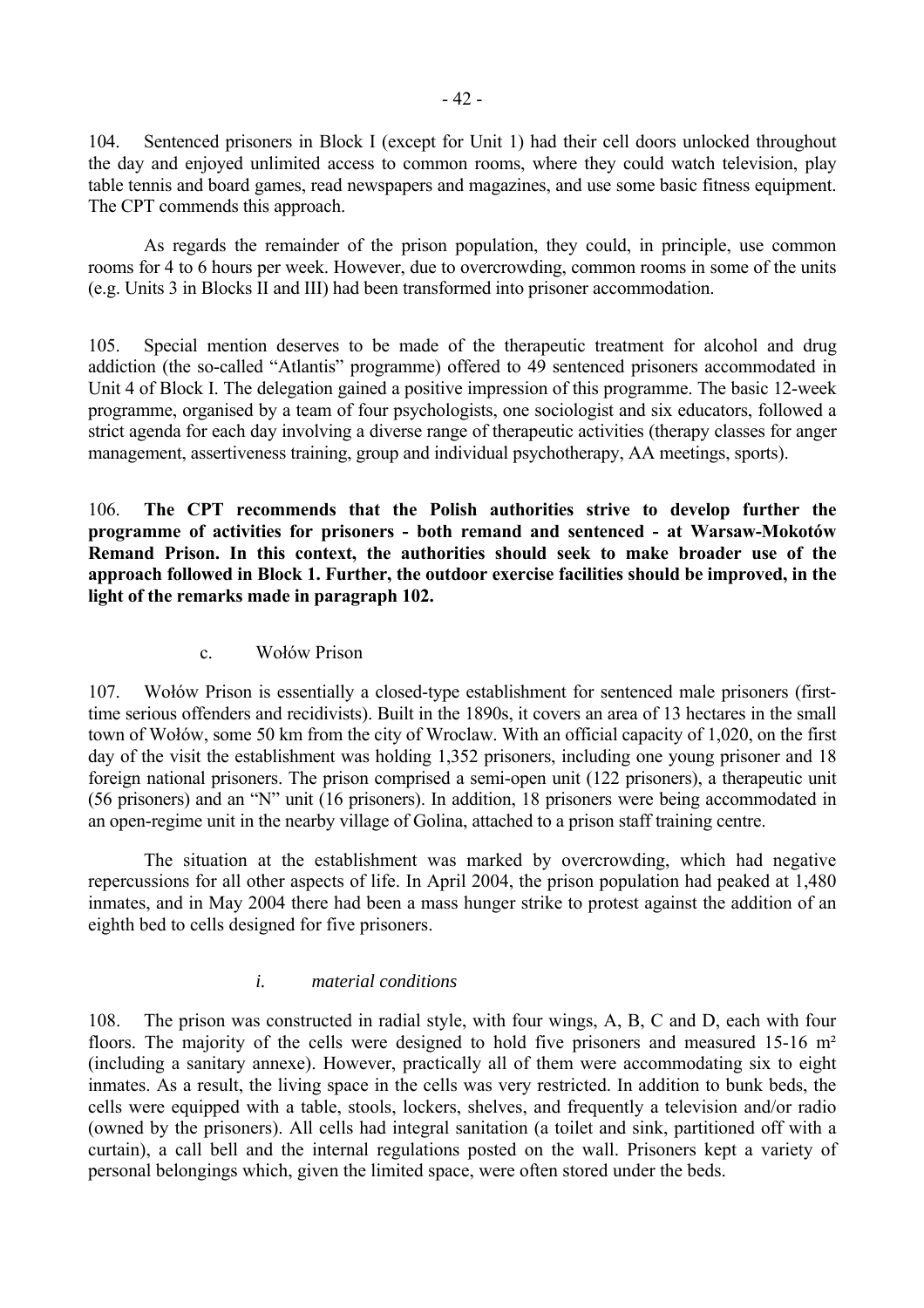There were also 46 single cells at the prison, 25 of which were on the fourth floor of D wing, for prisoners accommodated on their own at the recommendation of a psychologist or on their own request, and the remainder in the  $\gamma_{N}$  unit. As already mentioned (cf. paragraph 75), the single cells' dimensions - both in terms of surface area  $(5 \text{ m}^2)$  and width  $(1.3 \text{ m})$  - were unacceptable.

 On the positive side, cells had generally good natural and artificial light and ventilation, and the delegation observed that the premises on the whole were clean and well-maintained.

109. Prisoners were entitled to take a shower once a week, and those who worked, every day. The central shower room had 16 shower heads, which could not be considered as sufficient for the prison's population. A number of complaints were heard from prisoners about the restricted time they were apparently allowed in which to wash (some 10 minutes) and the limited frequency of showers. The delegation was informed that a new shower room would be built in 2005.

 Some personal hygiene items and cleaning products were provided to prisoners. Bed linen was washed in the prison laundry once a fortnight, and towels once a week. However, prisoners washed and dried their own clothes inside the cells, which only rendered the effects of the overcrowding worse.

110. Most prisoners indicated that the food provided by the prison was acceptable. However, some prisoners complained that it was monotonous or not sufficient, especially for those who had no means to buy additional food.

 The kitchen was in a poor state of repair, but the delegation was informed of plans to refurbish and extend it in 2005.

## 111. The CPT recommends that steps be taken at Wołów Prison to:

- **substantially reduce the occupancy rate of the establishment, the objective being to provide a minimum of 4 m² of living space per prisoner;**
- **-** enlarge the establishment's single cells, with a view to ensuring that they **measure at least 6 m², and** that **there is 2 m or more between walls; failing that, the cells in question should be withdrawn from service;**
- **enlarge the shower facilities;**
- review the laundry arrangements for prisoners' own clothes;
- **refurbish the kitchen.**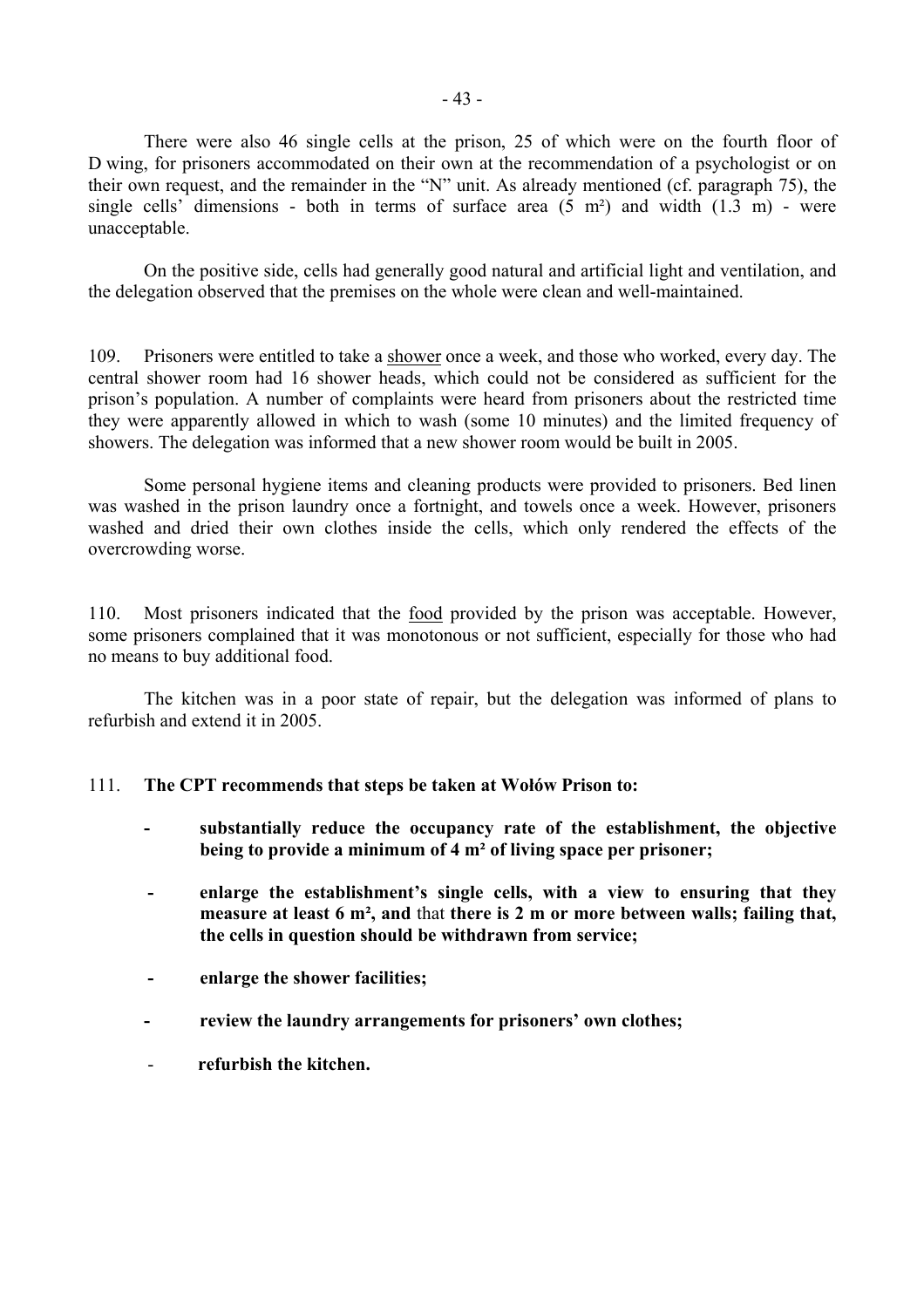## *ii. programme of activities*

112. All prisoners were entitled to one hour of outdoor exercise per day. The outside exercise areas were numerous and spacious; further, several were equipped with sports equipment and seats to enable prisoners to do more than just wander idly around. However, the yards had no protection against inclement weather, and most of them had a soil surface and could become muddy. In addition, rubbish of various kinds was accumulated in open piles adjacent to the exercise areas, which was a possible health hazard.

113. Only about 22% of the inmates benefited from paid work. 72 prisoners were employed by the "Pomet" metal production company, 19 by the establishment's auxiliary workshops (production of gym mattresses and balls, car repairs, bookbinding, etc.) and 213 in the area of general prison maintenance. In addition, 8 prisoners from the semi-open unit worked in a sheep breeding farm under a newly set-up project ("Black Sheep") and 18 prisoners were employed at the open unit in Golina. Further, three prisoners had unpaid work activity.

 Preference in work allocation was given to those who had to pay alimony or who were about to be released. Many prisoners resented the lack of work, which was particularly exasperating for long-term prisoners.

114. The prison had a vocational school with two sections: a basic vocational school, offering twoyear courses in carpentry and mechanics, and a technical college with three-year courses for machine mechanics. Prisoners from all over Poland could send applications to the school and, if accepted, were transferred to Wołów Prison. At the time of the visit, 88 prisoners were studying at the basic vocational school and 77 at the technical college. The school employed seventeen teachers and had four well equipped classrooms, a computer room, a school library and two workshops for practical training.

 Various other courses were periodically offered to prisoners (welding, wall painting, English and German language). However, there were no such courses in progress at the time of the visit, due to the shortage of funds.

115. As regards other activities, the prison had a variety of communal areas, including a large gymnasium which, in addition to being used for sports games, functioned as a theatre. Access to the gym was on average once every two weeks for two hours, in groups of 20 prisoners. However, some prisoners claimed that they went to the gym less often or did not go there at all (cf. paragraph 69).

 There was a library with some 13,000 books, newspapers and three computers to which prisoners had access. Further, there was a chapel (with a capacity of 200 places, used by all denominations and religions) and an internal radio station. Staff made efforts to promote various cultural and recreational activities, such as inviting theatre and music groups, running literary and film clubs, and organising competitions. However, only a few recreation rooms were available in the wings since, similar to what was observed at the other prisons, they had been converted into cellular accommodation to provide for the growing number of inmates. To compensate for the shortage of such rooms, guards sometimes allowed prisoners from one cell to go to another, but this was only possible for 6-7 inmates in each unit at a time.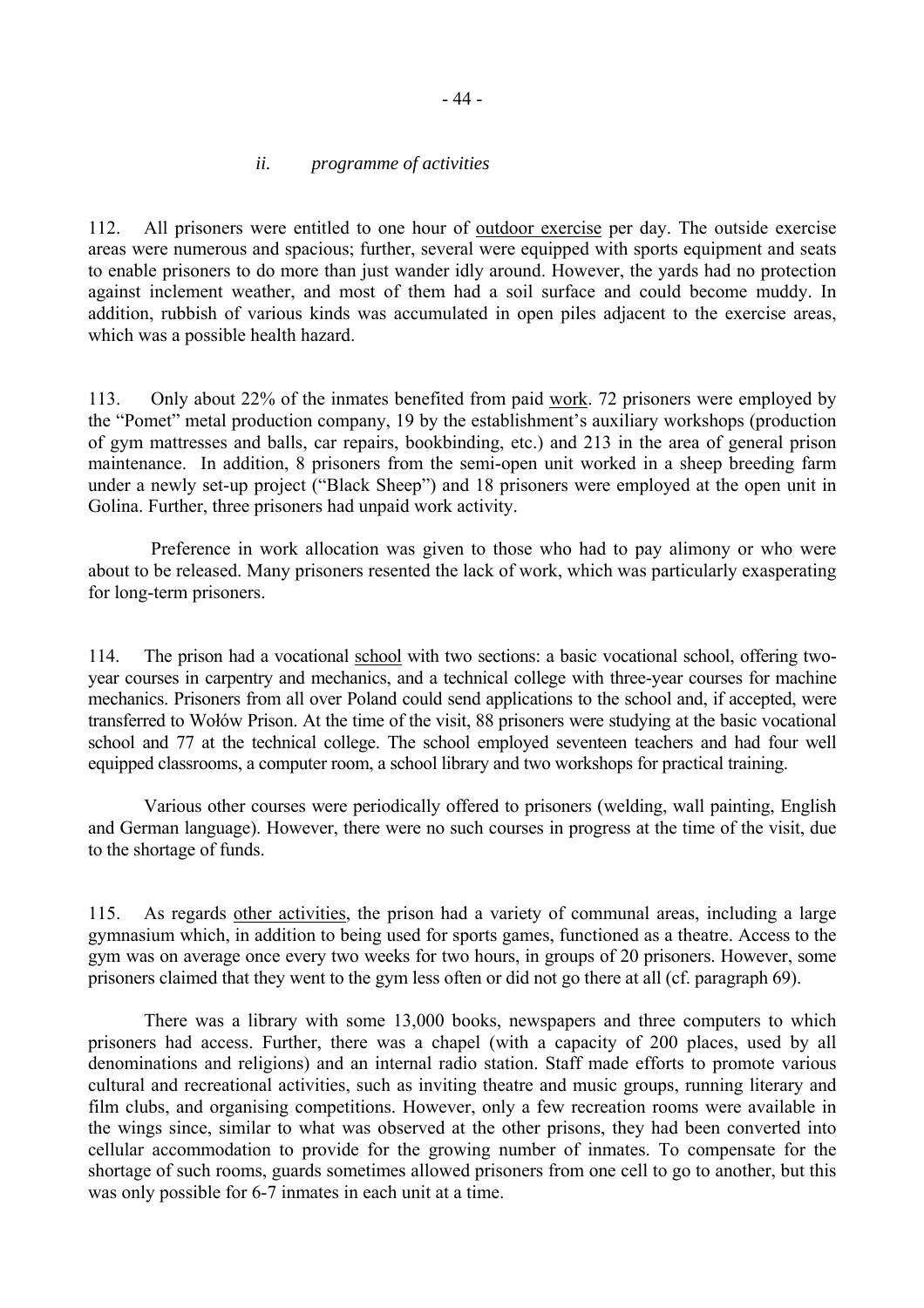116. Despite the various activities referred to above, it was commonplace for prisoners who did not work or attend school to spend up to 23 hours a day confined to their cells. The current involvement of only 22% of inmates in work activities and 12% in education is clearly not sufficient. The prison Director was aware of the negative aspects of the lack of constructive activities for prisoners and apparently spent much of his time out in the community seeking work and contracts for the prison. One of the results of these efforts was the above-mentioned scheme for sheep breeding which, however, employed only a small number of prisoners. The Director was also trying to obtain a contract to build social housing, which would employ many more prisoners. The search for work for prisoners was, however, severely hampered by the 30% unemployment rate in the local community.

The CPT encourages the management of Wołów Prison to continue its efforts to **engage more prisoners in work and other purposeful activities (in particular education and vocational training).**

 **Further, the Committee recommends that the shortcomings in the exercise yards referred to in paragraph 112 be remedied.** 

### *iii. the therapeutic unit*

117. The CPT's delegation gained an overall positive impression of the prison's therapeutic unit.

With a capacity of 50 places, at the time of the visit the unit was accommodating 56 prisoners displaying one or more forms of mental disorder. Among them, 29 prisoners were suffering from alcohol dependence and 3 from substance abuse.

 Material conditions in the unit were somewhat better than those observed in the rest of the establishment due to the fact that most of the cells were being used within their intended capacity.

118. The unit was staffed by two psychologists (one of whom was head of the unit), an educator and an occupational therapist, as well as prison guards. There had at one time been periodic visits by a psychiatrist, but this practice had stopped and prisoners were being transported for psychiatric consultations to Wroclaw. Further, prisoners in need of psychiatric treatment were transferred to the hospital at Wroclaw Remand Prison.

119. Each inmate had an individual treatment plan. Fifteen of the prisoners were receiving psychopharmacological medication prescribed and periodically reviewed by a psychiatrist. Different kinds of therapy were provided: individual support therapy, group therapy, psychocorrection, communication and social skills training, relaxation training, treatment for alcohol addiction and occupational therapy (sewing, carpentry, leather work, painting, gardening). Further, prisoners who had difficulties in reading and writing were given lessons.

 During the day, inmates could move freely within the unit. There were several rooms where they could engage in various activities: workshops for sewing, carpentry, art and leather work, a fitness room and a common room. Two to three prisoners could be in a workshop at a time for periods of 45 minutes. Further, twice a week prisoners were allowed to go to the gym in small groups. Cultural activities were also organised by the unit's educator.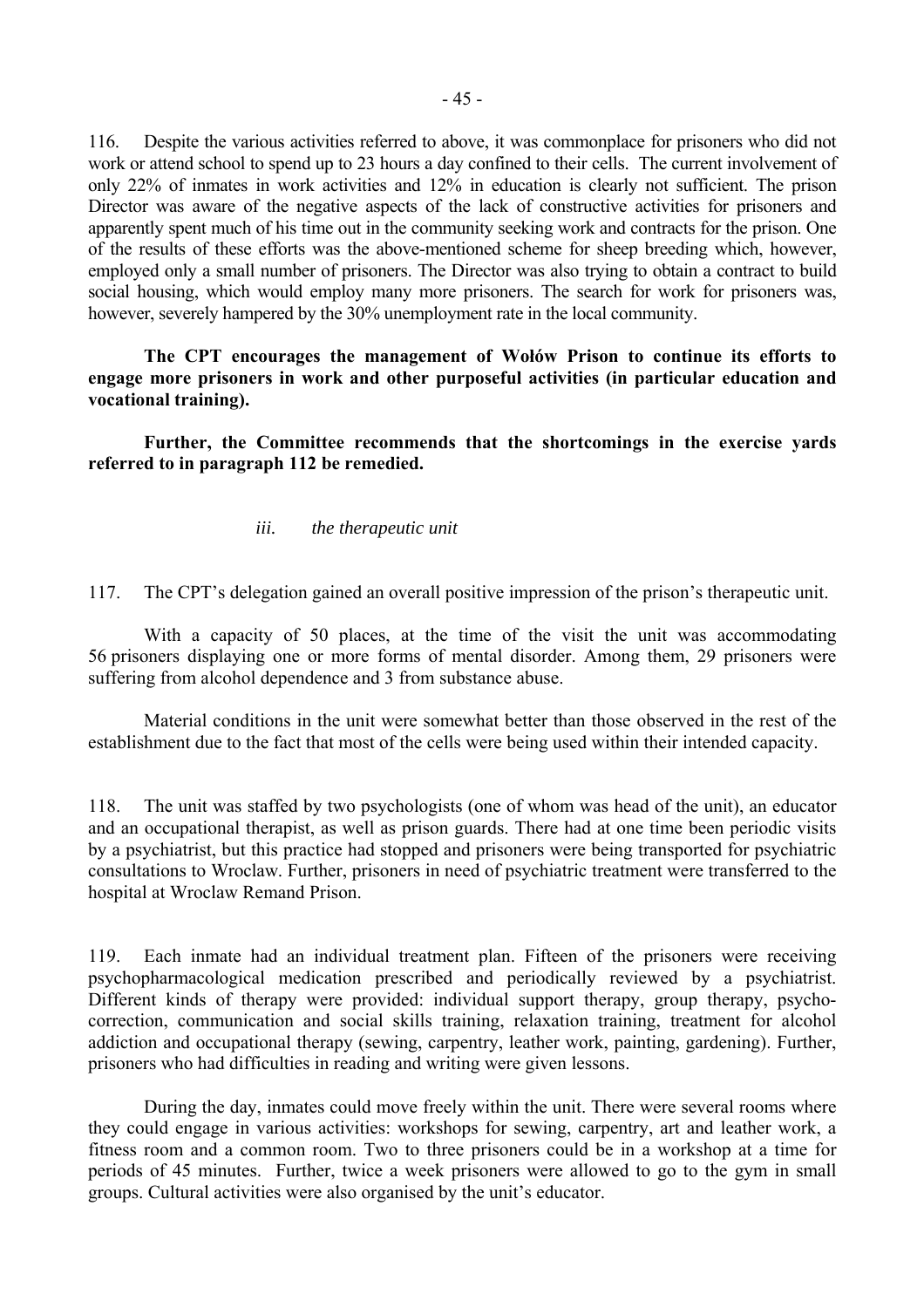## **5. Health-care issues**

a. health-care services in the prisons visited

120. The health-care service at Cracow Remand Prison (considered separately from the prison hospital) was staffed by two doctors, a dentist and seven nurses. The prison hospital provided 24-hour medical cover. Further, a number of medical specialists (including psychiatrists from the prison hospital) held surgeries at the prison.

At Warsaw-Mokotów Remand Prison, the general health-care service (excluding the prison hospital) consisted of three doctors, two dentists (one of whom was working full time) and seven nurses. As at Cracow, 24-hour health care was provided by the adjacent prison hospital. Prisoners also had access to medical specialists working at the prison hospital.

To sum up, the provision of health care to prisoners at Cracow and Warsaw-Mokotów Remand Prisons appeared to be generally satisfactory, **though consideration might usefully be given to reinforcing the nursing staff at Warsaw-Mokotów Remand Prison.** 

121. The health-care service at Wołów Prison comprised ten full-time staff members: three doctors, a dentist, four nurses, a pharmacist and a medical technician. Further, the prison was visited by a range of medical specialists. A doctor was always present at weekends. However, no healthcare staff were present at night.

 Many prisoners interviewed by the delegation complained about the quality of health care and/or the attitude of health-care staff. In this context, it should be noted that the responsibilities of the health-care team were not limited to the prisoners; it also provided health care to the prison staff. It is clear that the existing health-care resources at Wołów Prison are not sufficient to cope with such a workload.

**The CPT recommends that steps be taken at Wołów Prison to:** 

- **reinforce the health-care team and, in particular, substantially increase the nursing staff resources (as a first step, by the equivalent of at least two full-time nursing posts);**
- **ensure that someone qualified to provide first aid, preferably with a recognised**  nursing qualification, is always present on the prison's premises, including at **night and weekends.**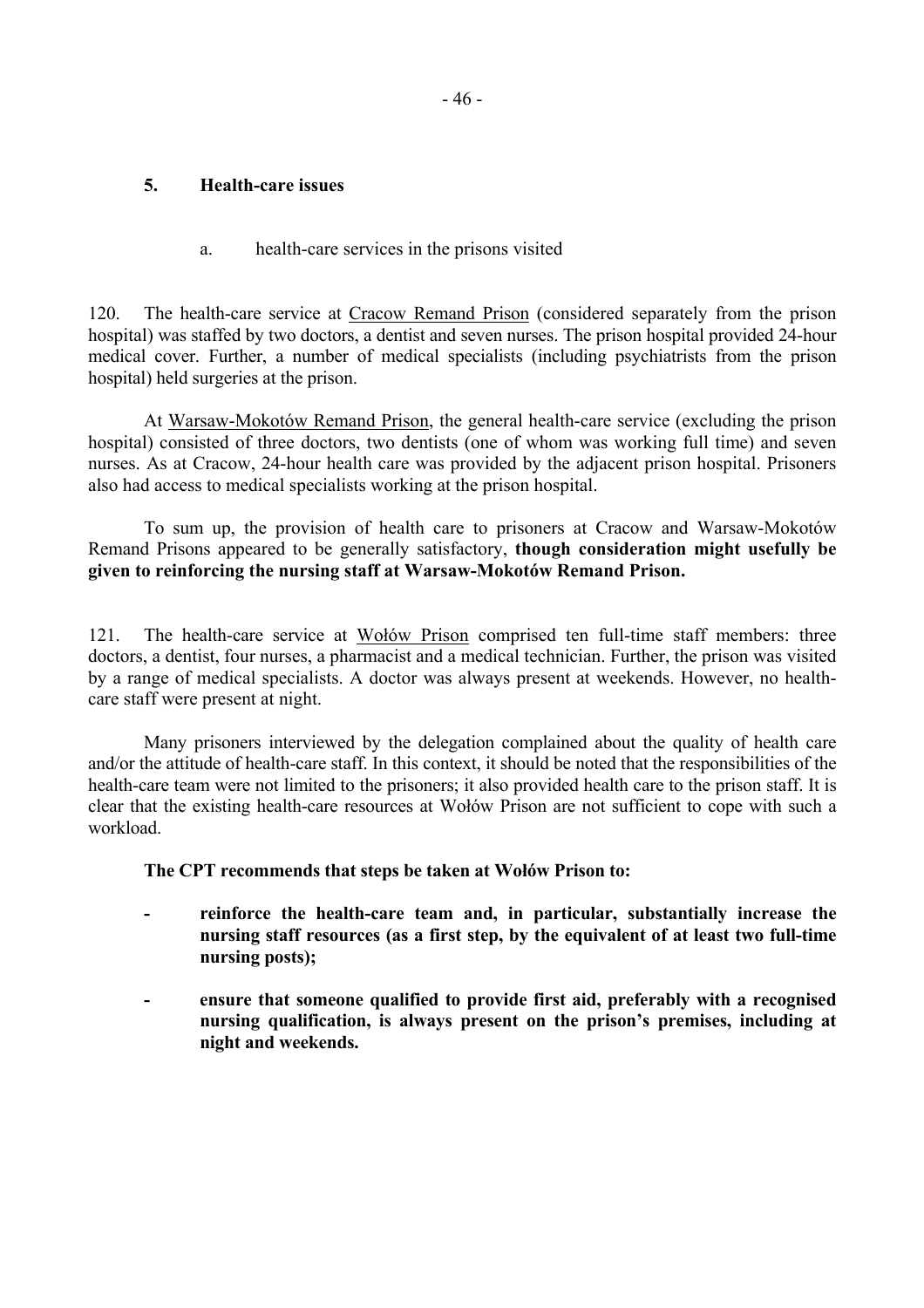122. More generally, the CPT has certain reservations about the practice of prison doctors treating both prisoners and prison staff. The resources allocated to the medical care of prisoners are often limited and the sharing of doctors' working time could be to the detriment of the quality of the care provided. If exceptionally required by the particular circumstances of an establishment, a dual responsibility should be accompanied by very specific safeguards guaranteeing an even-handed approach. For example, it should be stipulated beforehand what percentage of the doctors' time is to be devoted to staff. It is also desirable that the two stocks of medication (for prisoners and staff respectively) be kept separate from each other. It might even be envisaged that the doctor has two separate places for consultation. Finally, if an issue - for example an allegation of ill-treatment of a prisoner by a member of staff - could give rise to a potential conflict of interest, the prisoner should be entitled to be examined by a medical doctor who does not care for the prison staff. **The CPT invites the Polish authorities to review the practice observed at WołÛw Prison, in the light of the above remarks.**

123. During the 2004 visit, the delegation heard a number of complaints from prisoners concerning possibilities for transfer to hospital facilities outside the prison system for treatment. It appeared that such transfers were in practice rarely authorised and only for persons in the advanced stage of terminal diseases.

## **The CPT would like to receive clarification on the possibilities for transferring prisoners to hospital facilities outside the prison system for treatment or consultations.**

124. At the two remand prisons visited in Cracow and Warsaw, newly arrived prisoners were seen by a doctor or a nurse reporting to a doctor in the first 24 hours following their arrival at the prison. The medical reception procedure included screening for tuberculosis (X-ray of the thorax). Other tests (e.g. for HIV) were performed on a voluntary basis. Further, at Cracow Prison, newly arrived prisoners were given a dental check-up; **this is a commendable practice which should be extended to other prison establishments.**

In contrast, there was no systematic examination of newly arrived prisoners at Wołów Prison. Prisoners were informed that a doctor was available and could ask to be examined in case of need. **The CPT recommends that measures be taken to ensure that all newly arrived prisoners at WołÛw Prison are seen by a health-care staff member within 24 hours of their arrival.** 

125. The confidentiality of medical information was generally respected. Only health-care staff had access to prisoners' medical files. Further, prisoners' medical examinations in principle took place without non-medical prison staff being present.

However, an exception was being made in the case of  $\gamma$ <sup>n</sup> status prisoners, who were medically examined in the presence of prison guards. The CPT has serious misgivings about this approach. It acknowledges that special security measures may be required during medical examinations in a particular case, when a security threat is perceived by the medical staff. However, there can be no justification for prison guards being *systematically* present during such examinations; their presence is detrimental to the establishment of a proper doctor-patient relationship and usually unnecessary from a security point of view. Alternative solutions can and should be found to reconcile legitimate security requirements with the principle of medical confidentiality. One possibility might be the installation of a call system, whereby a doctor would be in a position to rapidly alert prison officers in those exceptional cases when a detainee becomes agitated or threatening during a medical examination. **The CPT recommends that the Polish authorities take steps to bring practice in line with the above considerations.**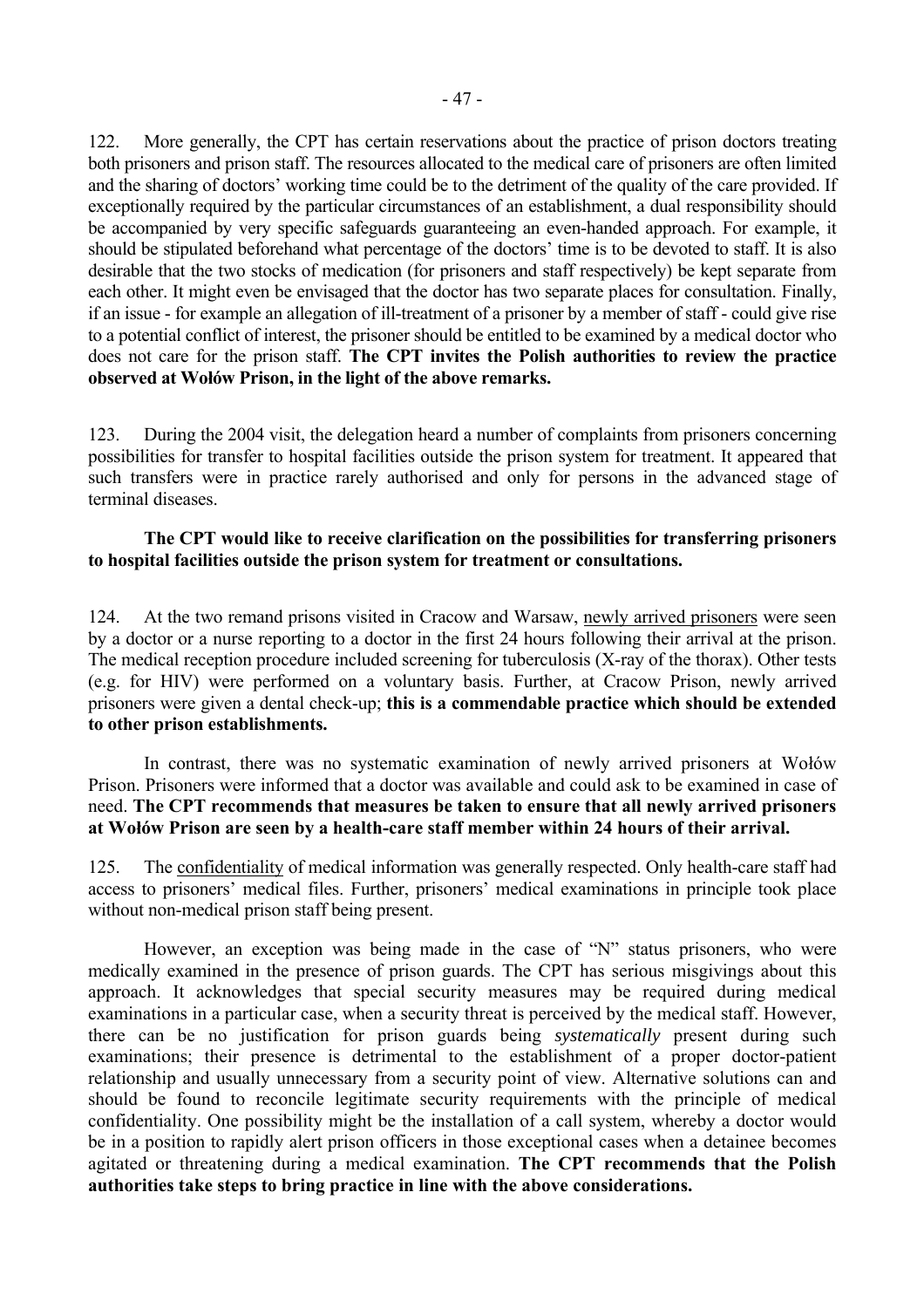126. The presence in Polish prisons of a growing proportion of inmates with drug-related problems gives rise to particular difficulties for the prison authorities, both in terms of intoxicantcontrol and the choice of the appropriate medical and psychological services offered. The CPT considers that such services should be varied, combining medical detoxification, psychological support, life skills, and rehabilitation and substitution programmes for opiate-dependent patients. Further, they should be associated with a prevention policy.

 The delegation noted at the establishments visited that very little action (other than traditional prison security) was being taken concerning prevention and as regards the provision of psycho-socio-educational assistance to prisoners with drug-related problems. Methadone substitution programmes were available at Warsaw-Mokotów and Cracow Remand Prisons; however, very few prisoners were being treated with methadone (2 in Warsaw and 3 in Cracow). None of the establishments visited had in place harm prevention measures (e.g. provision of bleach and information about how to sterilise needles).

**The CPT recommends the development and implementation of a comprehensive policy for the provision of care to prisoners with drug-related problems, in the light of the above remarks.** 

b. Hospital at Cracow Remand Prison

127. The prison hospital at Cracow Remand Prison had a total capacity of 103 beds distributed among three wards: surgery (18 beds), internal diseases (49 beds) and forensic psychiatry (36 beds). At the time of the visit, 90 prisoners were being accommodated at the hospital.

128. Material conditions in the patients' rooms in the internal medicine and forensic psychiatry wards were on the whole satisfactory. The room occupancy levels were calculated according to the standard of 4 m² per patient. The rooms had good access to natural light, artificial lighting and ventilation, and were clean and adequately equipped. That said, the surgical ward (both the patients<sup>†</sup> rooms and the operating theatre) was in a poor state of repair. The delegation was informed that this ward was due to close for refurbishment at the end of October 2004.

The staffing levels and medical equipment were of a standard expected in a hospital facility.

129. Particular mention should be made of the forensic psychiatry ward, which admitted prisoners undergoing psychiatric observation of up to 6 weeks (which could be prolonged in exceptional cases) as well as prisoners in need of psychiatric treatment. It was staffed by four psychiatrists, two psychologists, six nurses (four of them specialised in psychiatry) and a medical secretary. The treatment included pharmacotherapy, psychotherapy and supportive therapy. Patients had access to a recreation room with a TV set. Further, they were allowed one hour of outdoor exercise per day (depending on their health condition). However, there was no occupational therapy. **The CPT invites the Polish authorities to further develop psycho-social therapeutic activities for patients in the forensic psychiatric ward at the Hospital of Cracow Remand Prison, in particular for those who remain there for extended periods.**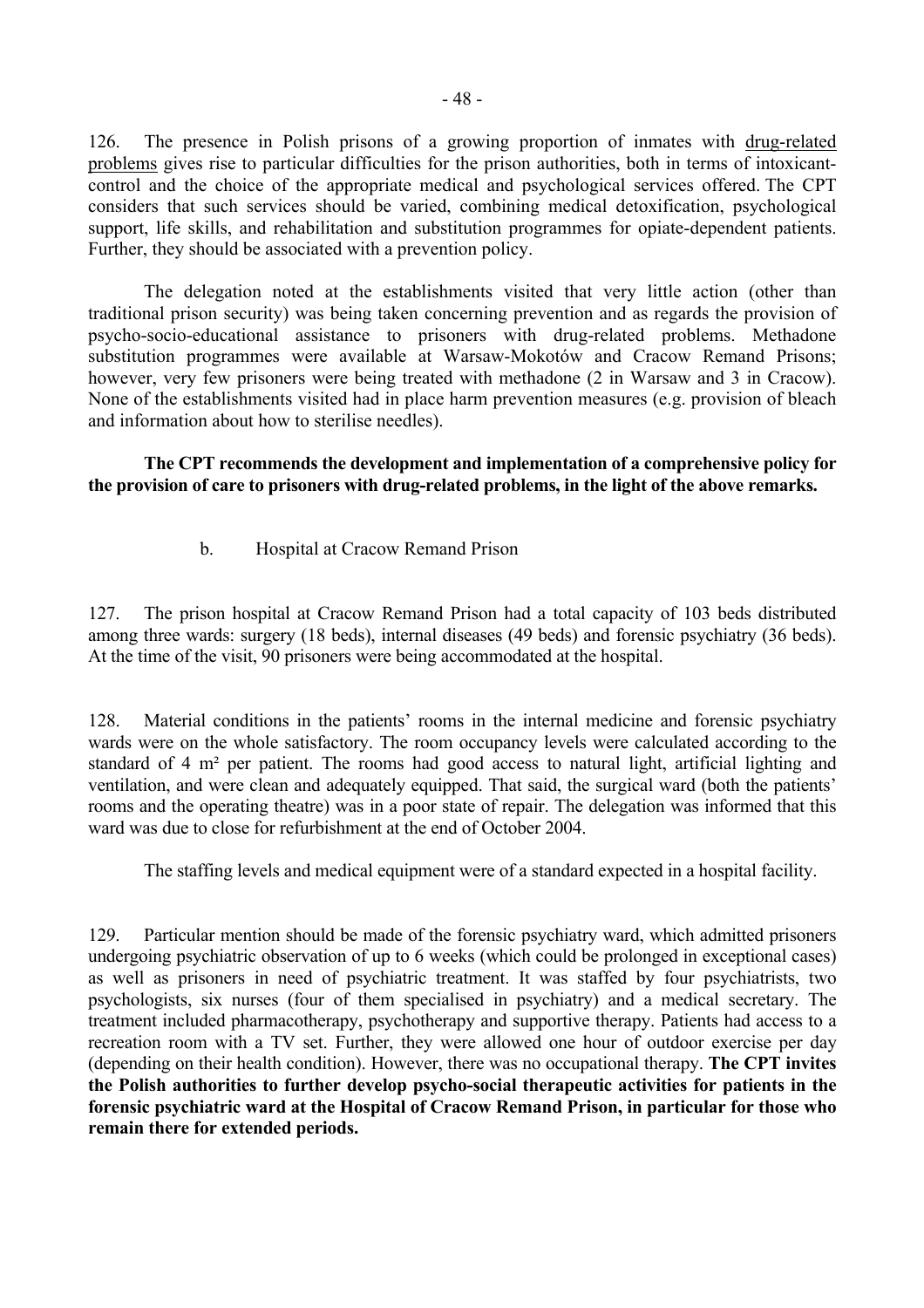The delegation observed that patients in the forensic psychiatry ward were dressed around the clock in pyjamas, including when taking outdoor exercise. In this connection, it should be stressed that the practice of continuously dressing psychiatric patients in pyjamas is not conducive to strengthening personal identity and self-esteem; individualisation of clothing should form part of the therapeutic process. **The CPT recommends that steps be taken to ensure that an individualised**  approach is followed as regards patients' clothing in the forensic psychiatry ward.

## c. Hospital at Warsaw-Mokotów Remand Prison

130. The hospital at Warsaw-Mokotów Remand Prison had a total of 155 beds distributed among the following wards: surgery (30 beds), orthopaedics (30 beds), internal diseases (40 beds), forensic psychiatry (51 beds) and intensive care (4 beds). At the time of the visit, 132 prisoners were being accommodated at the hospital.

131. The delegation gained an overall positive impression of the material conditions at the hospital (with the exception of the forensic psychiatry ward). Some of the wards had benefited from recent refurbishment and were well appointed.

As regards staffing levels and medical equipment, they were of an adequate standard.

132. The forensic psychiatry ward performed the same functions as the one at Cracow (cf. paragraph 129). At the time of the visit, 49 of the patients had been admitted for assessment purposes and the remaining two were receiving psychiatric treatment. The delegation was informed that once the assessment had been completed, there could be delays in transferring patients to maximum security hospitals. In fact, 10 of the current patients were awaiting transfer. **The CPT would like to have the comments of the Polish authorities on this matter.**

Living space in the patients' rooms was not satisfactory (e.g. nine prisoners in a room measuring 33 m²). Further, the rooms were in a rather poor state of repair and cleanliness and furnished in an austere manner.

The ward was staffed by eight psychiatrists, three psychologists, seven nurses and an EEG specialist. The treatment provided included pharmacotherapy and psychotherapy. As at Cracow, patients were allowed one hour of outdoor exercise per day. However, there were no activities of an organised nature: patients did not even have the benefit of using a recreation room. On a more positive note, patients were allowed to wear their personal clothing.

**The CPT recommends that steps be taken in the forensic psychiatric ward at the hospital**  of Warsaw-Mokotów Remand Prison to:

- **introduce a more therapeutic material environment;**
- **develop a broader range of psycho-social therapeutic activities for patients, in particular for those who remain in the ward for extended periods.**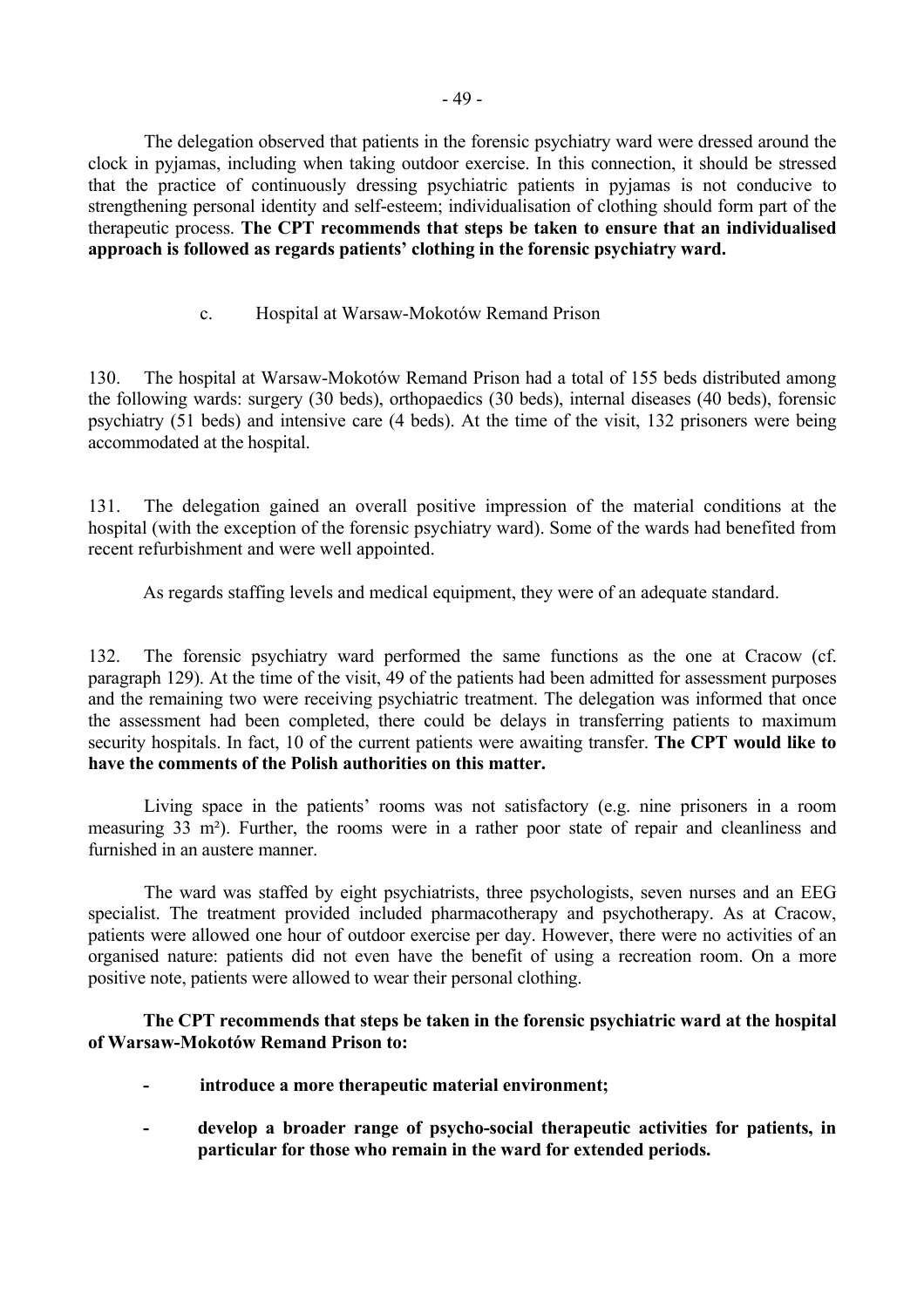- 50 -

# **6. Other issues related to the CPT's mandate**

# a. contact with the outside world

133. The situation as regards the possibilities for prisoners to maintain contact with their families and friends was the same as that observed during the 2000 visit (cf. paragraphs 141 and 142 of CPT/Inf (2002) 9).

 The rules and practice applicable to visits, correspondence and access to a telephone for sentenced prisoners could be considered as adequate. In all prisons, the visiting facilities were of a good standard (including rooms for family visits at Wołów Prison).

 However, the CPT is concerned by the lack of improvement in the arrangements for remand prisoners. In the report on the 2000 visit, the Committee recommended that the restrictive rules on visits and correspondence as well as the blanket ban on telephone calls for remand prisoners be reviewed. In the course of the 2004 visit, the delegation again observed that the vast majority of remand prisoners in the establishments visited spent long periods of time without being allowed to receive visits from their relatives or to correspond.

134. In their response to the report on the 2000 visit, the Polish authorities stated that the existing rules were necessary to guarantee that a remand prisoner would not force other persons participating in legal proceedings to make false testimony or explanations, or in any other way impede the criminal proceedings. The CPT recognises that on occasion it may be necessary, in the interests of justice, to impose certain restrictions on visits for particular remand prisoners. However, the presumption in the existing rule should be reversed, i.e. visits and correspondence for remand prisoners should in principle be authorised in the same way as in respect of sentenced inmates, and any restrictions should be strictly limited to the requirements of a given case and applied for as short a time as possible. Under no circumstances should visits between a remand prisoner and his/her family be prohibited for a prolonged period. If it is considered that there is an ongoing risk of collusion or other interference with the course of justice, visits should still be authorised but under supervision. This approach should also cover remand prisoners' correspondence with relatives and telephone calls. The CPT calls upon **the Polish authorities to review arrangements concerning contacts with the outside world for remand prisoners, in the light of the above remarks.** 

# b. discipline and solitary confinement

135. In the report on the 2000 visit (cf. paragraphs 136 and 137 of CPT/Inf (2002) 9), the CPT concluded that the disciplinary procedure applicable to prisoners could be considered as satisfactory. The observations made by the delegation in the course of the 2004 visit confirm this impression. Inmates in the prisons visited were offered adequate safeguards (in particular, the right to be heard and to appeal against the disciplinary sanction of solitary confinement to the penitentiary judge).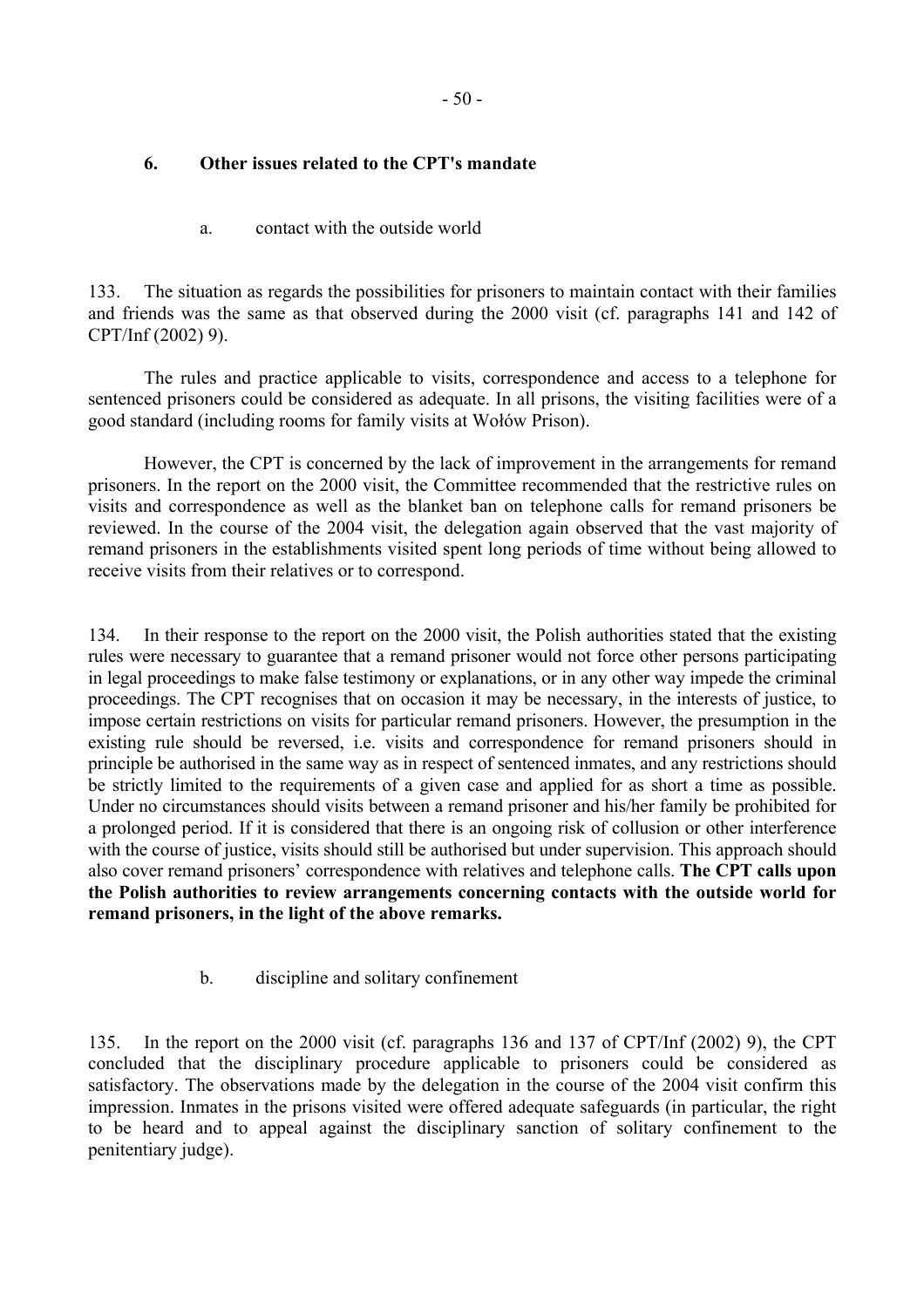Further, the delegation did not gather any evidence of the excessive use of disciplinary sanctions. In the first nine months of 2004, the sanction of placement in a disciplinary cell had been applied 67 times at Warsaw-Mokotów Remand Prison (however, 12 of these sanctions had been suspended), 20 times at Cracow Remand Prison and 14 times at Wołów Prison.

136. Material conditions in the disciplinary cells could on the whole be considered as adequate. That said, it should be noted that the disciplinary cells at Cracow Remand Prison were rather cold. Further, the disciplinary cells at Warsaw-Mokotów Remand Prison had poor access to natural light. **The CPT recommends that the above-mentioned shortcomings be remedied.**

# c. complaints and inspection procedures

137. The complaints procedures appeared to be operating satisfactorily in the prisons visited. Prisoners were generally well informed of the avenues of complaint available and were making use of them.<sup>10</sup> However, it is noteworthy that some inmates at Wołów Prison alleged that prison staff (in particular the educators) responded by withholding privileges if they saw the address of the Office of the Commissioner for Civil Rights Protection on the (sealed) envelope handed out to them. It should be added that there were no "complaints boxes", where inmates could deposit written complaints in a manner guaranteeing anonymity, in any of the establishments visited. In the light of these remarks, **the CPT recommends that effective steps be taken to preserve the confidential character of complaints and to ensure that the lodging of complaints does not have adverse consequences for prisoners.**

138. Concerning inspection mechanisms, the system in force has remained basically unchanged since the previous visits. Prisons were visited at least once a year by penitentiary judges, who performed a comprehensive overview of all aspects of the establishments' functioning and drew up detailed inspection reports. The delegation had the opportunity to study the reports on the most recent inspection visits carried out by penitentiary judges to the three prisons visited. The report concerning Cracow Remand Prison in particular contained an express mention of the fact that inmates had been informed in advance of the forthcoming visit by the penitentiary judge and of their right to meet him in private. It was also stated that the judge had visited all the prisoner accommodation areas and spoken to prisoners in conditions of confidentiality; **this is an example of good practice which, in the CPT's opinion, should be extended to all inspection visits by penitentiary judges in Poland.** 

 In addition to inspections by penitentiary judges, prisons were visited by the staff of the Office of the Commissioner for Civil Rights Protection and, upon authorisation, by certain NGOs. To sum up, the existing system of inspections seemed quite satisfactory.

<span id="page-52-0"></span> $10\,$ For example, 172 complaints had been registered at Warsaw-Mokotów Remand Prison in 2003 and 236 between 1 January and 1 October 2004. At Cracow Remand Prison, there had been 145 complaints in 2003. As to Wołów Prison, 485 complaints had been registered in the first nine months of 2004. The overwhelming majority of these complaints concerned the material conditions of detention and the quality of prison health care.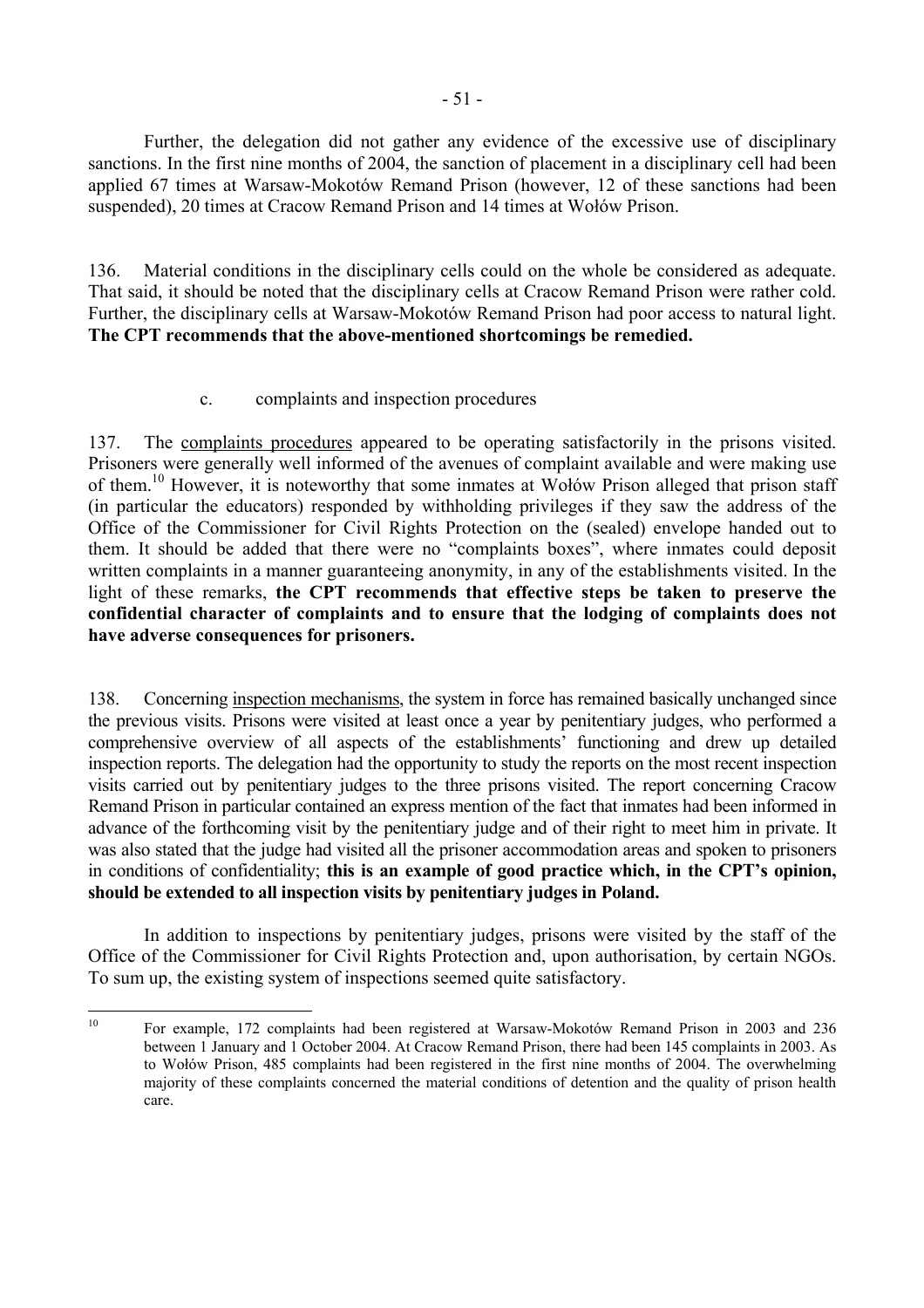## **III. RECAPITULATION AND CONCLUSIONS**

### **A. Police and Border Guard establishments**

139. During the third periodic visit to Poland, the majority of the persons met by the CPT's delegation who were, or had recently been, detained by the police indicated that they had been correctly treated, both at the time of their apprehension and during questioning.

 Nevertheless, a certain number of allegations were heard of physical ill-treatment by the police at the time of apprehension (slaps, kicks, punches, blows with a truncheon and tight handcuffing for prolonged periods of time). Further, several persons made allegations concerning the time of questioning by police officers, such as that they had been punched or slapped, threatened with violence or verbally abused. Of particular concern are the allegations made by juvenile detainees  $$ sometimes as young as  $14 - of physical$  ill-treatment and threats in order to obtain confessions.

 As in 2000, no allegations were received of physical ill-treatment by police and Border Guard officers in charge of guarding cells and by staff working in the police establishments for children. However, a small number of allegations were heard of rude behaviour and verbal abuse by certain members of the police and Border Guard staff working in some of the establishments for foreign nationals awaiting deportation.

In the light of the information gathered during the visit, the CPT has recommended that the Polish authorities remind police officers, through appropriate means and at regular intervals, that the ill-treatment of detainees (whether of a physical or verbal nature) is not acceptable and will be the subject of severe sanctions. Police officers should also be reminded that no more force than is strictly necessary should be used when effecting an apprehension and that, once apprehended persons have been brought under control, there can never be any justification for their being struck.

140. During the visit to Cracow Provincial Police Command, the delegation saw, in the duty officer's room, a metal cage measuring approximately  $1 \text{ m}^2$  in which a newly arrived detainee was placed naked following a strip search, in full view of whoever was present in the room. Apparently, this was a routine procedure. The CPT has recommended that the cage be removed forthwith and that the initial reception procedure at Cracow Provincial Police Command be reviewed in order to ensure that it is carried out in a manner respectful of human dignity.

141. In two police establishments visited in Warsaw, the delegation found non-standard issue items (baseball bats, wooden batons, spades, iron bars and a hammer) in offices used by investigative officers. The CPT has called upon the Polish authorities to ensure that any items held on police premises as evidence be properly labelled and held in a secure and centralised location, and that no other non-standard issue items be held on such premises.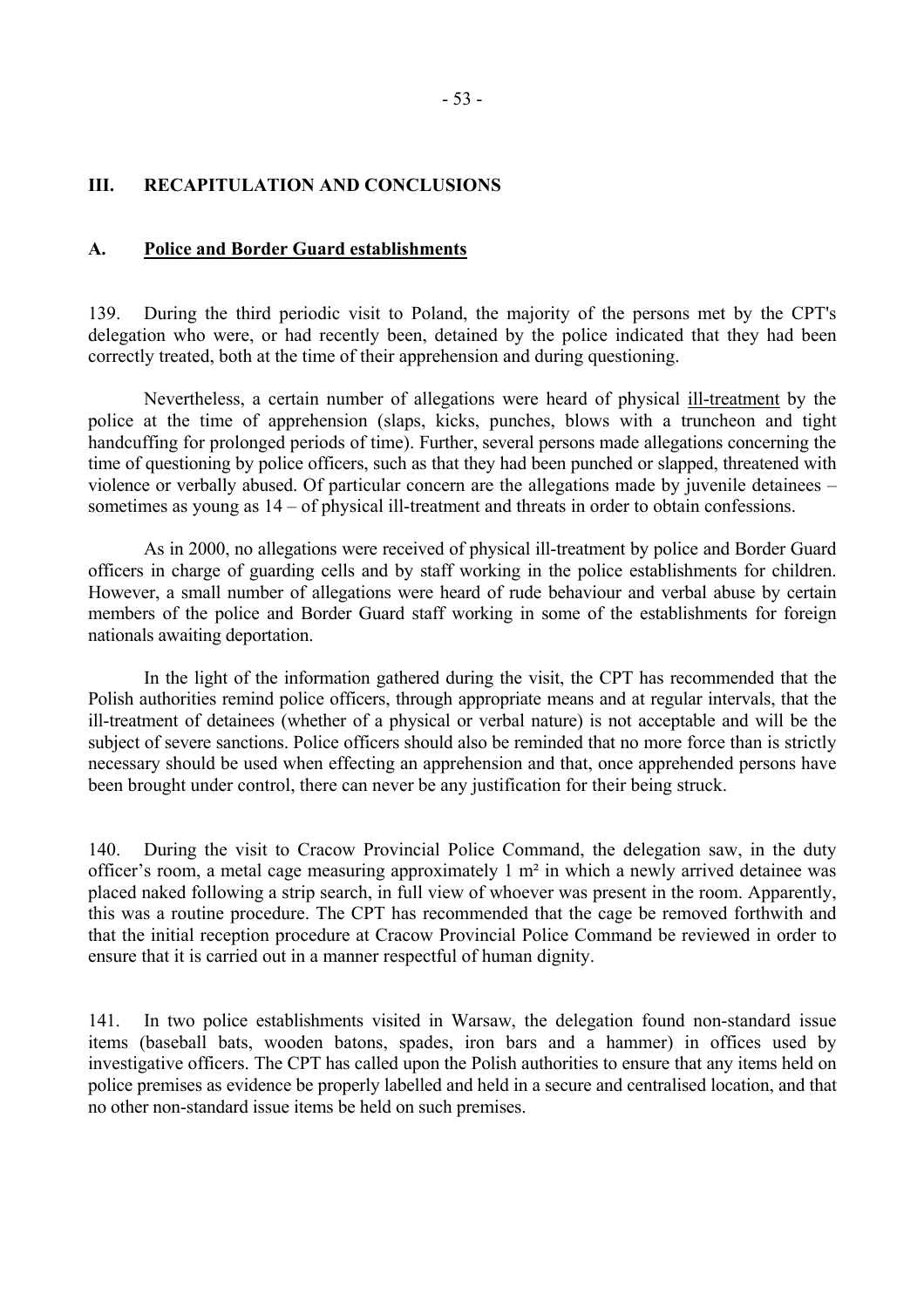142. The delegation met a few persons who were or had recently been detained by the police and alleged that their complaints of police ill-treatment had been ignored by prosecutors or judges before whom they had been brought shortly after apprehension. The CPT has called upon the Polish authorities to take effective steps to ensure that, whenever a person brought before a judge/prosecutor alleges ill-treatment by the police, the judge/prosecutor immediately requests a forensic medical examination, irrespective of whether the person concerned bears visible injuries.

143. It became clear during the 2004 visit that most of the recommendations made by the CPT in the past and aimed at further strengthening the formal safeguards against ill-treatment offered to persons detained by the police and Border Guard had not been implemented.

 In practice, it was extremely rare for persons in police custody to have a lawyer. The CPT has recommended that a fully fledged and properly funded system of legal aid for persons in police custody who are not in a position to pay for a lawyer be developed as a matter of urgency, and be applicable from the very outset of police custody. Further, the Committee has called upon the authorities to amend Section 245, paragraph 1, of the Code of Criminal Procedure so as to ensure that persons detained by the police have in all cases the right to talk to the lawyer in private. The CPT has also recommended that steps be taken to ensure that juveniles do not make any statements or sign any documents related to the offence of which they are suspected without the benefit of a lawyer and/or a trusted person being present and assisting the juvenile.

 In respect of access to a doctor, it is regrettable that the authorities have failed to integrate in the new Regulation on medical examination of persons apprehended by the police the recommendations made by the CPT in the 2000 visit report. Consequently, the Committee has reiterated those recommendations; in particular, all medical examinations should be conducted out of the hearing and - unless the doctor requests otherwise - out of the sight of police/ Border Guard officers, and the results of every examination should be formally recorded by the doctor and made available to the detainee and his lawyer.

 The CPT has also called upon the Polish authorities to implement its long-standing recommendation that a code of conduct for interrogations be drawn up.

144. In the report on the 2000 visit, the CPT noted that material conditions of detention at the police stations visited at that time were on the whole of a good standard. The assessment from the visit in 2004 is less positive. The shortcomings observed at certain of the police establishments visited concerned inadequate artificial lighting, ventilation or heating, poor state of repair and/or cleanliness of the cells and communal sanitary facilities, and lack of shower facilities. The Committee has recommended that steps be taken to address these shortcomings and, more generally, that material conditions of detention in police cells throughout the country be reviewed in order to ensure that they are in full conformity with the Regulation of 21 March 2003 by the Minister of the Interior and Administration. The CPT has also recommended that efforts be made to offer outdoor exercise on a daily basis to persons held for extended periods in police cells.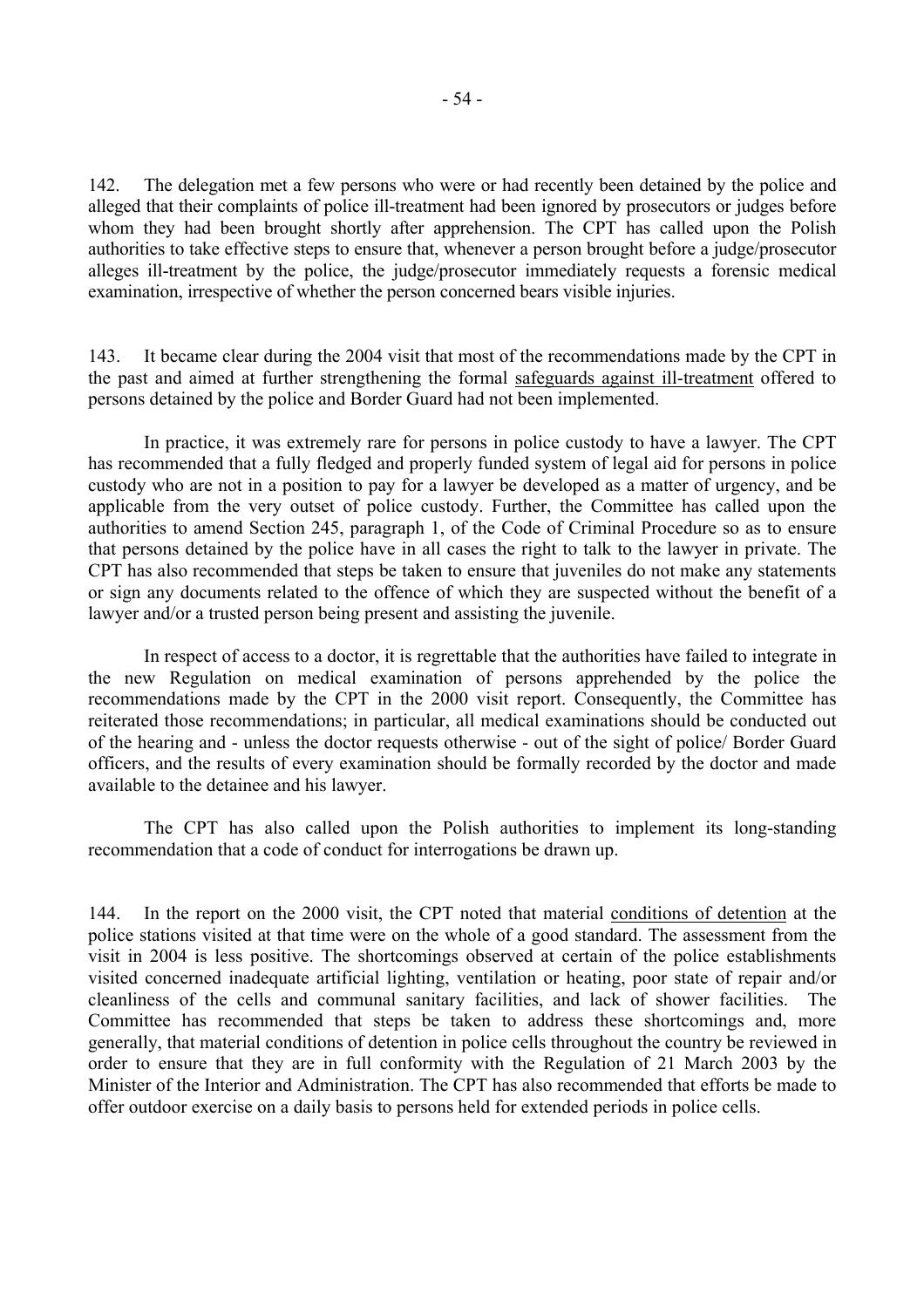145. The facts found during the 2004 visit demonstrated that many of the recommendations made by the CPT in the past concerning police establishments for children had not been implemented. Consequently, several of these recommendations have been reiterated, in particular as regards supplying detained children with appropriate daytime clothes and shoes, ensuring that they are offered at least one hour of outdoor exercise a day, developing the range of constructive activities offered to them (with particular emphasis on education), and ensuring that all new arrivals are medically screened without delay.

 The delegation noted that children could be held at the establishments visited for periods considerably exceeding the 17 days provided for in the 1982 Juveniles Act. Such establishments are not adapted for prolonged stays; consequently, the CPT has recommended that the authorities make strenuous efforts to ensure that the legal provisions on the duration of custody in a police establishment for children are respected in practice.

146. Turning to detention facilities for foreigners awaiting deportation, material conditions at the recently opened Border Guard deportation jail at Warsaw International Airport were on the whole good. They were also adequate at the deportation jail of the Municipal Police Command in Suwałki, save for the fact that the central heating was out of order. In contrast, conditions at the deportation jail of the Provincial Police Command in Wrocław, which had already been the subject of recommendations after the 1996 visit, still left a lot to be desired. The delegation was concerned to note that, if anything, the situation had deteriorated. The cells were poorly lit, dilapidated and dirty, the bedding and blankets were often threadbare, and in-cell toilets and sinks were decrepit.

None of the deportation jails visited offered a regime of activities appropriate to the detainees<sup>7</sup> legal status and adapted to the length of time they could spend in custody (i.e. up to a year). Further, the provision of health care as well as psychological and psychiatric support to foreign nationals could not be considered as adequate. Moreover, staff assigned to work with foreign nationals had received little specialised training for the job and there was little communication between staff and detainees, not least because of language barriers.

 The CPT has made a series of recommendations designed to remedy the shortcomings observed. In particular, it has called upon the Polish authorities to review as a matter of urgency the detention regime of foreign nationals deprived of their liberty under aliens legislation, with a view to enlarging the offer of purposeful activities. In this context, a high priority should be given to the creation of holding facilities specifically designed for the accommodation of foreign nationals detained under aliens legislation.

147. Conditions at the other Border Guard establishments visited in Białystok, Kętrzyn, Kuźnica Białostocka and Szudziałowo were generally adequate for the maximum period of detention provided for by the law (i.e. 48 hours as regards persons detained pursuant to aliens legislation and 72 hours in the case of criminal suspects). The same could be said of the detention facilities located in the transit area of Warsaw International Airport, used by the Border Guard to hold foreign nationals who had not been allowed to enter the territory of Poland.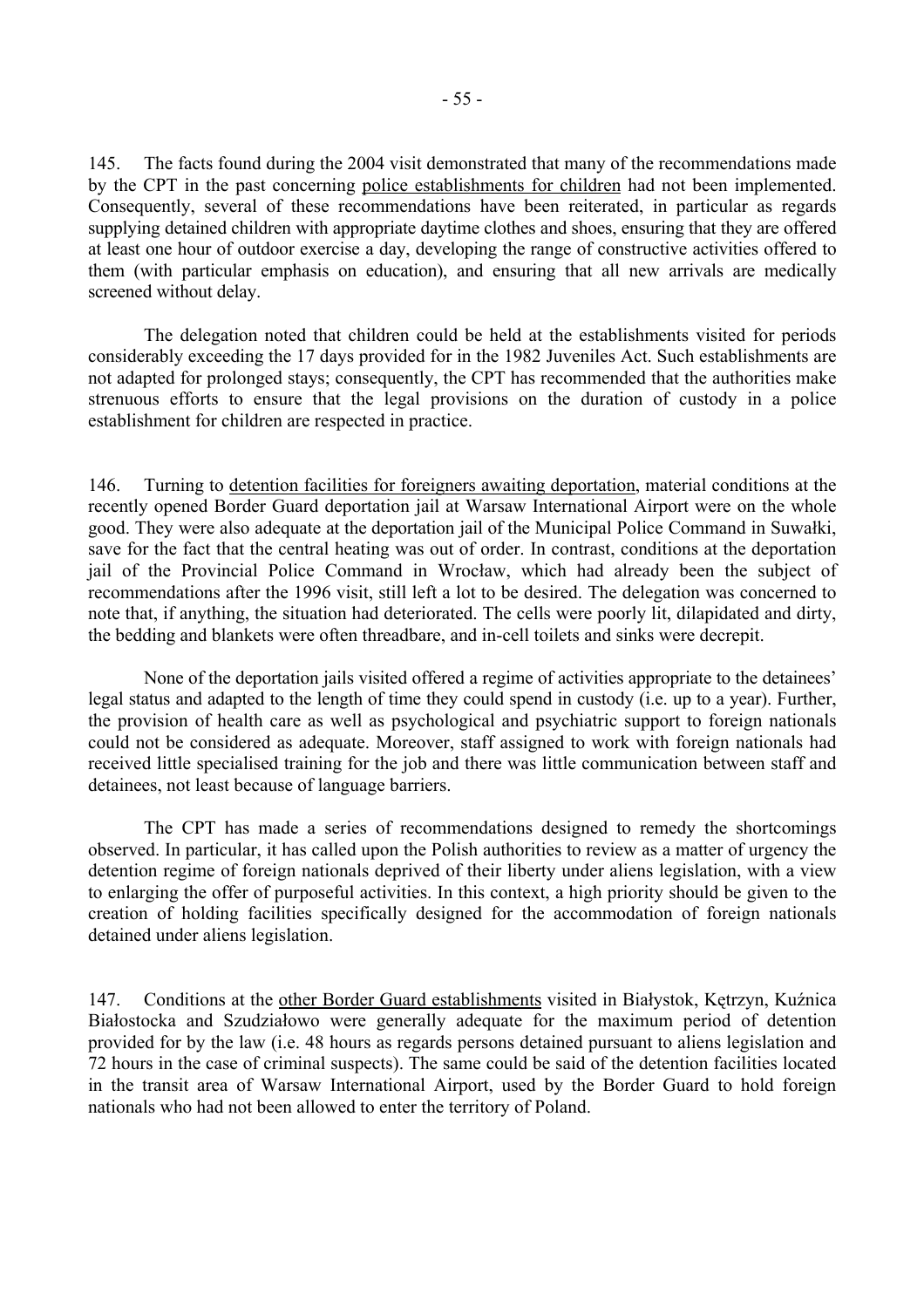# **B. Establishments under the authority of the Ministry of Justice**

148. At the outset of the visit, the Director General of the Prison Service reported an everworsening level of overcrowding (79,000 prisoners for a maximum official capacity of 69,000), and referred to plans to develop alternatives to imprisonment as well as to increase the number of prison places. The CPT has called upon the Polish authorities to redouble their efforts to combat prison overcrowding and, in so doing, to be guided by the standards developed within the Council of Europe. A strategy is needed covering both admission to and release from prison which ensures that imprisonment really is the measure of last resort.

149. The problem of overcrowding has a direct bearing on the issue of activities for prisoners. The situation as regards the provision of work, training and education to inmates in the prison establishments visited was far from satisfactory, a problem which apparently exists throughout the Polish prison system. The CPT has recommended that the authorities strive to increase the provision of purposeful activities for prisoners and in this context seek to introduce further measures aimed at ensuring that both sentenced and remand prisoners are provided with an opportunity to work.

150. A few allegations were heard at Wołów Prison of physical ill-treatment (kicks and punches) in the course of prisoners being placed in a security cell. Further, the delegation heard a few isolated complaints of physical ill-treatment and verbal abuse of inmates by custodial staff at Warsaw-Mokotów Remand Prison. That said, most of the prisoners interviewed by the delegation in the three prisons visited indicated that they were being treated by staff in a correct manner.

151. The delegation heard a few allegations of inter-prisoner violence at Wołów Prison, and it became apparent that a number of prisoners refused to take advantage of the opportunity to go to the gym and/or recreation rooms because of an implicit (or explicit) threat of violence. The overcrowding observed at the establishment did little to defuse tensions. The CPT has recommended that the management and staff of Wołów Prison exercise continuing vigilance and make use of all the means at their disposal to counter the negative impact of prison subculture and prevent inter-prisoner violence and intimidation.

152. The CPT has expressed concern at the length of time during which means of restraint were being applied to prisoners placed in a security cell at the prisons visited. At Wołów Prison in particular, the delegation noted instances of the simultaneous application of several mechanical means of restraint for up to 48 hours continuously. The Committee understands that it is necessary on occasion to resort to means of restraint in a prison setting. However, in the CPT's view, means of restraint additional to placement in a security cell should rarely need to be applied for more than a few hours, unless there is a medical condition requiring this. The latter cases should be fully under the control of a doctor called upon to assess the need for restraint and not to certify fitness for restraint. Means of restraint should be removed at the earliest opportunity; they should never be applied, or their application prolonged, as a punishment.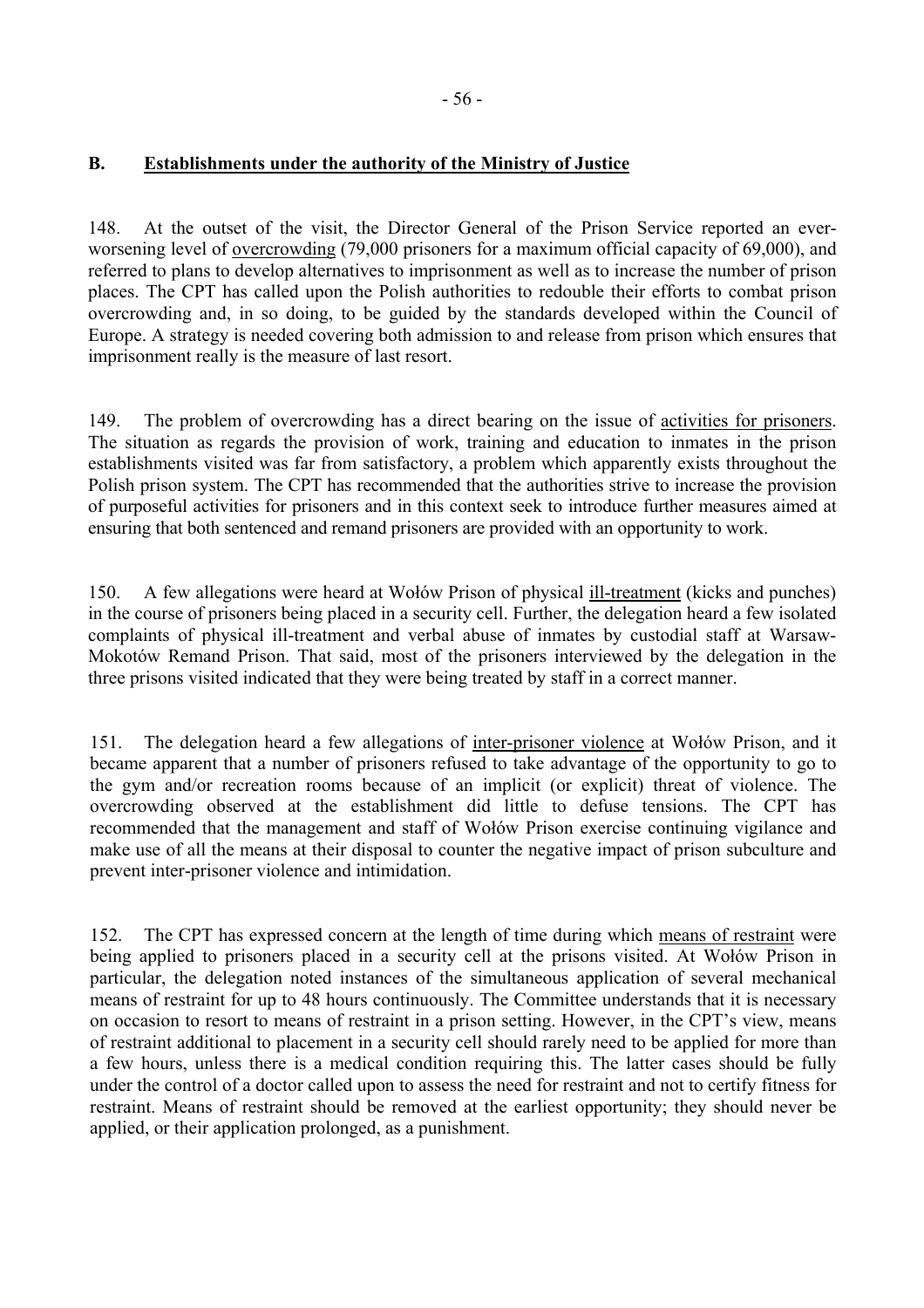At the end of the visit, the delegation made an immediate observation, requesting the Polish authorities to review the existing procedure and practice for restraining prisoners. The CPT has welcomed the steps subsequently taken by the authorities aimed at ensuring closer supervision of the use of means of restraint. In this context, the Committee has stressed the importance of promoting control and restraint techniques which are less dependent on the use of mechanical means of restraint, but rely instead on having sufficient numbers of staff working in teams when there is a need to control a prisoner exhibiting violent or unmanageable behaviour.

153. The CPT has paid particular attention to the situation of prisoners classified as "dangerous" ( $i$ <sup>N</sup>) status). The Committee has welcomed the fact that the  $i$ N<sup>3</sup> status of both sentenced and remand prisoners is now reviewed every three month; at the same time, it has recommended that the Polish authorities review current practice with a view to ensuring that "N" status is only applied and maintained in relation to prisoners who genuinely require to be placed in such a category. Further, the CPT has called upon the authorities to review the very restrictive regime applied to "N" status prisoners, with a view to providing them with appropriate mental and physical stimulation and adequate human contact.

154. Cracow Remand Prison was overcrowded; in a number of cells, the space available per prisoner was less than 2.5 m², and occasionally as low as 1.7 m². Two of the four floors of the prisoner accommodation block had recently been refurbished and the cells on these floors appeared quite pleasant, despite the overcrowding. The CPT has recommended that steps be taken to reduce the occupancy rate of the establishment, the objective being to provide a minimum of 4 m² of living space per prisoner, and to refurbish the remainder of the prisoner accommodation.

 The Committee has also recommended that the practice of young prisoners sharing cells with one or more adult prisoners be discontinued. Young prisoners should be held in a quite distinct detention facility; the staff assigned to such a unit should be carefully chosen and, more specifically, be persons capable of guiding and motivating young people.

 The vast majority of prisoners frequently spent up to 23 hours a day languishing in their cells. As regards young prisoners, they were not provided with any programme of activities suitable for their age. The CPT has recommended that strenuous efforts be made to develop the regime of activities for prisoners at Cracow Remand Prison. As stressed in previous visit reports, the aim should be to ensure that all prisoners, including those on remand, are able to spend a reasonable part of the day outside their cells engaged in purposeful activities of a varied nature (work, preferably with a vocational value; education; sport; recreation/association). As regards in particular young prisoners, they should be offered a full programme of educational, recreational and other purposeful activities; physical education should constitute an important part of that programme.

155. At the time of the visit, Warsaw-Mokotów Remand Prison was operating at 120% of its official capacity. The worst overcrowding was observed in Unit 1 of Block I, where up to twelve prisoners were being held in 18 m² cells. The CPT has recommended that strenuous efforts be made to reduce cell occupancy rates, as well as to complete the ongoing refurbishment programme as a matter of priority and remedy the shortcomings observed as regards ventilation and access to natural light.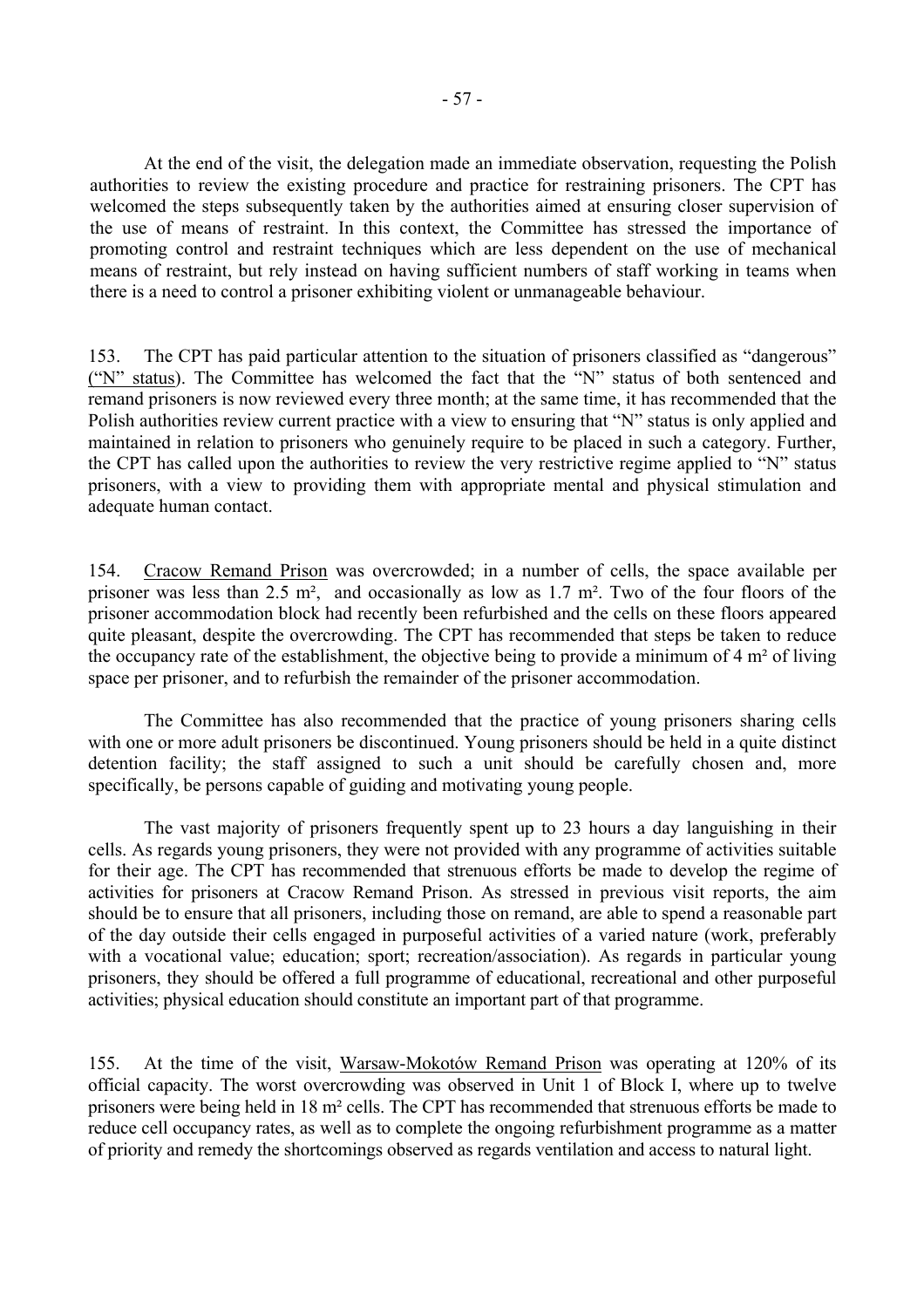The negative effects of overcrowding were compounded by the shortage of activities for prisoners. For the bulk of the inmate population, the only regular out-of-cell activity was one hour of outdoor exercise per day. On the positive side, sentenced prisoners in Block I (except for Unit 1) had their cell doors unlocked throughout the day and enjoyed unlimited access to common rooms. The CPT has recommended that the authorities strive to develop further the programme of activities for prisoners at the establishment and in this context make broader use of the approach followed in Block 1.

156. The situation at Wołów Prison was also marked by overcrowding, which had negative repercussions for all other aspects of life. The majority of the cells were designed to hold five prisoners and measured 15-16 m² (including a sanitary annexe); however, practically all of them were accommodating six to eight inmates. As regards the establishment's single cells (half of which were in the "N" unit), their dimensions - both in terms of surface area  $(5 \text{ m}^2)$  and width  $(1.3 \text{ m})$  were unacceptable. The CPT has recommended that steps be taken to substantially reduce the occupancy rate of the establishment, and to enlarge the single cells; improvements to the shower facilities and kitchen are also required.

Despite efforts made by staff to promote work and other activities for prisoners, at the time of the visit, only 22% of inmates were involved in work activities and 12% in education. The Committee has encouraged the management of Wołów Prison to continue making efforts to engage more prisoners in work and other purposeful activities (in particular education and vocational training).

157. The CPT has also addressed a number of health care issues concerning prisons. In particular, the Committee has recommended that steps be taken at Wołów Prison to substantially increase the nursing staff resources, as well as to ensure that someone qualified to provide first aid, preferably with a recognised nursing qualification, is always present on the prison's premises. The CPT has also recommended that measures be taken to ensure that all newly arrived prisoners at Wołów Prison are seen by a health-care staff member within 24 hours of their arrival. Another recommendation made by the Committee concerns the development and implementation of a comprehensive policy for the provision of care to prisoners with drug-related problems.

At the Hospital at Cracow Remand Prison, material conditions in the patients' rooms in the internal medicine and forensic psychiatry wards were on the whole satisfactory, and the staffing levels and medical equipment were of a standard expected in a hospital facility. The CPT has nevertheless recommended that steps be taken to ensure that an individualised approach is followed as regards patients' clothing in the forensic psychiatry ward; further development of psycho-social therapeutic activities for patients in that ward would also be desirable.

 The Committee has recommended that steps be taken at the forensic psychiatric ward at the hospital of Warsaw-Mokotów Remand Prison to introduce a more therapeutic material environment and to develop a broader range of psycho-social therapeutic activities for patients, in particular those who remain there for extended periods.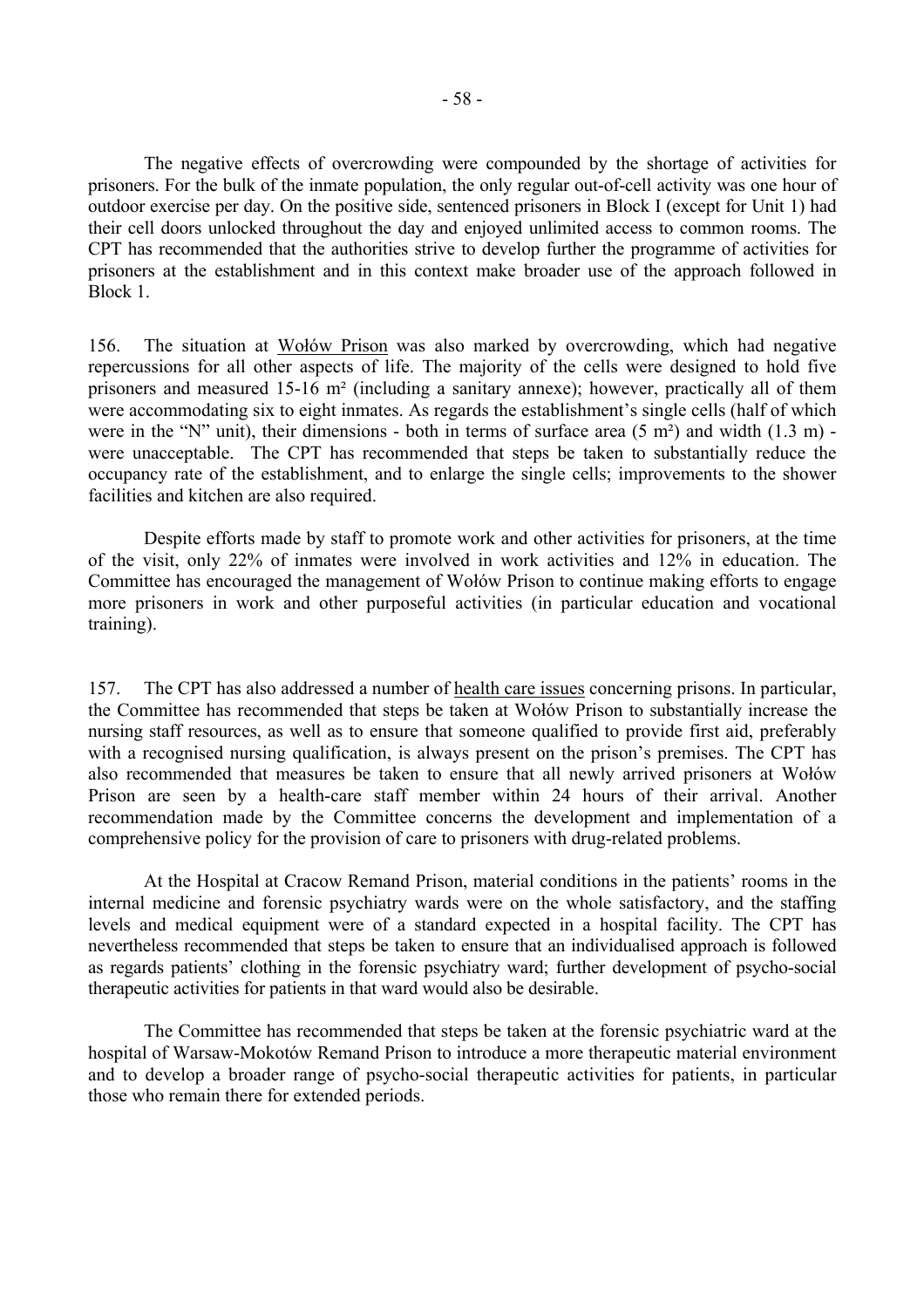158. As regards other issues related to the CPT's mandate, the Committee has called upon the Polish authorities to review arrangements concerning contacts with the outside world for remand prisoners. The presumption in the existing rule should be reversed, i.e. visits and correspondence for remand prisoners should in principle be authorised in the same way as in respect of sentenced inmates, and any restrictions should be strictly limited to the requirements of a given case and applied for as short a time as possible. Further, the CPT has recommended that effective steps be taken to preserve the confidential character of prisoners' complaints and to ensure that the lodging of complaints does not have adverse consequences for prisoners.

# **C. Action on the CPT's recommendations, comments and requests for information**

159. The various recommendations, comments and requests for information formulated by the CPT are listed in Appendix I.

160. As regards more particularly the CPT's recommendations, having regard to Article 10 of the Convention, the Committee requests the Polish authorities to provide within **six months** a response providing a full account of action taken to implement the recommendations, save for the recommendation in paragraph 14, to which the authorities are requested to provided a response within **one month**.

 The CPT trusts that it will also be possible for the Polish authorities to provide in the abovementioned response reactions to the comments formulated in this report which are listed in Appendix I as well as replies to the requests for information made.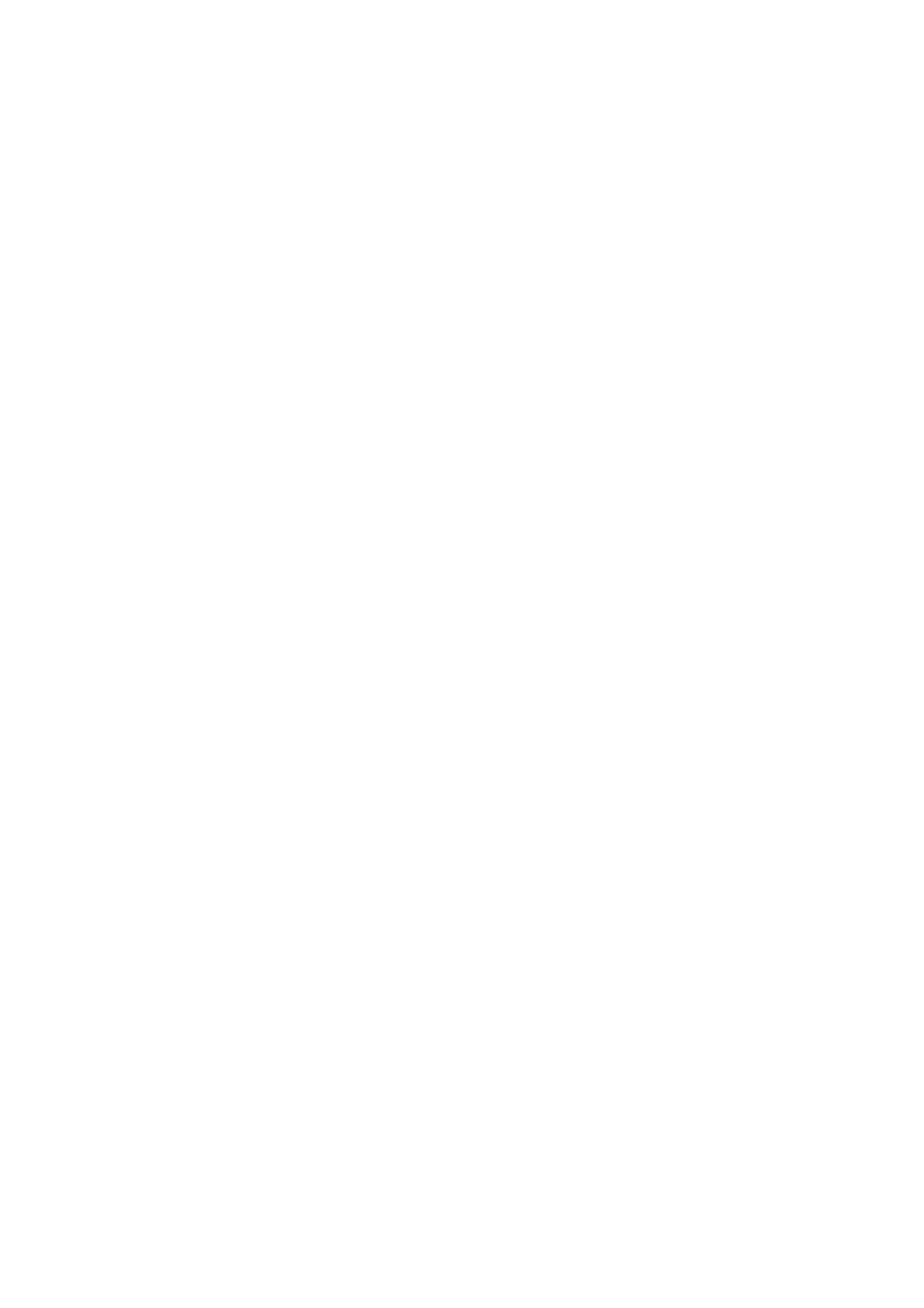# **APPENDIX I**

# **LIST OF THE CPT'S RECOMMENDATIONS, COMMENTS AND REQUESTS FOR INFORMATION**

## **A. Police and Border Guard establishments**

## **Preliminary remarks**

### recommendations

- the Polish authorities to make strenuous efforts to ensure that the legal provisions on the duration of custody in a police establishment for children are respected in practice (paragraph 10).

### requests for information

- progress towards adopting the new Juveniles Code (paragraph 10).

### **Ill-treatment**

## recommendations

- the Polish authorities to remind police officers, through appropriate means and at regular intervals, that the ill-treatment of detainees (whether of physical or verbal nature) is not acceptable and will be the subject of severe sanctions. Police officers should also be reminded that no more force than is strictly necessary should be used when effecting an apprehension and that, once apprehended persons have been brought under control, there can never be any justification for their being struck (paragraph 13);
- the metal cage seen at Cracow Provincial Police Command to be removed forthwith and, more generally, the initial reception procedure there to be reviewed in order to ensure that it is carried out in a manner respectful of human dignity (paragraph 14);
- the Polish authorities to ensure that any items held on police premises as evidence are properly labelled and held in a secure and centralised location, and that no other non-standard issue items are held on such premises (paragraph 16);
- the Polish authorities to take effective steps to ensure that the recommendation referred to in paragraph 18 is implemented in practice (paragraph 18).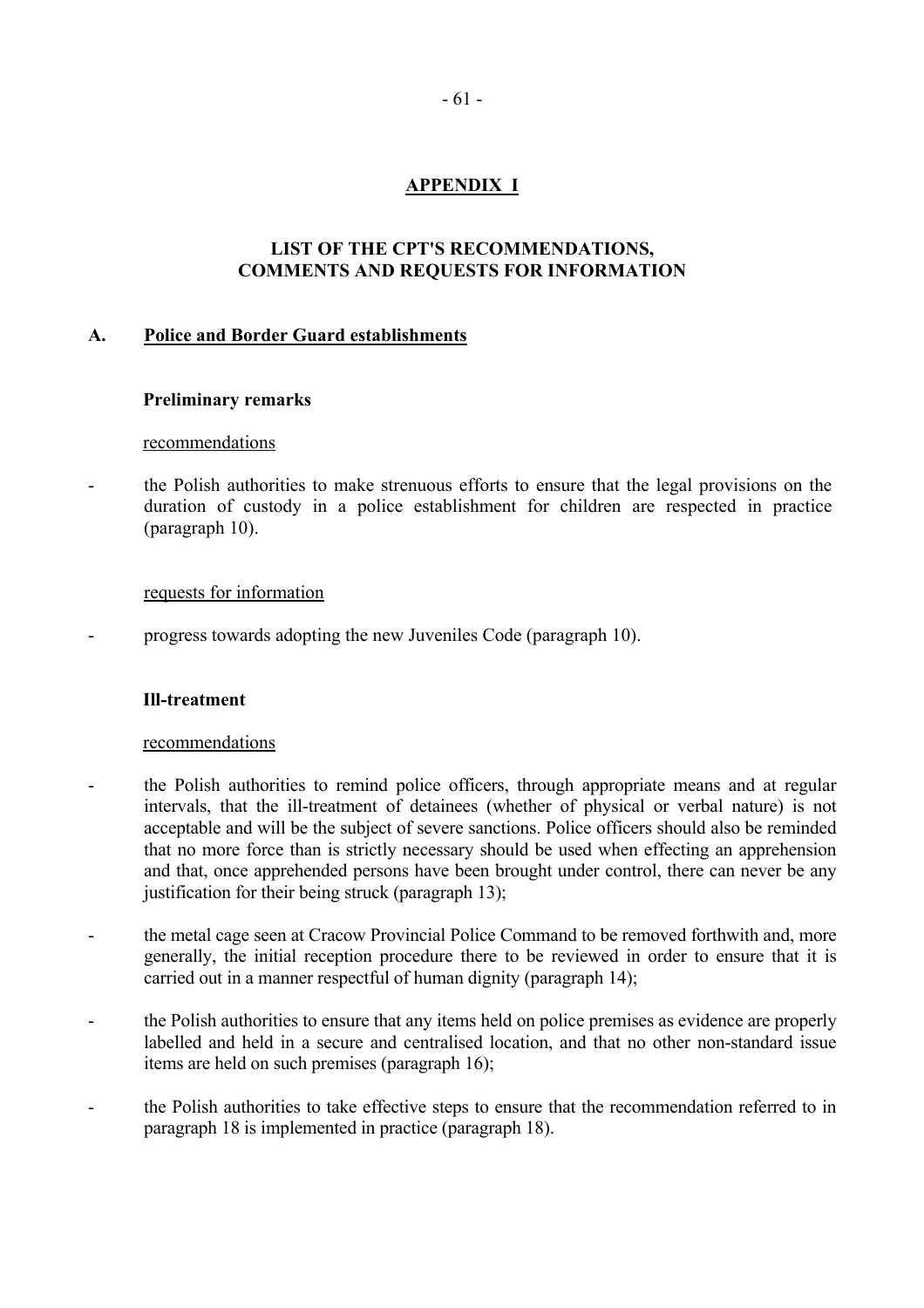### requests for information

- in respect of 2004 and the first half of 2005:
	- the number of complaints of ill-treatment made against police and Border Guard officers and the number of criminal /disciplinary proceedings which were instituted as a result;
	- an account of criminal/disciplinary sanctions imposed following such complaints (paragraph 15);
- detailed information on the content of training programmes for law enforcement officials (paragraph 17).

# **Safeguards against the ill-treatment of persons deprived of their liberty**

## recommendations

- a fully fledged and properly funded system of legal aid for persons in police custody who are not in a position to pay for a lawyer to be developed as a matter of urgency, and to be applicable from the very outset of police custody. If necessary, the relevant legislation should be amended (paragraph 21);
- the Polish authorities to amend Section 245, paragraph 1, of the Code of Criminal Procedure so as to ensure that persons detained by the police have in all cases the right to talk to a lawyer in private (paragraph 22);
- steps to be taken to ensure that juveniles do not make any statements or sign any documents related to the offence of which they are suspected without the benefit of a lawyer and/or a trusted person being present. Further, the current legislation should be amended so as to ensure that juveniles have access to *ex officio* legal aid as from the moment of apprehension. In this respect, the Polish authorities should take into account the recent Recommendation Rec (2003) 20 of the Council of Europe's Committee of Ministers concerning new ways of dealing with juvenile delinquency and the role of juvenile justice (paragraph 23);
- the right of persons deprived of their liberty by the police to have access to a doctor to include the right - if the persons concerned so wish - to be medically examined by a doctor of their choice (it being understood that an examination by such a doctor may be carried out at the detainee's own expense) (paragraph  $25$ );
- all medical examinations to be conducted out of the hearing and unless the doctor requests otherwise - out of the sight of police/ Border Guard officers (paragraph 25);
- the results of every examination, as well as any relevant statements by the detained person and the doctor's conclusions, to be formally recorded by the doctor and made available to the detainee and his lawyer (paragraph 25);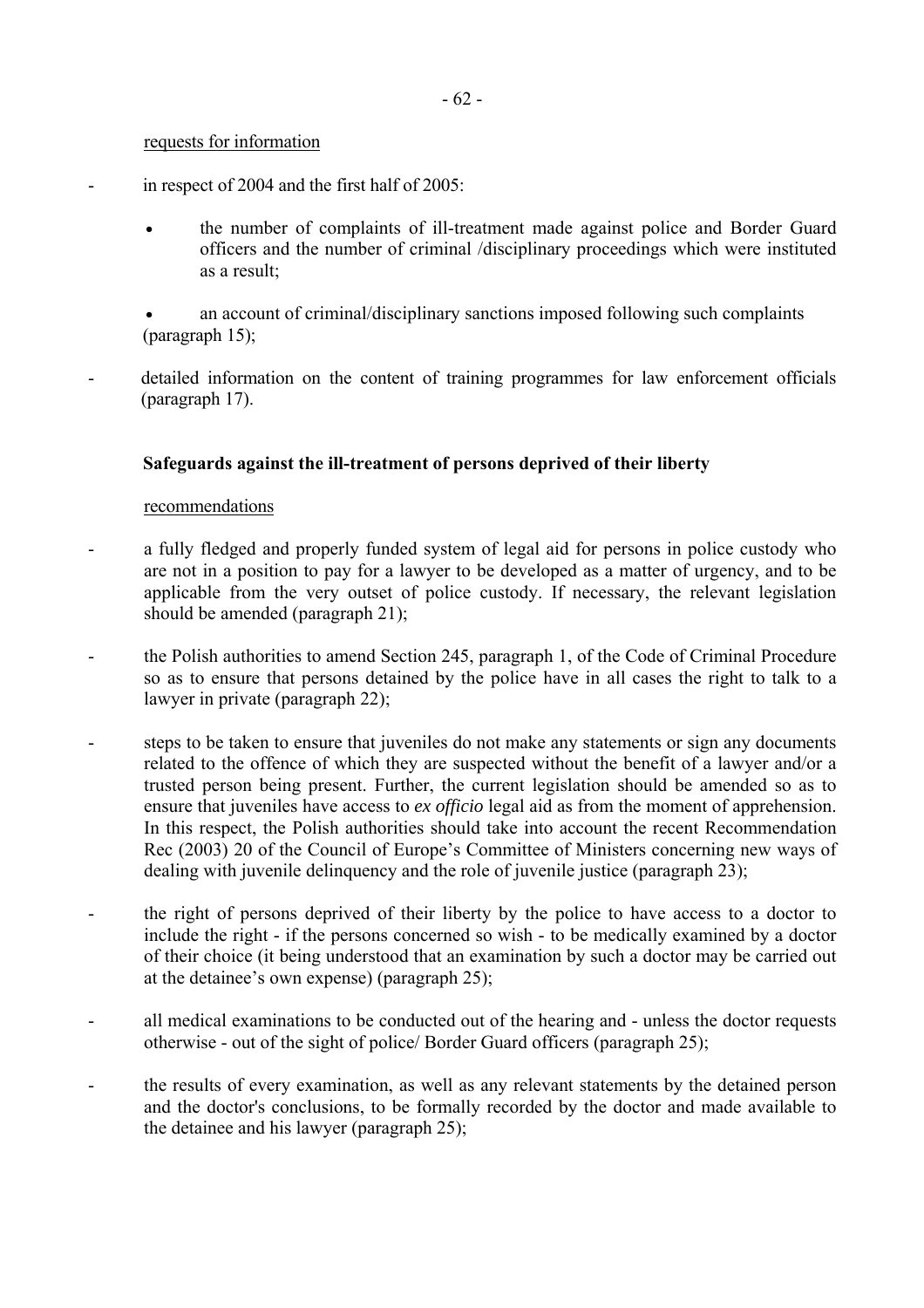- the report filled out by doctors concerning injuries observed on persons in police custody to contain the doctor's conclusions as to the degree of consistency between any allegations made by the detained person concerned and the objective medical findings (paragraph 25);
- a code of conduct for interrogations to be drawn without further delay (paragraph 27);
- the recommendations made in paragraphs 21 and 25 of the report in respect of safeguards for persons suspected of having committed criminal offences to apply *mutatis mutandis* to foreign nationals detained pursuant to aliens legislation. This concerns in particular the right to benefit from *ex officio* legal assistance (paragraph 29);
- detailed instructions to be issued on the use of force and/or means of restraint authorised in the context of deportation operations. Such instructions should draw upon the principles set out in the Committee's 13th General Report (cf. CPT/Inf (2003) 35) (paragraph 30).

### comments

- the Polish authorities are invited to take appropriate steps to provide detained persons with feedback on whether it had been possible to notify a close relative or other person of the fact of their detention (paragraph 20);
- the Polish authorities are invited to take particular care to ensure that detained persons are actually able to understand their rights. It is incumbent on law enforcement officials to ascertain that this is the case (paragraph 26);
- the Polish authorities are invited to persevere in their efforts to introduce electronic recording of police interviews. Police officers should receive specific training for the conducting of electronically recorded interviews (paragraph 28).

## **Conditions of detention**

### recommendations

- steps to be taken to address the shortcomings described in paragraphs 32 to 34 of the report and, more generally, material conditions of detention in police cells throughout the country to be reviewed, in order to ensure that they are in full conformity with the Regulation of 21 March 2003 by the Minister of the Interior and Administration concerning the conditions which must be provided in police detention facilities (paragraph 35);
- efforts to be made to offer outdoor exercise on a daily basis to persons held for extended periods (i.e. 24 hours or more) in police cells (paragraph 36);
- the Polish authorities to take the following steps at the police establishments for children in Cracow and Elbląg (as well as in other police establishments for children in Poland, as appropriate):
	- improve the decoration and equipment of bedrooms, in particular by providing them with storage space for personal items;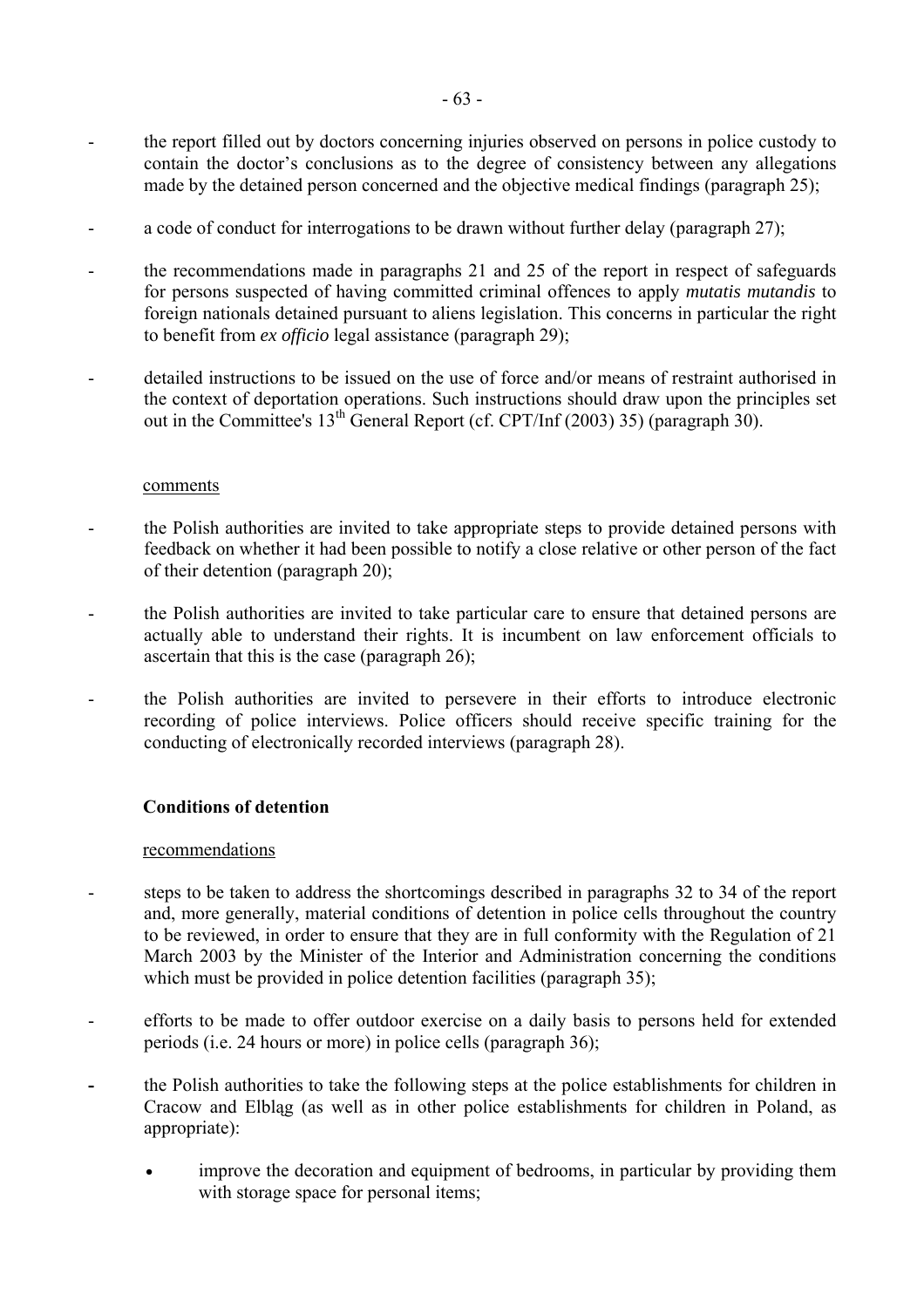- supply detained children with appropriate daytime clothes and shoes;
- ensure the provision of food in adequate quantity and the availability of drinking water throughout the day;
- ensure that detained children are offered at least one hour of outdoor exercise a day; the exercise yard at the police establishment for children in Elbląg should be refurbished and equipped with a shelter against poor weather;
- develop the range of constructive activities offered to detained children, with particular emphasis on education;
- ensure that all new arrivals are medically screened without delay and that the establishments receive regular visits by a doctor or a nurse;
- ensure that staff working at police establishments for children benefit from suitable initial and ongoing training;
- improve the possibilities for children to maintain contact with their families; in particular, save in exceptional and duly motivated circumstances, they should be allowed to receive regular visits from their relatives. Further, they should be allowed to make and receive telephone calls

(paragraph 44);

- the Polish authorities to review as a matter of urgency the detention regime of foreign nationals deprived of their liberty under aliens legislation, with a view to enlarging the offer of purposeful activities. In this context, a high priority should be given to the creation of holding facilities specifically designed for the accommodation of foreign nationals detained under aliens legislation (paragraph 59);
- steps to be taken at the deportation jails in Suwałki, Warsaw International Airport and Wrocław to:
	- ensure adequate heating in the cells (Suwałki);
	- restore all cells to a good state of repair (Wrocław);
	- refurbish the shower facilities (Wrocław) and ensure adequate privacy in the communal toilet and washing facilities (Suwałki and Warsaw International Airport);
	- take steps to guarantee that foreign nationals can benefit from their entitlement to at least one hour of outdoor exercise per day (Wrocław). Conditions in the outdoor exercise yards should be reviewed (Suwalki and Wrocław);
	- ensure that all newly-arrived detainees are promptly examined by a doctor or by a nurse reporting to a doctor;
	- arrange for the daily presence of a person with a nursing qualification;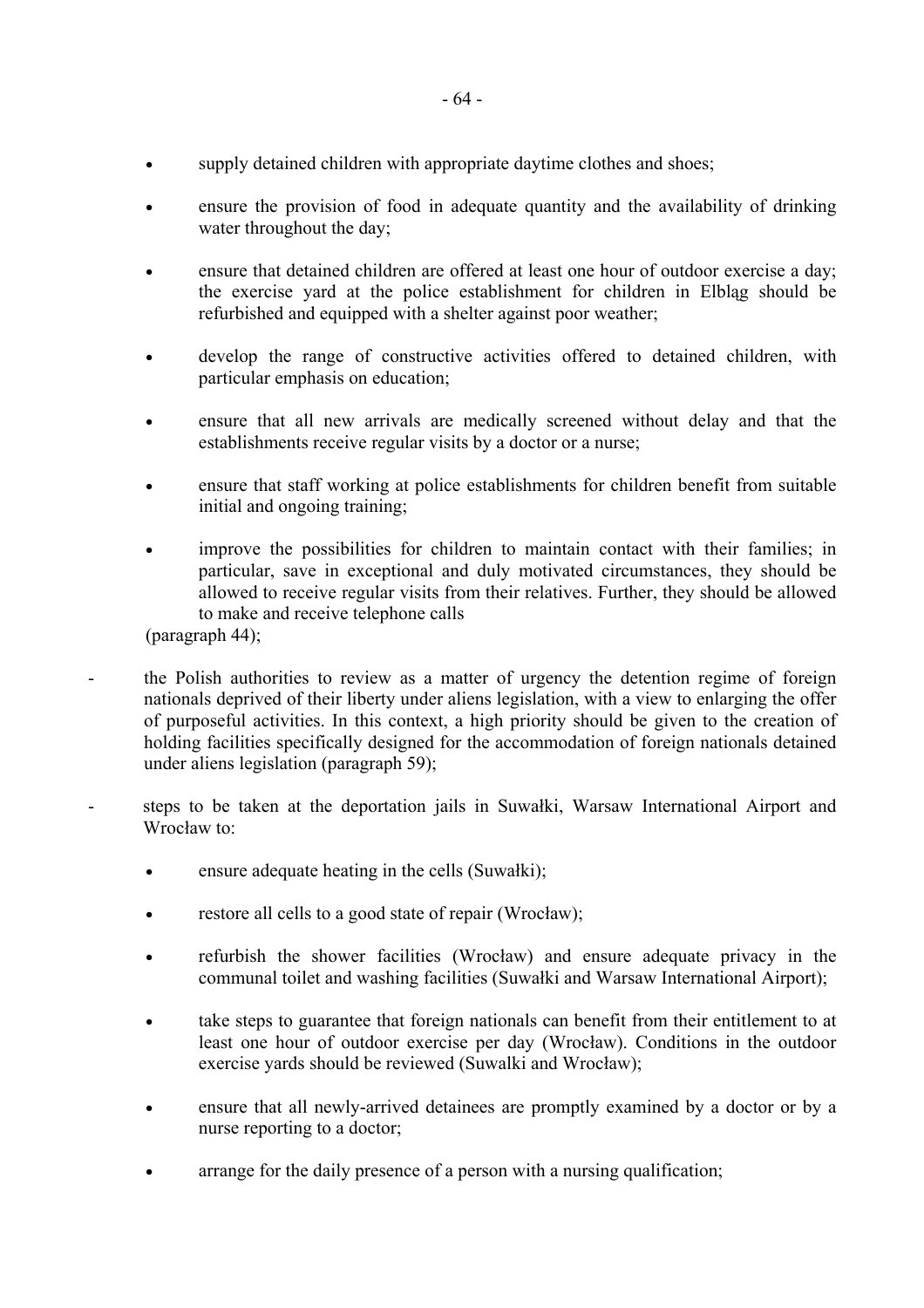- ensure confidentiality of medical data and examinations;
- take measures in order to provide professional psychiatric services to foreign nationals detained at deportation jails;
- review the selection and training of custodial staff working with the foreign nationals;
- ensure that the right of foreign nationals to receive visits and make telephone calls is not unreasonably restricted (Wrocław);
- systematically provide information, in an appropriate range of languages, on the internal rules and other procedures applicable to foreign detainees, and make efforts to ensure that they are duly informed of the state of progress of their cases

(paragraph 59);

- the shortcoming referred to in paragraph 61 (absence of outdoor exercise for persons detained in the transit area of Warsaw International Airport) to be remedied (paragraph 61).

### comments

- the living space per male detainee (3 m<sup>2</sup>) envisaged in the Border Guard deportation jail at Warsaw International Airport is not sufficient and should be aligned with the standard for female detainees (4 m²) (paragraph 46);
- the Polish authorities are invited to ensure that specific dietary requirements of foreign nationals are being adequately catered for. Further, consideration should be given to providing detainees with envelopes and stamps (paragraph 59);
- the two cells at the Podlaski Border Guard Unit in Białystok, measuring less than 5 m<sup>2</sup>, should preferably only be used for periods of detention not exceeding a few hours (paragraph 60).

## requests for information

- more information on plans to open a new detention area for foreign nationals refused entry to Poland after the completion of Terminal 2 of Warsaw International Airport in 2006 (paragraph 62).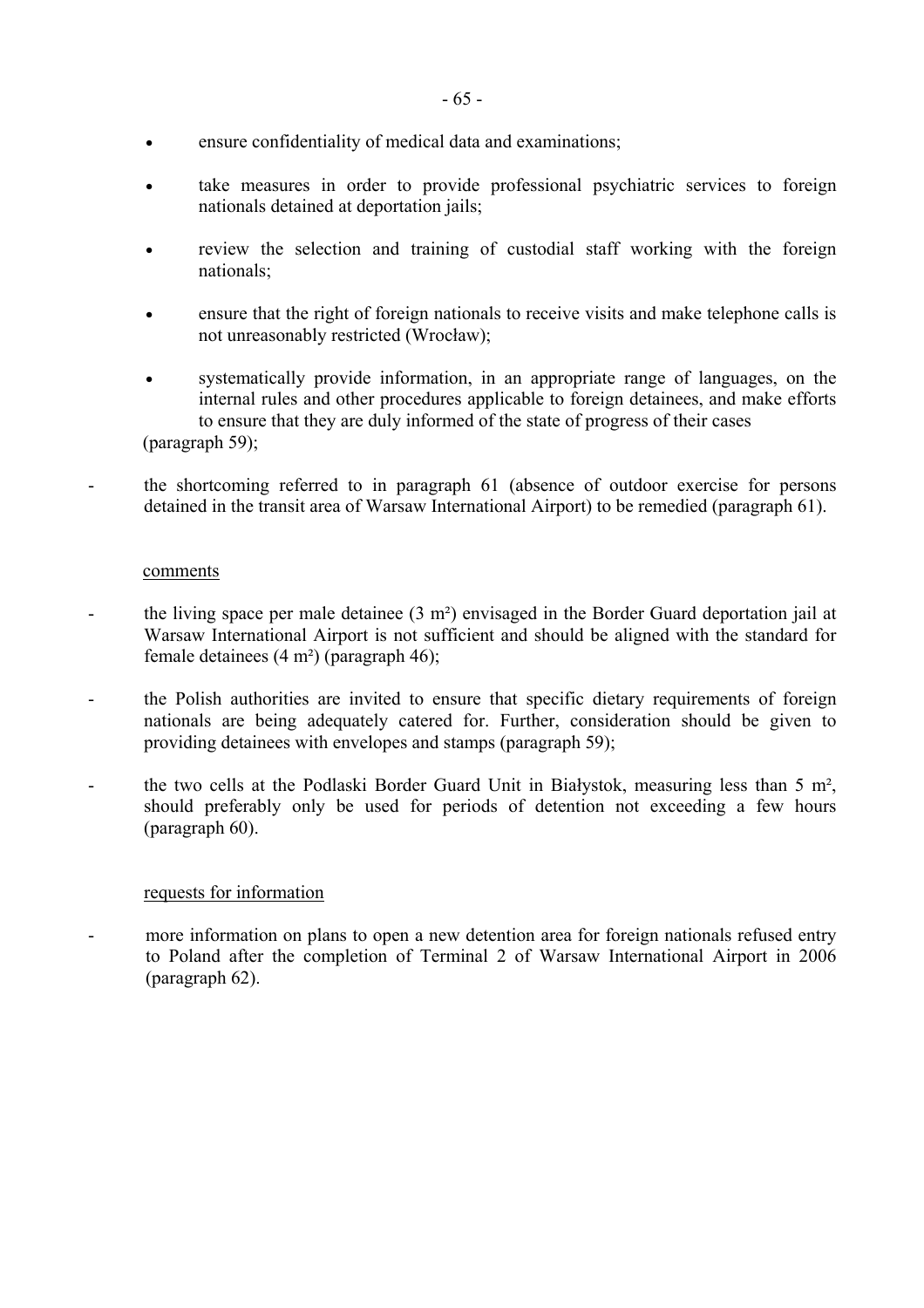# **B. Establishments under the authority of the Ministry of Justice**

## **Preliminary remarks**

## recommendations

- the Polish authorities to redouble their efforts to combat prison overcrowding and, in so doing, to be guided by Recommendation Rec (99) 22 of the Committee of Ministers of the Council of Europe concerning prison overcrowding and prison population inflation, as well as Recommendation Rec (2003) 22 on conditional release (parole) (paragraph 64);
- the Polish authorities to strive to increase the provision of purposeful activities for prisoners. In this context, the authorities should seek to introduce further measures aimed at ensuring that both sentenced and remand prisoners are provided with an opportunity to work, in the light of the remarks made in paragraph 65. Efforts should also be made to further develop programmes of education and vocational training in all penitentiary establishments (paragraph 65);
- the Polish authorities to take urgent steps to improve prison staffing levels (paragraphs 66 and 70).

## **Ill-treatment**

## recommendations

- the management and staff of Wołów Prison to exercise continuing vigilance and make use of all the means at their disposal to counter the negative impact of prison subculture and prevent inter-prisoner violence and intimidation (paragraph 69);
- the Polish authorities to reconsider their approach to controlling and restraining prisoners, in the light of the remarks made in paragraph 72 of the report (paragraph 72).

## comments

means of restraint additional to placement in a security cell should rarely need to be applied for more than a few hours, unless there is a medical condition requiring this. The latter cases should be fully under the control of a doctor called upon to assess the need for restraint and not to certify fitness for restraint. Means of restraint should be removed at the earliest opportunity; they should never be applied, or their application prolonged, as a punishment (paragraph 71).

## requests for information

- for 2004 and the first half of 2005, in respect of all prisons in Poland:
	- the number and type of complaints of ill-treatment lodged against prison staff;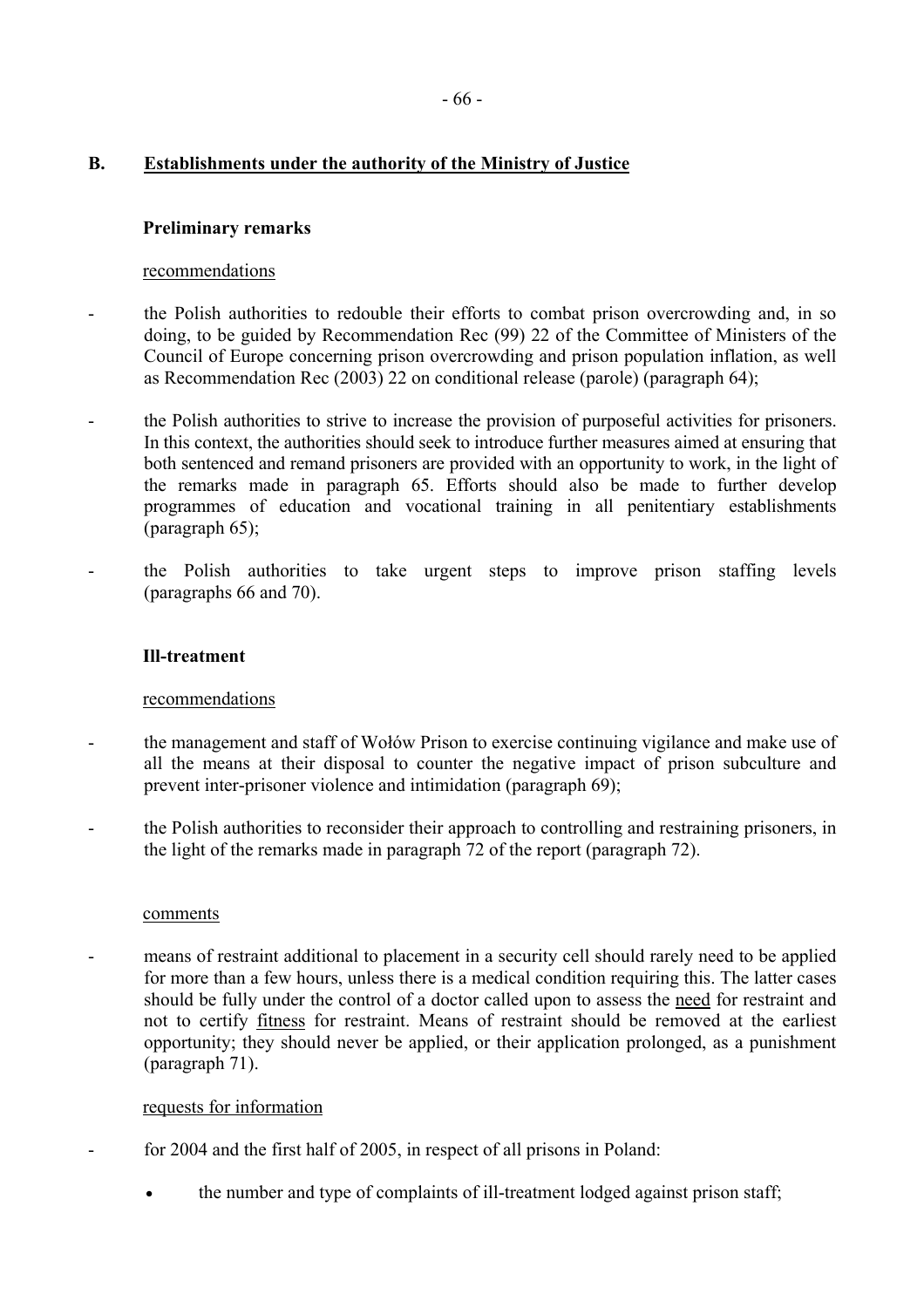an account of disciplinary and/or criminal sanctions imposed following such complaints

(paragraph 68).

## Prisoners classified as "dangerous" ("N" status)

### recommendations

- the single cells in the "N" unit at Wołów Prison to be either enlarged, with a view to ensuring that they measure at least 6 m² and that there is 2 m or more between walls, or withdrawn from service (paragraph 75);
- the Polish authorities to put an end to the practice of using a cage-like structure for interviewing "N" status prisoners at Wołów Prison (paragraph 75);
- the Polish authorities to review the regime applied to "N" status prisoners, in the light of the remarks made in paragraph 77 (paragraph 77);
- the Polish authorities to review current practice with a view to ensuring that "N" status is only applied and maintained in relation to prisoners who genuinely require to be placed in such a category (paragraph 78).

## **Conditions of detention**

### recommendations

- steps to be taken at Cracow Remand Prison to:
	- reduce the occupancy rate of the establishment, the objective being to provide a minimum of 4 m² of living space per prisoner. This will involve:
		- removing the third tier of the bunk beds;
		- ensuring that not more than one prisoner is accommodated in the establishment's cells measuring  $6-7$  m<sup>2</sup> (save in exceptional cases when it would be inadvisable for a prisoner to be left alone);
	- refurbish the remainder of the prisoner accommodation;
	- discontinue the practice of placing adult and young prisoners in the same cell. Young prisoners should be held in a quite distinct detention facility; the staff assigned to such a unit should be carefully chosen and, more specifically, be persons capable of guiding and motivating young people

(paragraph 87);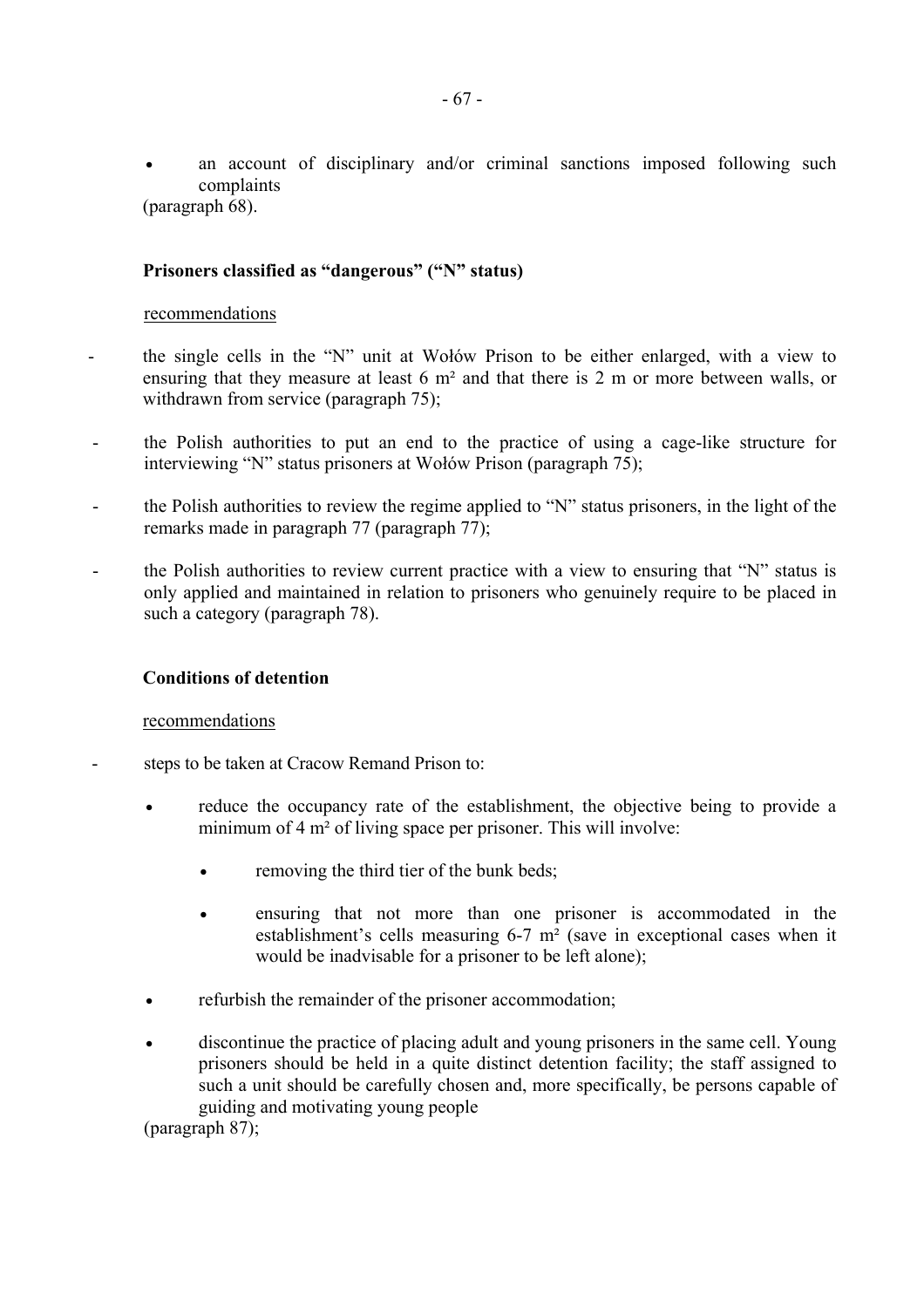- strenuous efforts to be made to develop the regime of activities for prisoners at Cracow Remand Prison, in the light of the considerations outlined in paragraph 91 of the report. In this connection, steps should be taken to ensure that all prisoners are provided with access on a regular basis to the indoor gym and recreation rooms (paragraph 91);
- the outdoor exercise facilities at Cracow Remand Prison to be improved, in the light of the remarks made in paragraph 88 of the report (paragraph 91);
- the recommendation made in paragraph 87 in respect of reducing the occupancy rate at Cracow Remand Prison applies equally to the diagnostic unit (paragraph 93);
- at Warsaw-Mokotów Remand Prison:
	- strenuous efforts to be made to reduce the cell occupancy rates, the objective being to provide a minimum of 4 m² of living space per prisoner;
	- the cell refurbishment programme to be completed as a matter of priority;
	- the shortcomings observed as regards the cells' ventilation and access to natural light to be remedied:
	- the iron grilles in the former cells for "N" status prisoners in Blocks II and III to be removed at the earliest opportunity

(paragraph 101);

- the Polish authorities to strive to develop further the programme of activities for prisoners both remand and sentenced - at Warsaw-Mokotów Remand Prison. In this context, the authorities should seek to make broader use of the approach followed in Block 1. Further, the outdoor exercise facilities should be improved, in the light of the remarks made in paragraph 102 of the report (paragraph 106);
- steps to be taken at Wołów Prison to:
	- substantially reduce the occupancy rate of the establishment, the objective being to provide a minimum of 4 m² of living space per prisoner;
	- enlarge the establishment's single cells, with a view to ensuring that they measure at least 6 m², and that there is 2 m or more between walls; failing that, the cells in question should be withdrawn from service;
	- enlarge the shower facilities;
	- review the laundry arrangements for prisoners' own clothes;

refurbish the kitchen. (paragraph 111);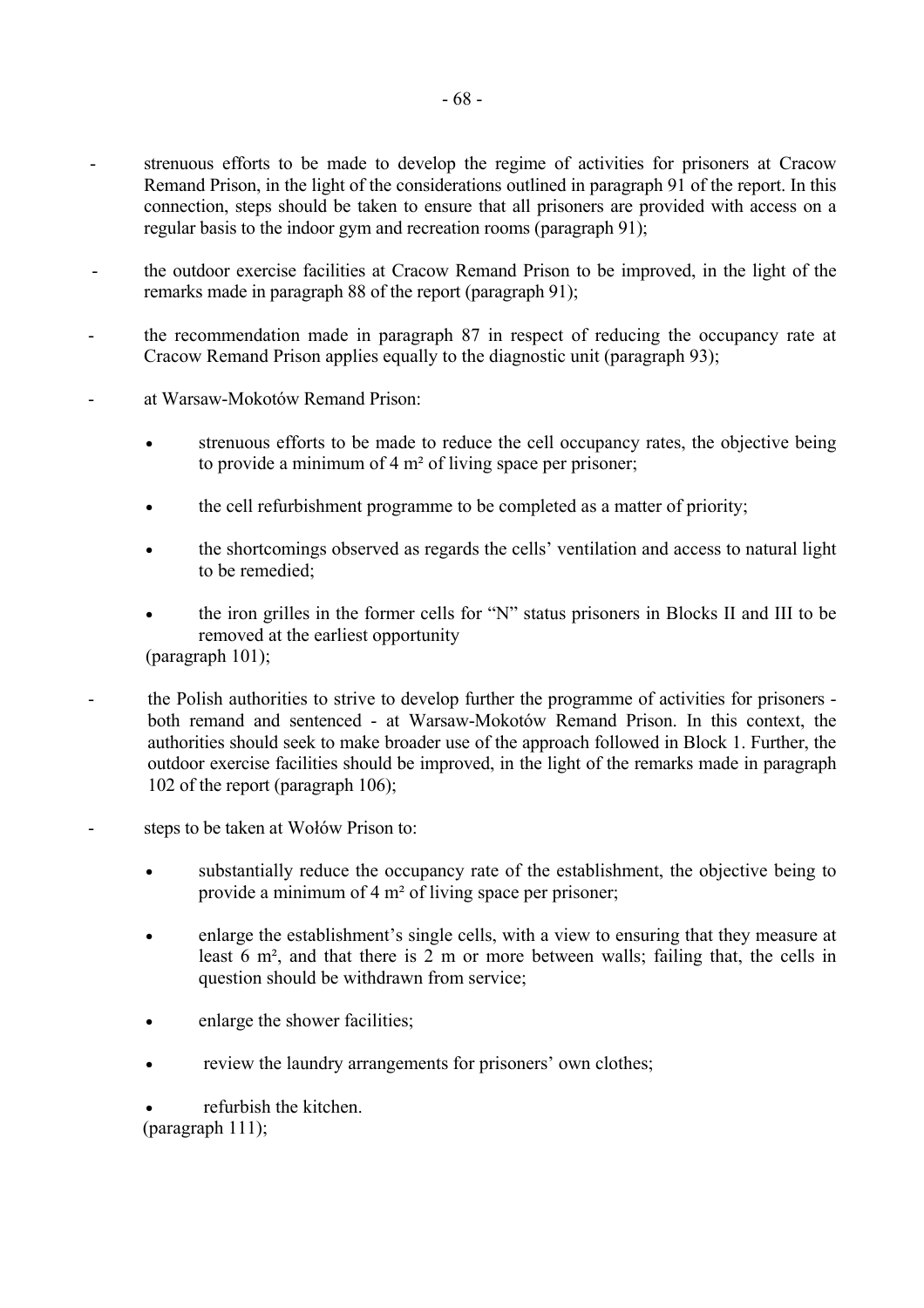the shortcomings in the exercise yards at Wołów Prison, referred to in paragraph 112 of the report, to be remedied (paragraph 116).

### comments

the management of Wołów Prison is encouraged to continue its efforts to engage more prisoners in work and other purposeful activities (in particular education and vocational training) (paragraph 116).

## **Health-care issues**

## recommendations

- steps to be taken at Wołów Prison to:
	- reinforce the health-care team and, in particular, substantially increase the nursing staff resources (as a first step, by the equivalent of at least two full-time nursing posts):
	- ensure that someone qualified to provide first aid, preferably with a recognised nursing qualification, is always present on the prison's premises, including at night and weekends

(paragraph 121);

- measures to be taken to ensure that all newly arrived prisoners at Wołów Prison are seen by a health-care staff member within 24 hours of their arrival (paragraph 124);
- steps to be taken to ensure respect of the principle of medical confidentiality during the medical examination of "N" status prisoners, in line with the considerations outlined in paragraph 125 of the report (paragraph 125);
- a comprehensive policy for the provision of care to prisoners with drug-related problems to be developed and implemented, in the light of the remarks made in paragraph 126 of the report (paragraph 126);
- steps to be taken to ensure that an individualised approach is followed as regards patients<sup>7</sup> clothing in the forensic psychiatry ward of the Hospital at Cracow Remand Prison (paragraph 129);
- steps to be taken in the forensic psychiatric ward at the hospital of Warsaw-Mokotów Remand Prison to:
	- introduce a more therapeutic material environment;
	- develop a broader range of psycho-social therapeutic activities for patients, in particular for those who remain in the ward for extended periods

(paragraph 132).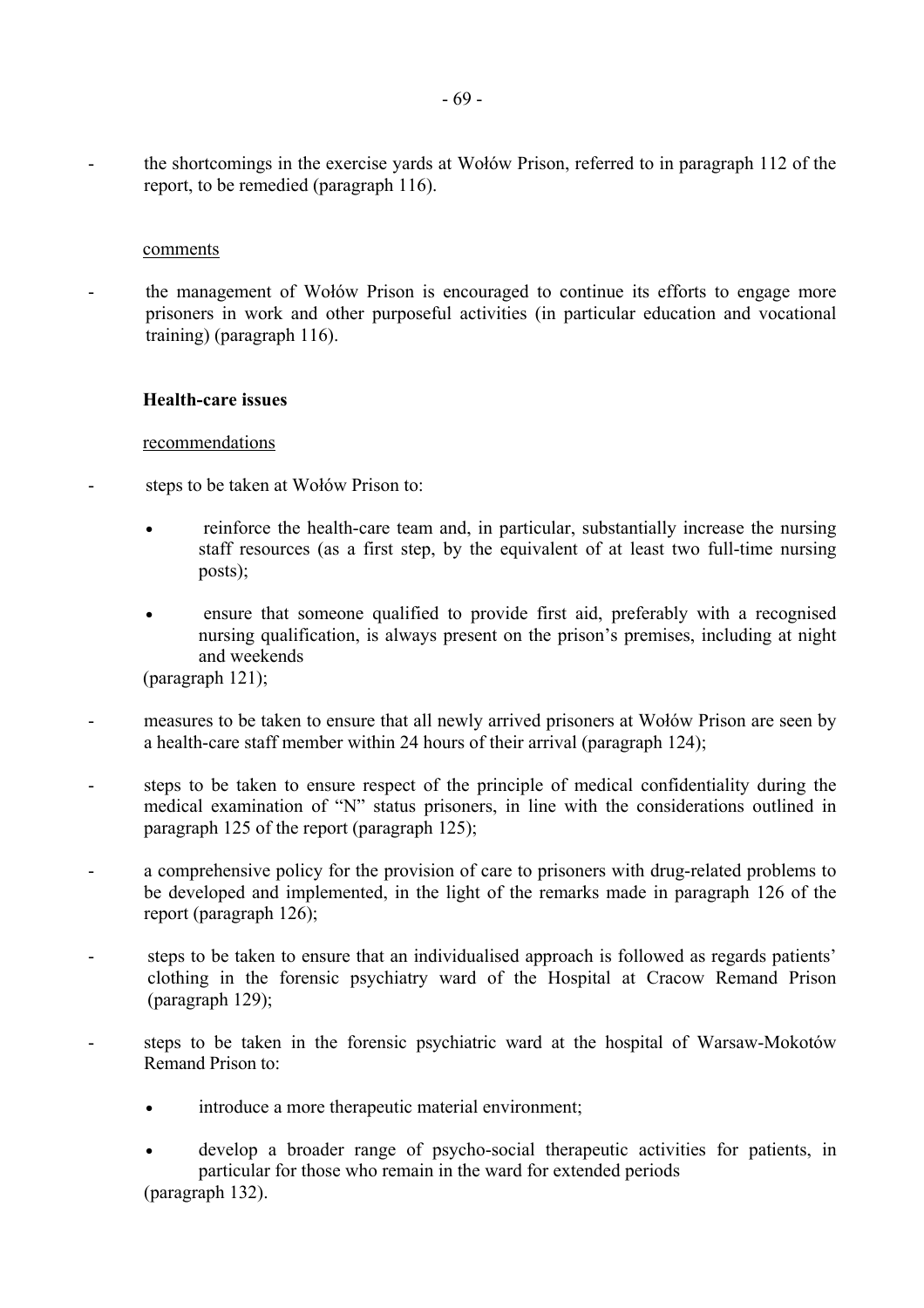### comments

- consideration might usefully be given to reinforcing the nursing staff at Warsaw-Mokotów Remand Prison (paragraph 120);
- the Polish authorities are invited to review the practice observed at Wołów Prison of prison doctors treating both prisoners and prison staff, in the light of the remarks made in paragraph 122 of the report (paragraph 122);
- the practice of newly arrived prisoners being given a dental check at Cracow Remand Prison is commendable and should be extended to other prison establishments (paragraph 124);
- the Polish authorities are invited to further develop psycho-social therapeutic activities for patients in the forensic psychiatric ward at the Hospital of Cracow Remand Prison, in particular for those who remain there for extended periods (paragraph 129).

### requests for information

- clarification on the possibilities for transferring prisoners to hospital facilities outside the prison system for treatment or consultations (paragraph 123)
- comments of the Polish authorities on the delays in transferring patients from the forensic psychiatric ward of the Hospital at Warsaw-Mokotów Remand Prison to maximum security hospitals (paragraph 132).

### **Other issues related to the CPT's mandate**

#### recommendations

- the Polish authorities to review arrangements concerning contacts with the outside world for remand prisoners, in the light of the remarks made in paragraph 134 of the report (paragraph 134);
- the shortcomings referred to in paragraph 136 of the report, concerning material conditions in the disciplinary cells at Cracow and Warsaw-Mokotów Remand Prisons, to be remedied (paragraph 136);
- effective steps to be taken to preserve the confidential character of prisoners' complaints and to ensure that the lodging of complaints does not have adverse consequences for prisoners (paragraph 137).

#### comments

- the fact that the penitentiary judge had visited all the prisoner accommodation areas at Cracow Remand Prison, and spoken to prisoners in conditions of confidentiality, is an example of good practice which should be extended to all inspection visits by penitentiary judges in Poland (paragraph 138).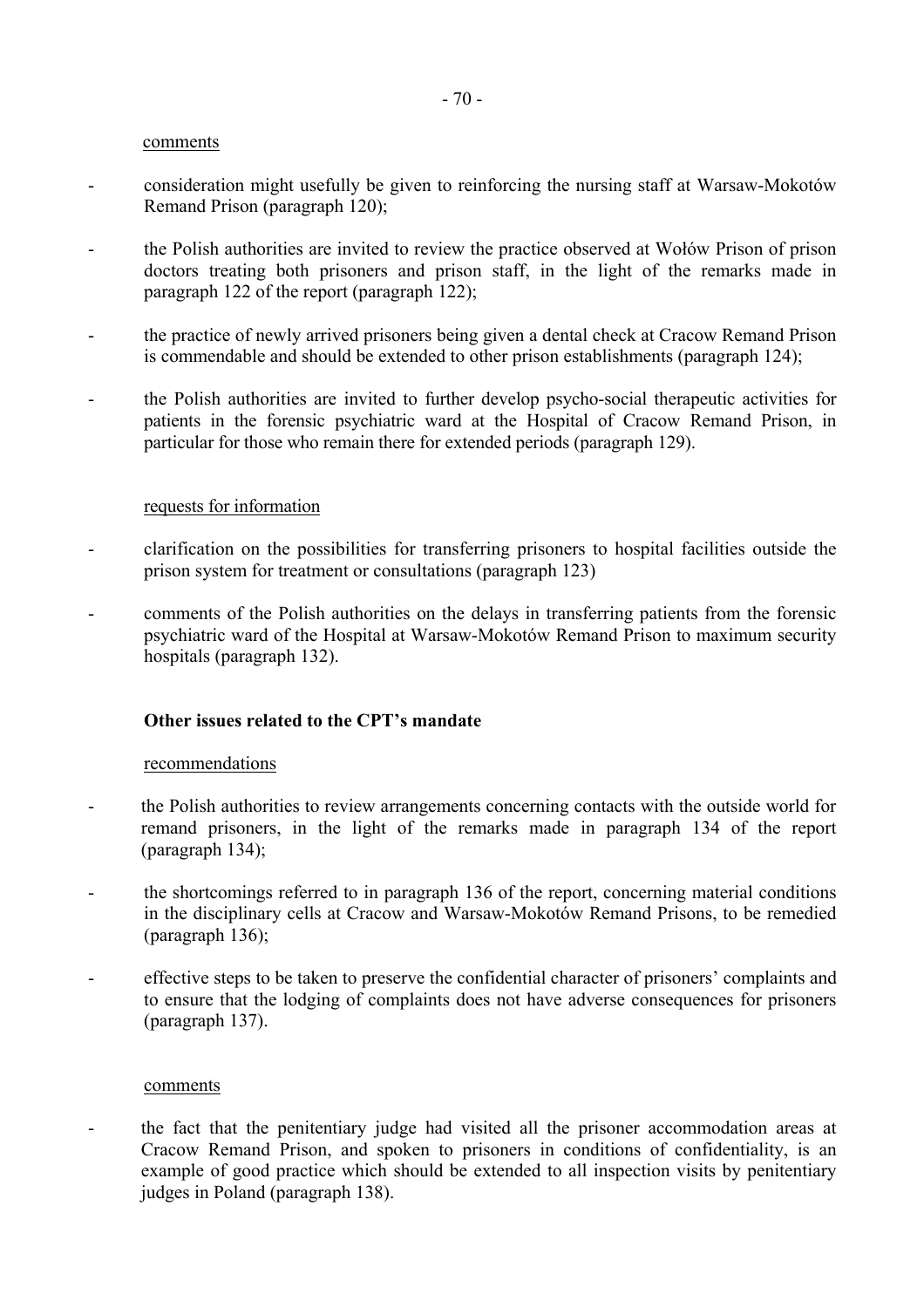# **APPENDIX II**

## **LIST OF THE NATIONAL AUTHORITIES AND NON-GOVERNMENTAL AND INTERNATIONAL ORGANISATIONS**  WITH WHICH THE CPT'S DELEGATION HELD CONSULTATIONS

## **A. National authorities**

# **Ministry of Justice**

| Mr Andrzej GRZELAK                             | Secretary of State                                                                                             |
|------------------------------------------------|----------------------------------------------------------------------------------------------------------------|
| Mrs Ewa WASZKIEWICZ                            | Head of Supervision over the Execution of<br><b>Judgments Department</b>                                       |
| Mrs Ewa ŚWIDERSKA<br>Mr Wojciech JODKO         | Head of Establishments for Juveniles Department<br>Chief Inspector, Establishments for Juveniles<br>Department |
| Mr Jan PYRCAK                                  | Director General of the Prison Service                                                                         |
| Mrs Marzena KSEL                               | Head Doctor of the Prison Service                                                                              |
| Mr Jerzy CZOŁGOSZEWSKI                         | Director of the Executive Office of the Prison<br>Service                                                      |
| Mrs Anna ADAMIAK-DERENDARZ                     | Prosecutor, National Prosecutor's Office, Liaison<br>Officer of the CPT                                        |
| <b>Ministry of Interior and Administration</b> |                                                                                                                |
| Mr Andrzej BRACHMAŃSKI                         | Secretary of State                                                                                             |
| Mr Janusz ROGACZ                               | Deputy Director of the Public<br>Security<br>Department                                                        |
| Mr Henryk TOKARSKI                             | Deputy Chief Commander of the Police                                                                           |
| Mr Aleksander BORKOWSKI                        | Director of the Office of Combating Crime,<br>National Police Headquarters                                     |
| Mr Tomasz LIPSKI                               | Director of the Operative and Investigative<br>National<br>Border<br>Guard<br>Directorate,<br>Headquarters     |